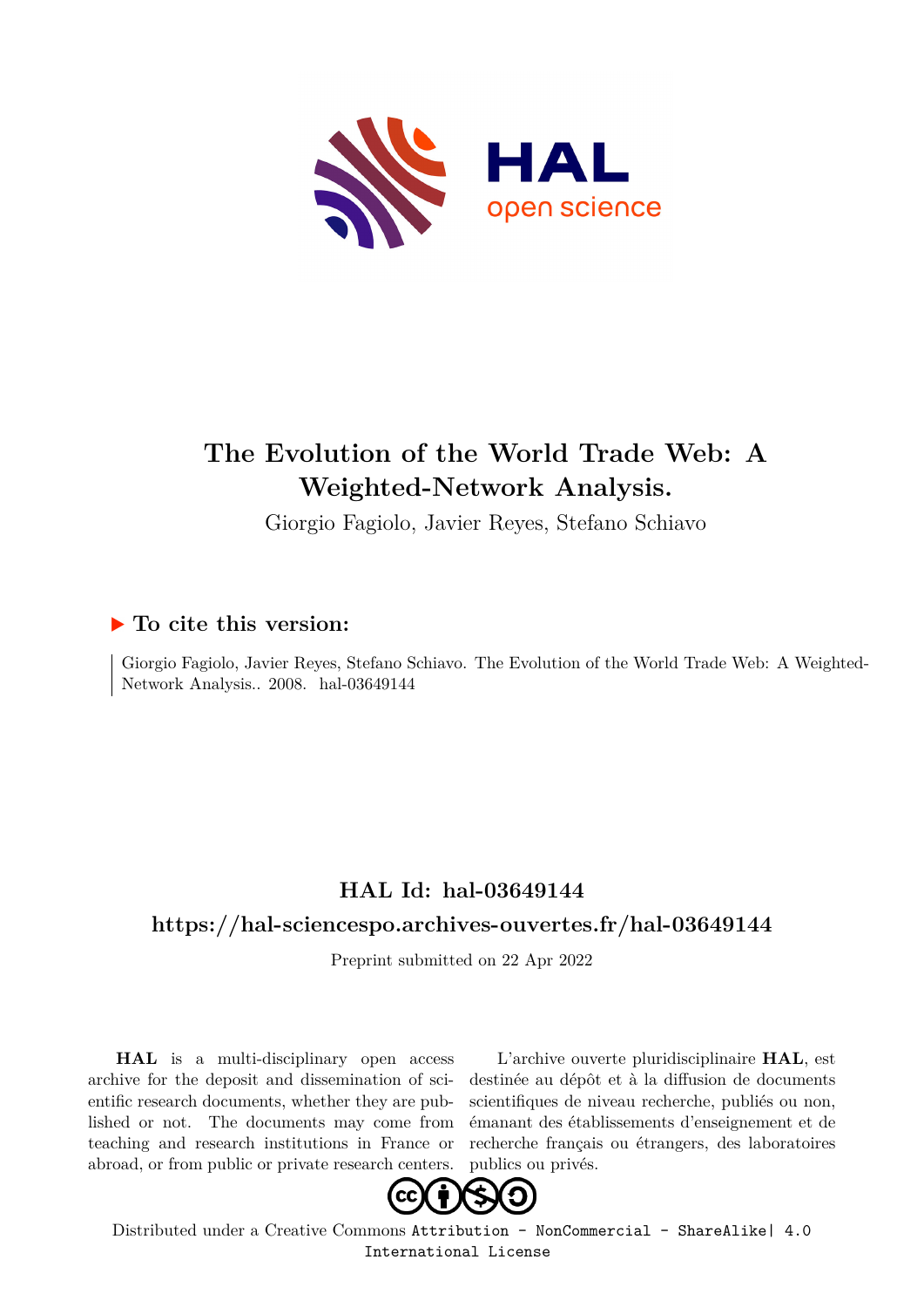# The Evolution of the World Trade Web. A Weighted-Network Analysis.

Giorgio Fagiolo<sup>∗</sup> Javier Reyes† Stefano Schiavo‡

April 2008

#### Abstract

This paper employs a weighted network approach to study the empirical properties of the web of trade relationships among world countries, and its evolution over time. We show that most countries are characterized by weak trade links; yet, there exists a group of countries featuring a large number of strong relationships, thus hinting to a core-periphery structure. Also, better-connected countries tend to trade with poorly-connected ones, but are also involved in highly-interconnected trade clusters. Furthermore, rich countries display more intense trade links and are more clustered. Finally, all network properties are remarkably stable across the years and do not depend on the weighting procedure.

#### Sommario

Il paper utilizza l'analisi delle reti complesse per studiare le proprietà empiriche della rete formata dagli scambi commerciali tra i diversi paesi, e la sua evoluzione nel tempo. Si trova che la maggior parte dei paesi caratterizzata da legami commerciali deboli. Tuttavia, vi un gruppo di paesi che mostra un gran numero di legami intensi. Questa caratteristica suggerisce l'esistenza di un centro e di una periferia nel sistema. Inoltre, le economie connesse in modo pi intenso al sistema tendono a scambiare beni con quelle periferiche, ma, allo stesso tempo, fanno parte di agglomerazioni in cui il commercio particolarmente intenso. Le economie pi ricche mostrano un grado maggiore sia di integrazione che di agglomerazione. Da ultimo, il lavoro mostra come le propriet della rete degli scambi commerciali siano molto stabili nel tempo e non dipendano dalla particolare procedura di ponderazione.

Keywords: Networks; World trade web; international trade; weighted network analysis; integration; trade openness; globalization.

JEL Classification: F10, D85.

<sup>∗</sup>Corresponding Author. Sant'Anna School of Advanced Studies, Pisa, Italy. Mail address: Sant'Anna School of Advanced Studies, Piazza Martiri della Libert`a 33, I-56127 Pisa, Italy. Tel: +39-050-883282. Fax: +39-050-883344. Email: giorgio.fagiolo@sssup.it

<sup>†</sup>Department of Economics, Sam M. Walton College of Business, University of Arkansas, USA. Email: JReyes@walton.uark.edu

<sup>‡</sup>Department of Economics and School of International Studies, University of Trento, Italy, and OFCE, France. Email: stefano.schiavo@ofce.sciences-po.fr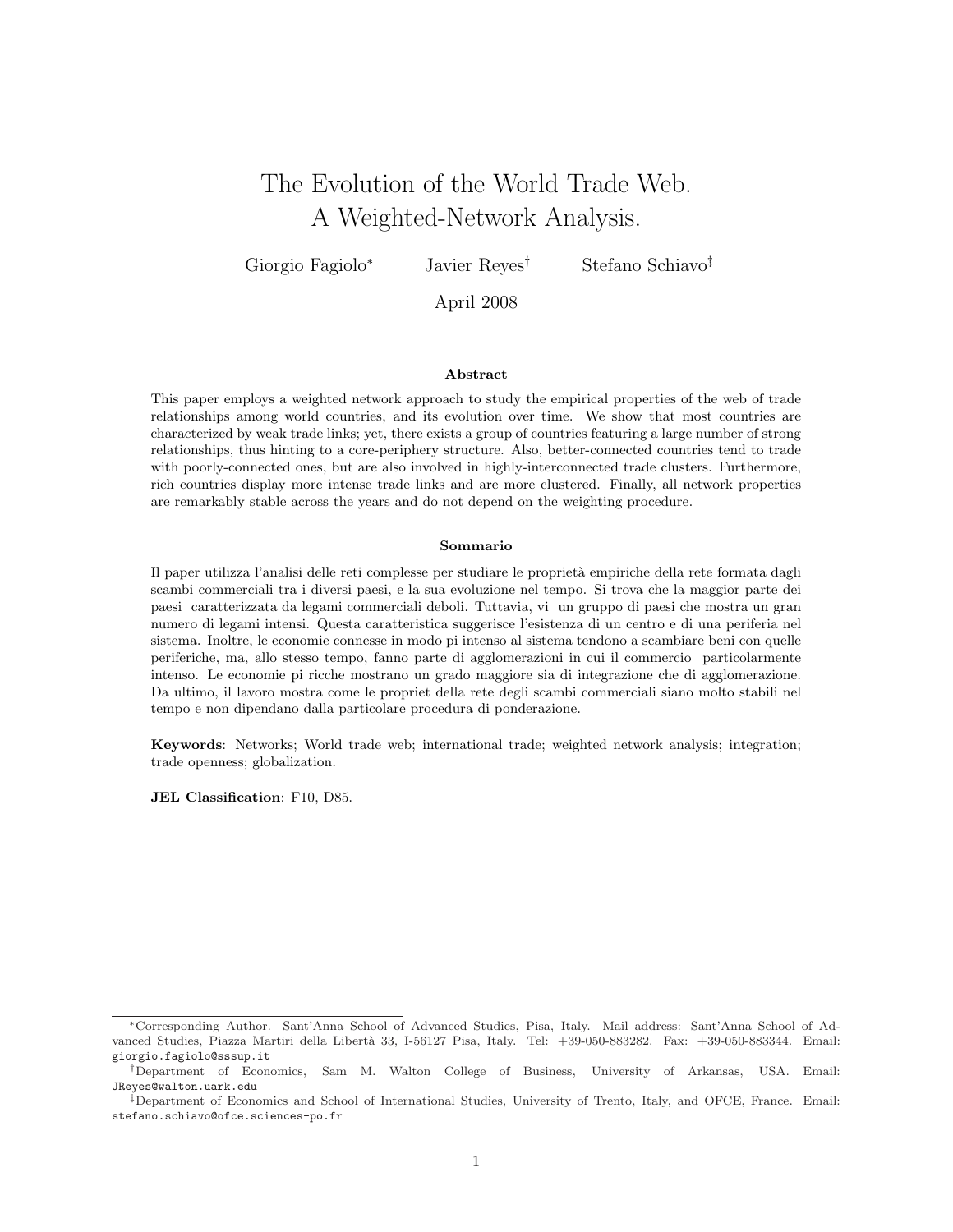## 1 Introduction

This paper employs network analysis to study the statistical properties of the web of trade relationships among a large set of world countries in the period 1981-2000. We employ data on import and export flows to build, in each year, a network of links between pairs of countries, where each link is weighted by the amount of trade that it carries. This enables us to apply novel statistical techniques developed in the framework of weighted network analysis and thus to characterize some robust stylized facts of international trade patterns.

In the last decades, a large body of empirical contributions have increasingly studied socio-economic systems in the framework of network analysis.<sup>1</sup> A network is a mathematical description of the state of a system at a given point in time in terms of nodes and links. The idea that real-world socio-economic systems can be described as networks is not new in the academic literature (Wasserman and Faust, 1994). Indeed, sociologists and psychologists have been employing social network analysis since the beginning of the last century to explore the patterns of interactions established among people or groups (Freeman, 1996; Scott,  $2000$ ).<sup>2</sup>

More recently, however, the empirical study of networks has flourished thanks to the considerable contribution stemming from physics and computer science. Scholars from such academic disciplines have begun to extensively explore the statistical properties of technological, biological and information networks with new and more powerful statistical tools (Albert and Barabási, 2002; Dorogovtsev and Mendes, 2003; Newman, 2003; Pastos-Satorras and Vespignani, 2004). Fields of application here include – among others – the Internet and the WWW, peer-to-peer networks, power grids, train routes and airline connections, electronic circuits, neural networks, metabolism and protein interactions, and so on.

These new methods have been subsequently applied to social and economic systems (Watts, 1999). As a result, the idea that systems like markets, industries, or the world economy, might be considered as networked structures has become increasingly accepted also among empirical economists. In this context, a network-based approach has been recently employed in empirical studies of international trade (Serrano and Boguñá, 2003; Li et al., 2003; Garlaschelli and Loffredo, 2004a, 2005; Kastelle et al., 2005; Serrano et al., 2007; Bhattacharya et al., 2007a,b). Here the idea is to depict the web of trade relations as a network where countries play the role of nodes and a link describes the presence of an import/export relation between any two countries (and possibly the intensity of that flow). We call this network the World Trade Web (WTW).

What can a network approach add to our economic understanding of international trade dynamics? We claim that this methodology allows for a better description of the existing heterogeneity in the degrees of

 $1A$  survey of this enormous literature is beyond the scope of this paper. The interested reader is referred to Scott (2000), Barabási (2003), Watts (2003), Carrington et al. (2005), among others.

<sup>2</sup>Well-known examples of such studies include networks of friendship and social acquaintances (Rapoport and Horvath, 1961; Milgram, 1967), marriages (Padgett and Ansell, 1993), and job-market interactions (Granovetter, 1974).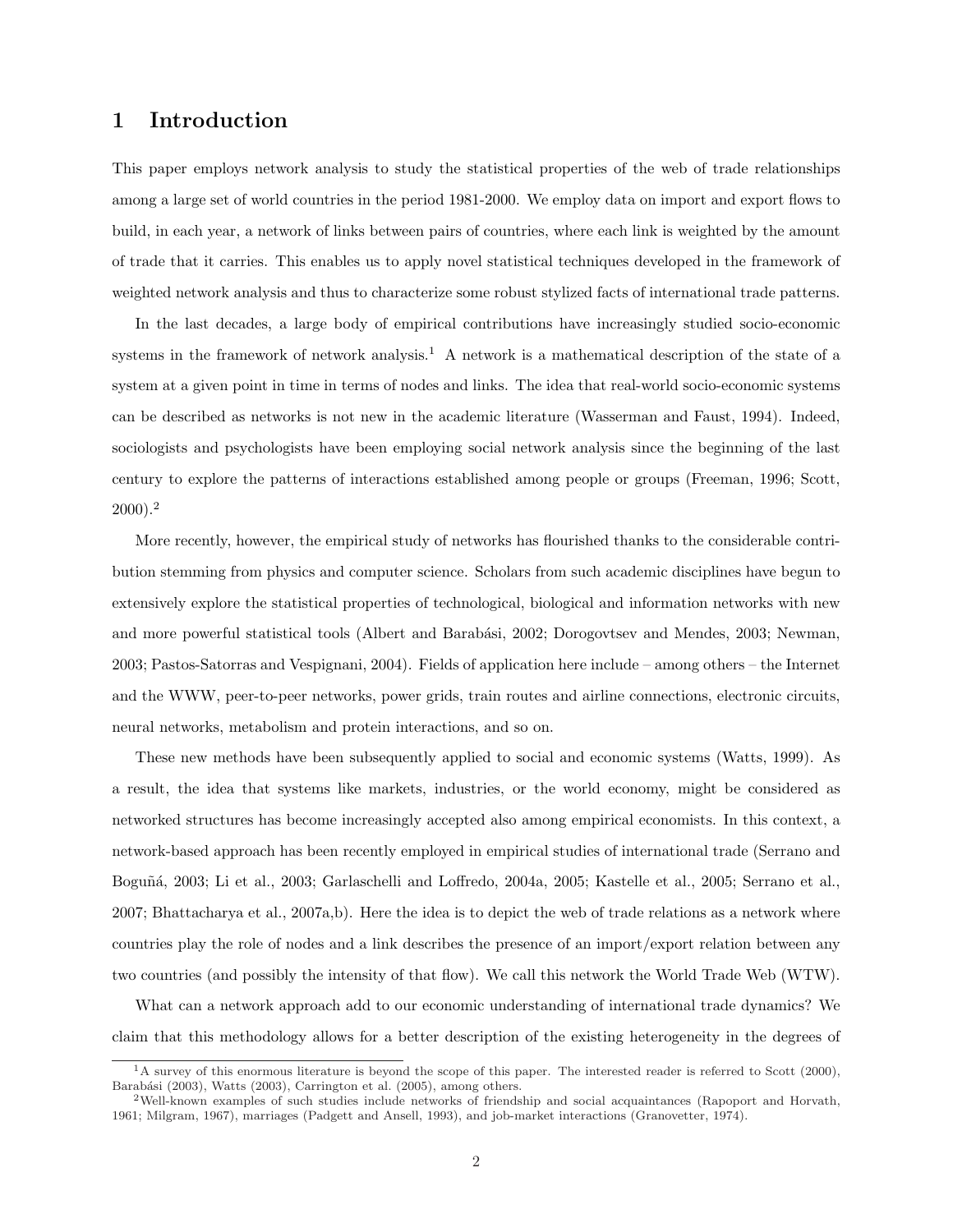connectivity and, hence, of international economic integration. For example, total trade to GDP ratios only provide a measure of openness of an economy, but fail to capture the ways in which each country is connected within the WTW. This subtler evidence can be instead fully evaluated by means of higher (than one) order measures of connectivity, i.e. indicators that take into account trade relationships that are one, two or three steps away from the node/country under analysis. In other words, what matters for integration into the WTW is not only how much a country trades but also the specific distribution of trade volumes across trading partners. Additionally, for a full picture of integration, the specific characteristics of the trading patterns of every partner must also be considered. From this perspective, it is important to characterize the number of countries with which a given country trades, whether or not the partners of a country trade – more or less intensively – with each other, and the degree of dependency of the whole network on a specific country. These various dimensions of connectivity can be characterized using complex network indicators that measure the number and the intensity of the trading relationships, the level of clustering (bilateral or multilateral trade), their dispersion or concentration, the centrality for a given node (country).

The relevance of these specific characteristics from an economic perspective emerges from the fact that trade relationships define a certain degree of dependency of other countries on a given country, or a certain degree of influence of one country on others. For example, node (country) centrality, discussed in detail later in the paper, denotes the likelihood of a given country to appear along a randomly selected trade chain within the trade network. The higher this likelihood, the more influential the country is within the network (or the more the network depends on this country). Hence, shocks hitting more central countries are more likely to be transferred to many other countries. This idea of network dependency or network fragility can also be related to the presence and size of trade blocks in the network. If trade blocks are well defined, then shocks originated in one block would not affect other blocks. Therefore it is important to look at the degree of clustering within the WTW.

Knowledge of such topological properties is not only important per se (e.g., because it enhances our descriptive knowledge of the stylized facts pertaining to the WTW, and allows us to give a more detailed account of the processes of integration and globalization), but it may also be relevant to better explain macroeconomic dynamics. As suggested by Kali and Reyes (2007) and Serrano et al. (2007), a full description of the WTW can be used to highlight global interdependencies that explain the propagation of financial and economic crises, since an economic slowdown of a given country can easily disrupt production and consumption chains within the WTW. Indeed, as shown by Forbes (2002) and Abeysinghe and Forbes (2005), economic shocks to any single country can be easily transmitted —via trade linkages of any order and nonlinear multiplier effects— to countries that are relatively minor bilateral trading parters. Alternatively, international trade flows can also be seen as cash flows exchanges among the countries involved. Therefore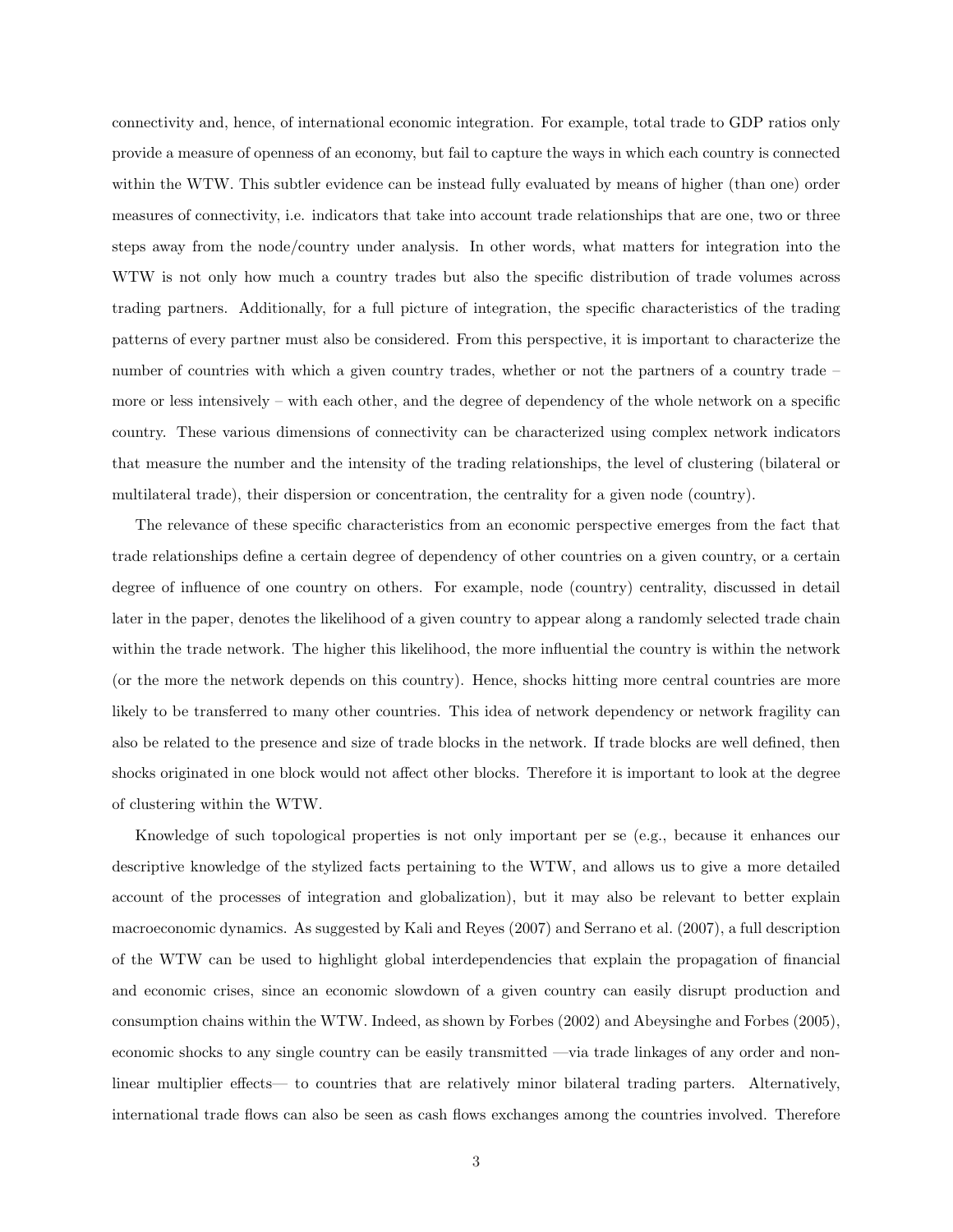a reduction of exports reduces the capabilities of a given node to import from other countries. Finally, the arguments that have emerged from growth theory (see for instance Rivera-Batiz and Romer, 1991) linking the benefits from trade to the exposure to new technologies and the expansion of market access can be verified and fully characterized by using network analysis. Empirically, recent studies have in fact suggested that gains from trade do not depend only on the degree of trade openness, but also on the number of trading partners and their characteristics (Arora and Vamvakidis, 2005). Also, Kali et al. (2007) find that a higher number of trading partners (which corresponds to node degree in complex network analysis) is associated with higher growth rates and suggests that this is the result of exposure to better technologies, expanded market access, and higher levels of competition.

In this paper, we present a detailed study of the WTW for the period 1981-2000 using a weighted network approach. From a purely descriptive perspective, we attempt to single out some robust stylized facts pertaining to trade relationships and their evolution over time. The empirical regularities displayed by the data could then be used as a starting point to model the structure and the evolution of the WTW and therefore provide a theoretical explanation of why the network of trade flows is organized in this way. In other words, empirical regularities can provide some guidance for theoretical models that seek to explain the evolution of world trade linkages and the benefits (and costs) arising from them. For example, the evolution of free trade agreements has been the objective of recent theoretical studies that follow an endogenous network-formation approach (Goyal and Joshi, 2006; Furusawa and Konishi, 2007)<sup>3</sup>. Our findings indicate that countries with similar industrialization levels tend to form trade blocks (clubs) in the WTW.

More specifically, this paper attempts to answer the following questions: Are rich countries more connected than poor ones – both in terms of the number and intensity of their trade relationships? Do wellconnected countries entertain trade relationships with partners that are themselves well-connected (i.e. hold many and intense trade relationships)? How large is the likelihood that rich countries tend to trade with countries that preferentially trade only among them? Or, in other words, how large is the probability to find groups of rich countries that form trade clusters? What are the most central countries in the WTW? Have the structural properties of the WTW been changing across time? Is the WTW more connected today than in the past (both in terms of number of connections and trade flows)? What has all that to do with the would-be process of globalization?

From a methodological point of view, we employ novel techniques that allow us to study the WTW as a weighted network.<sup>4</sup> The bulk of the relevant literature on international trade networks has indeed studied a binary version of the WTW, where each directed link from country  $i$  to country  $j$  is either in place or not

<sup>3</sup>See Jackson (2004) for an introduction.

<sup>&</sup>lt;sup>4</sup>The analysis of weighted networks was introduced in Barrat et al. (2004, 2005); Barthélemy et al. (2005), and further developed in Dall'Asta et al. (2006); Saramaki et al. (2007); Onnela et al. (2005); DeMontis et al. (2005).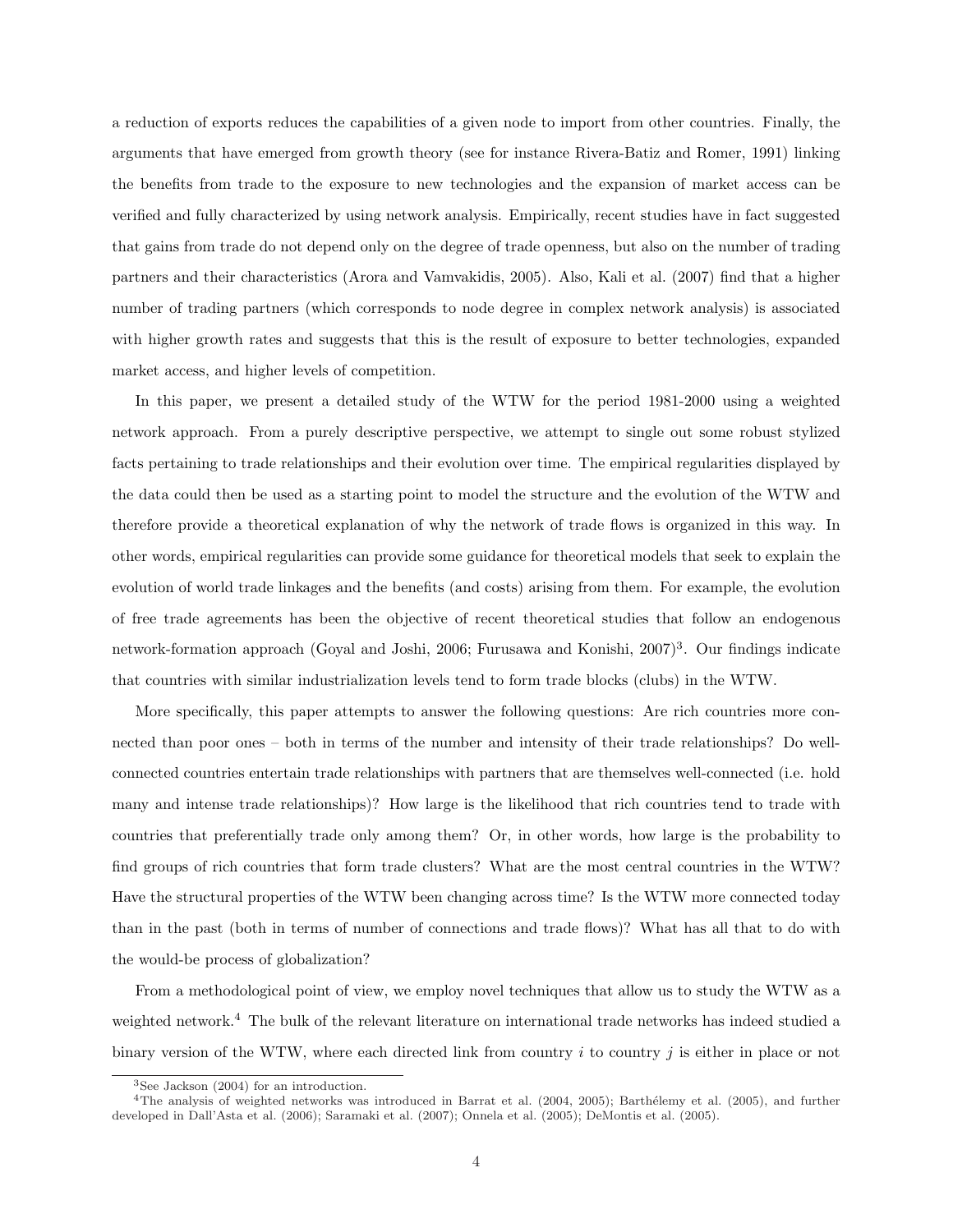according to whether the trade flow from i to j is larger than a given threshold. On the contrary, we weight the importance of each directed link by using actual trade flows and GDPs. A similar approach has been adopted by Li et al. (2003), Bhattacharya et al. (2007b), Bhattacharya et al. (2007a) and Serrano et al. (2007). In this paper, conversely, we build on Fagiolo et al. (2008) and we present a more thorough analysis of the WTW which expand upon previous results along several dimensions. First, we present a description of WTW properties spanning across several measures/indicators (e.g., node connectivity, assortativity, clustering and centrality). Second, we look at how WTW properties correlate with country/node characteristics such as country income (as measured by per capita GDP). Third, we study the extent to which empirical regularities are robust to alternative ways of weighting existing links. Finally, we statistically check whether the inherent directionality of WTW flows is so strong to justify an analysis that takes explicitly into account the direction of trade flows or, by contrast, one can safely study the WTW as if it were an undirected graph.

Our results show that weighted network analysis allows one to obtain very different conclusions as compared to a binary-network framework. Furthermore, our main (qualitative) findings seem to be quite robust to a number of alternative, economically meaningful, weighting schemes. In addition, we also find that the WTW is a strongly symmetric network, so that disregarding the direction of links does not alter the main results. Our weighted analysis indicates that weak trade relationships dominate for the vast majority of countries; yet, there exists a group of countries (identifying the core of the network) featuring a number of strong relationships, thus hinting to a core-periphery structure. Moreover, poorly-connected countries tend to trade with better-connected ones, whereas the latter are involved in relatively highly-interconnected trade triples. In addition, high-income countries tend to form more intense trade links and to be more clustered. Cliques are thus built along the lines of both connectivity and income level and can be seen as a sign of the persistent relevance of local relationships. However, the growing importance of global links is testified by the disassortative feature of WTW: poorly connected nodes tend to connect to central ones and use them as hubs to access the rest of the network. Finally, all structural properties of the WTW display a remarkable stationarity across the years. The stability of the WTW structure suggests that international goods market integration has not increased dramatically over the last 20 years or, viewed from a different vantage point, that despite increased economic integration the core of the WTW has remained mostly unaffected.

Some of the concepts used throughout the paper are not new to the international trade literature, though they assume here a different connotation. So, for instance, the network of international trade to which we refer, is not the same developed in the works of Rauch and co-authors (see Rauch, 2001; Rauch and Casella, 2003), where the authors focus on the role played by business and social networks in alleviating informational asymmetries. Here, on the contrary, we exploit network analysis to describe the patterns of aggregate goods trade among countries. Similarly, core countries are not necessarily those where most of productive activities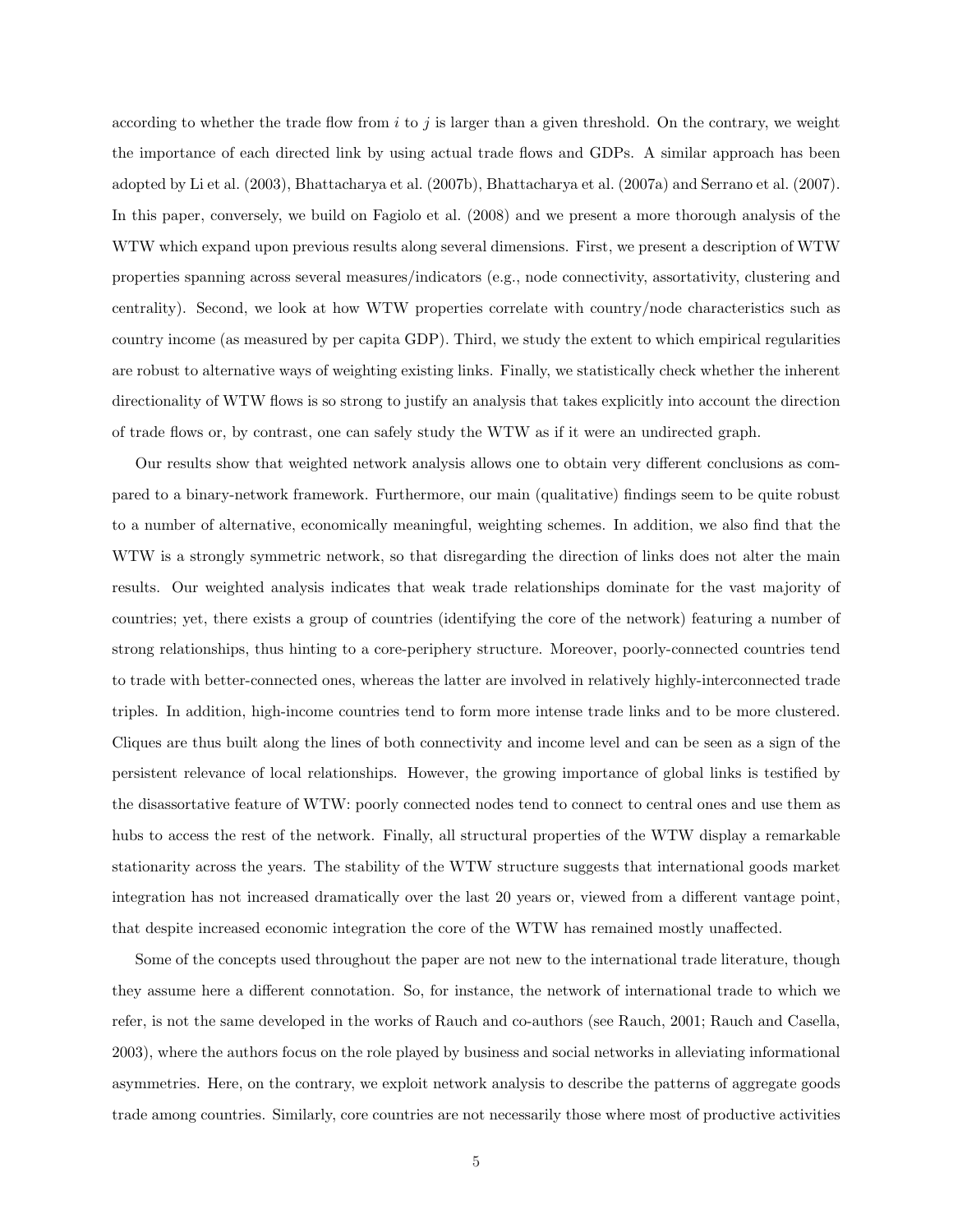are located as in the New Economic Geography framework, bur rather those involved in a large number of trade linkages (Ottaviano et al., 2002).

The rest of the paper is organized as follows. In Section 2 we briefly introduce, in a rather informal way, the main concepts related to the empirical analysis of networks (more details are contained in Appendix A). Section 3 briefly surveys the relevant literature on international trade networks. Data are described in Section 4. We report our main results in Section 5. Finally, Section 6 concludes and discusses future work.

# 2 An Introduction to the Statistical Analysis of Weighted Networks

A socio-economic network is usually described by means of a graph, that is a collection of N nodes, possibly connected by a set of links.<sup>5</sup>

The simplest type of graph is binary and undirected. This means that any two nodes can be either connected by a link or not, and link directions do not count. If two nodes are connected, we say that they are "partners" or "nearest neighbors". To formally characterize such type of networks, it is sufficient to provide the so-called adjacency matrix, i.e. a symmetric  $N \times N$  binary matrix A whose generic entry  $a_{ij} = a_{ji} = 1$  if and only if a link between node i and j exists (and zero otherwise).<sup>6</sup>

If the researcher has good reasons to justify her/his empirical analysis by using binary undirected networks (BUNs), the most immediate statistics is the node-degree (ND) distribution (and its moments). ND is simply defined as the number of links that a given node has established (i.e., how many connections it holds). The shape of the ND distribution can convey a lot of information on the structural properties of a network. For example, BUNs that are created totally at random have unimodal, bell-shaped ND distributions.<sup>7</sup> On the contrary, the so-called scale-free networks (Barabási, 2003) are characterized by right-skewed (power-law) distributions, with a majority of small-ND nodes and a minority of large-ND nodes (i.e., the hubs).

If one is instead interested in a graph-wide measure of the degree of connectivity of the network, a simple way to proceed is to compute the *density* of the graph. The latter is defined as the total number of links that are actually in place divided by the maximum number of links that there can exist in an undirected graph with N nodes.

The ND statistic only counts nodes that are directly linked with the one under analysis. In this respect, it can be considered as a first-order indicator, as it only takes into account information about nodes that

<sup>&</sup>lt;sup>5</sup>We refer the reader to Appendix A for more formal definitions and notation.

<sup>&</sup>lt;sup>6</sup>Self-loops, i.e. links connecting i with itself are not typically considered. This means that  $a_{ii} = 0$ , for all i.

<sup>7</sup>For example in random networks where each link is in place with a certain given probability, independently on all the others (i.e., according the simplest Erdös-Renyi random-graph model: see e.g. Bollobás, 1985). In what follows, we employ the term "random network" as a synonym for the Erdös-Renyi random-graph model.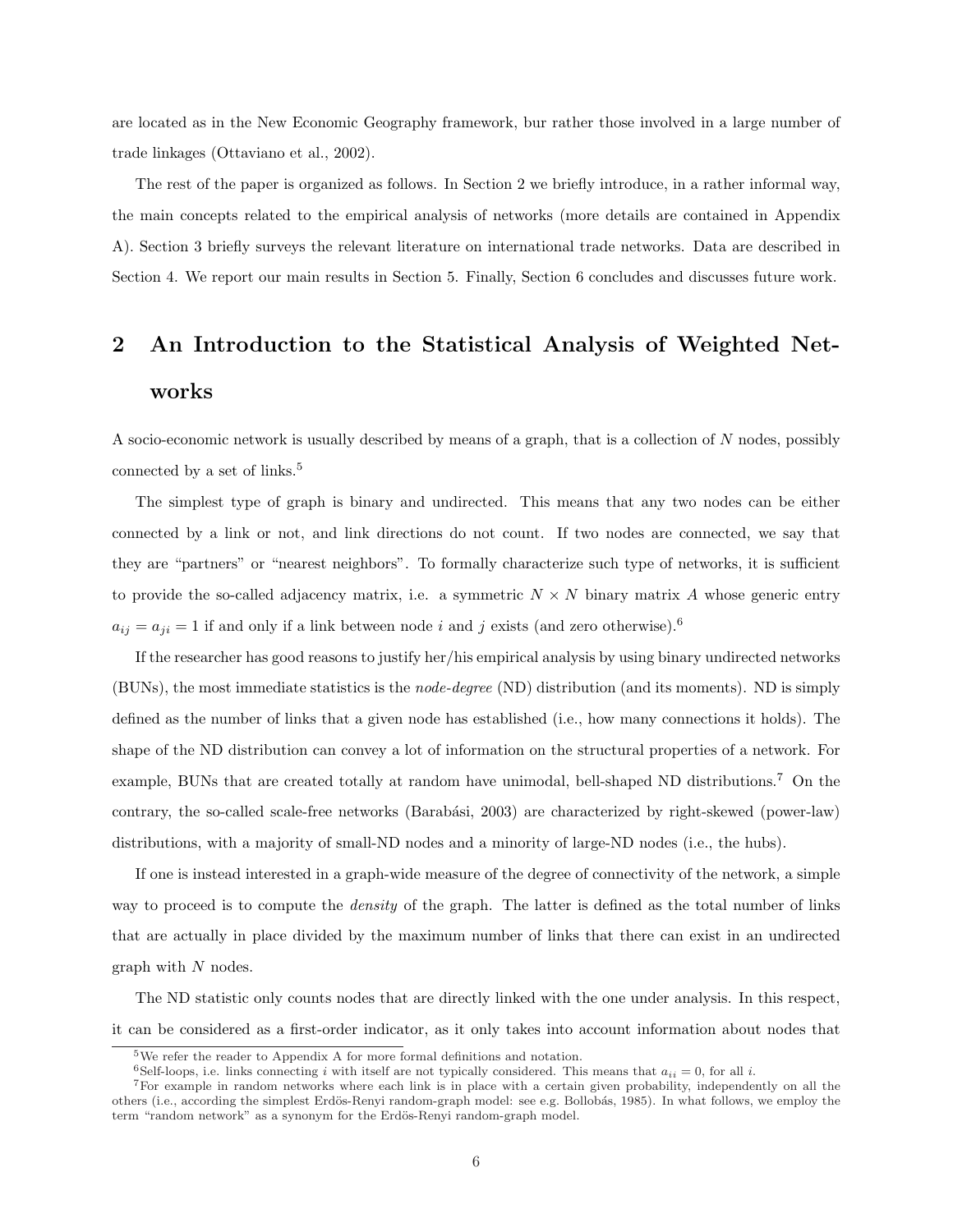are one step-away from the original one. However, any two nodes with the same ND can acquire a different importance in the network to the extent their partners are themselves connected in the network, i.e. if they also have a high ND. To measure how much the partners of node  $i$  are themselves very connected in the network, one may compute the average nearest-neighbor degree (ANND), that is the average of ND of all partners of i. Nodes with the largest degree and ANND are typically the ones holding the most intense interaction relationships.

A third important feature of network structure concerns the extent to which a given node is clustered, that is how much the partners of a node are themselves partners.<sup>8</sup> This property can be measured by the *clustering coefficient* (Watts and Strogatz, 1998; Szabó et al., 2005), that is the percentage of pairs of i's nearest neighbors that are themselves partners. Node clustering is very important, as geographicallystructured networks are typically highly-clustered, with short-distance links counting more than long-distance ones. Unlike ND, ANND and node clustering are both second-order indicators, because they look at statistics concerning nodes lying two steps away from the one under consideration.

So far, we have only considered binary networks, i.e. graphs where what counts is the mere presence or absence of an interaction between any two nodes. Many researchers have argued, however, that the majority of socio-economic relationships also involve an assessment of how intense is an interaction between two nodes (if any). If one studies such relationships using a BUN approach, it is likely that a lot of important information will be disregarded (see Barrat et al., 2004, for an introduction). Conversely, in many other networks like the internet, airline traffic, scientific citations, or the WTW, links are characterized by a nonreducible heterogeneity. If we use a BUN analysis, we run the risk of considering the same way links that instead carry very weak or very strong flows. In those cases, we need to move from a BUN perspective to a weighted (undirected) network (WUN) approach. A WUN is simply defined by means of a symmetric  $N \times N$ "weight" matrix W, whose generic entry  $w_{ij} = w_{ji} > 0$  measures the intensity of the interaction between the two nodes (and it is zero if no link exists between  $i$  and  $j$ ).

The three statistics above (degree, ANND, and clustering) can be easily extended to a WUN approach. First, ND can be replaced by node strength (NS), defined as the sum of weights associated to the links held by any given node. The larger the NS of a node, the higher the intensity of interactions mediated by that node. It is easy to see that, given the same ND, any two nodes can be associated to very different NS levels. Incidentally, we note that strength is only an aggregate measure of the interaction intensity mediated by a node. Thus one can also measure the extent to which a node holds links associated with a very dispersed (resp. concentrated) weight profile. To do that, each node i can be associated with the Herfindahl strength-

<sup>&</sup>lt;sup>8</sup>Network clustering is a well-known concept in sociology, where notions such as "cliques" and "transitive triads" have been widely employed (Wasserman and Faust, 1994; Scott, 2000). For example, friendship networks are typically highly clustered (i.e. they display high cliquishness) because any two friends of a person are very likely to be friends.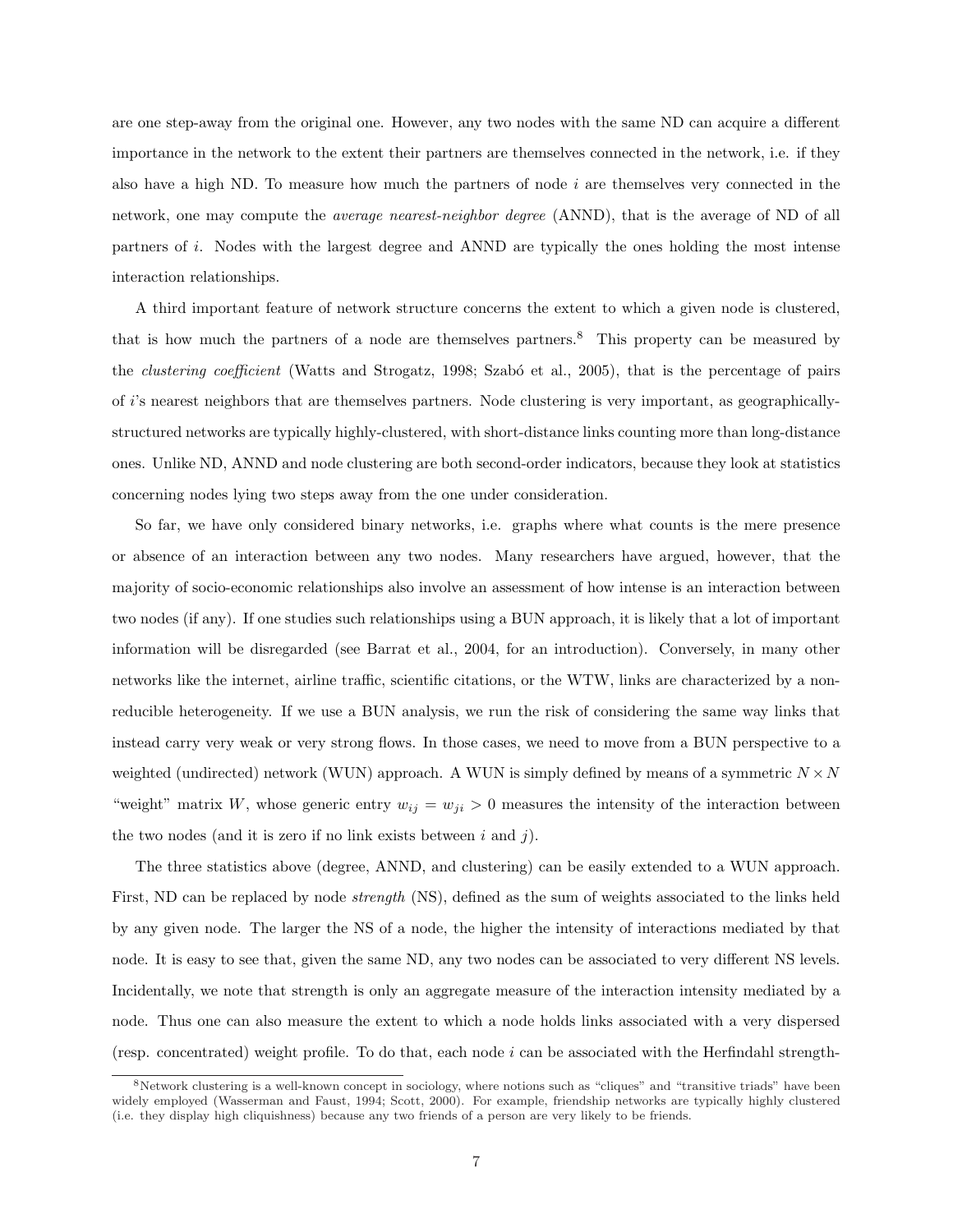concentration index.<sup>9</sup>. The index will be equal to one if a country concentrates all its trade relationships with one partner, and it will decreases towards zero the more differentiated is its trade portfolio (for any given number of trade partners).

Second, one might assess how much the partners of a node are themselves characterized by a high strength by computing either the *weighted average of nearest-neighbor node degrees* (WANND, see Barthélemy et al., 2005) or the arithmetic average of nearest-neighbor strengths (ANNS). Once again, any two nodes with the same ANNS (and ANND) can end up having very different levels of ANNS or WANND.

Third, one can straightforwardly compute a *weighted clustering coefficient* by suitably weighting each triangle using the weights  $w_{ij}$  associated to its three edges (see Appendix A, and Fagiolo, 2007; Saramaki et al., 2007).

Another important notion in network analysis concerns the extent to which a given node is "central" in the graph. However, the meaning of "centrality of a node" is rather vague and has consequently generated many competing concepts and indicators (Scott, 2000). The two most commonly employed definitions of centrality refer to a local notion (a node is central if it has a large number of connections) or to a global notion (a node is central if it has a position of strategic significance in the overall structure of the network). Local centrality can be easily measured by node degree (in BUNs) or node strength (in WUNs). As far as global centrality in BUNs is concerned, the most used indicator is node betweenness centrality (BC), defined as the proportion of all shortest paths between any two nodes that pass through a given node. BC thus measures how much a given node acts as intermediary or gatekeeper in the network. It is easy to see that low-ND nodes, which are not locally central, can have a large BC, and therefore be globally central.

Despite its importance, BC is not straightforwardly extendable to WUNs. Therefore, in this paper, we build on recent works by Newman (2005) and Fisher and Vega-Redondo (2006), who have put forward a notion of centrality that nicely fits both BUN and WUN analyses. In a nutshell, they develop an index called random walk betweenness centrality (RWBC), which easily captures the effects of the magnitude of the relationships that each node has with its partners as well as the degree of the node in question. Newman (2005) offers an intuitive explanation of this centrality measure. Assume that a source node sends a message to a target node. The message is transmitted initially to a neighboring node and then the message follows a link from that vertex, chosen randomly, and continues in a similar fashion until it reaches the target node. The probabilities assigned to outgoing links can be either all equal (as in BUNs) or can depend on the intensity of the relationship (i.e., link weights in WUNs), so that links representing stronger ties will be chosen with higher probability. In this respect, RWBC – being a global centrality indicator – is a

<sup>9</sup>See Herfindahl (1959) and Hirschman (1964). For early applications of the disparity index to networks, see Almaas et al.  $(2004)$  and Barthélemy et al.  $(2005)$ .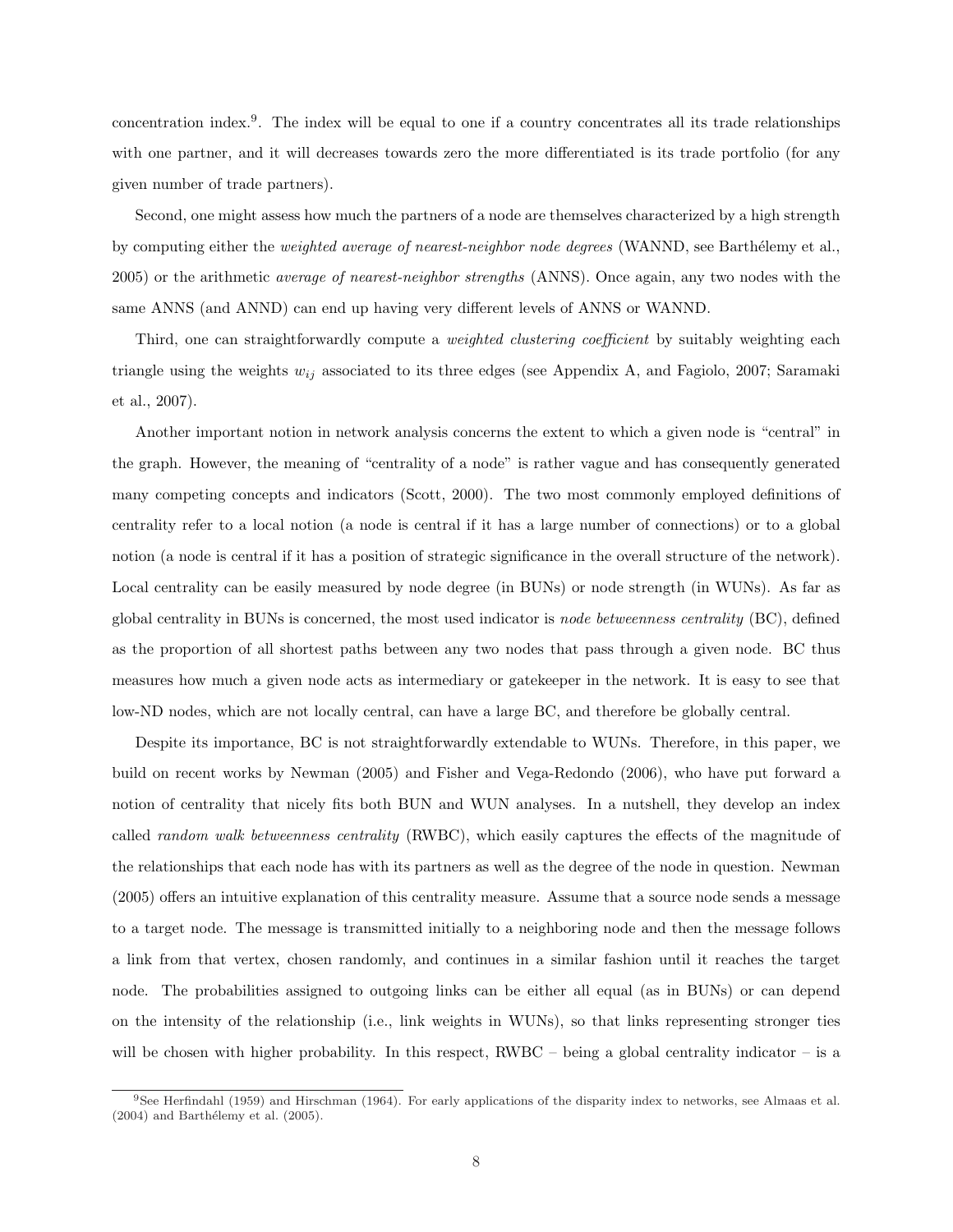highest-order indicator, as it embodies information about across-node paths of any length.

Finally, notice that the "undirected" nature of both BUNs and WUNs approaches requires the matrices A and  $W$  to be symmetric. This implies that it is reasonable to assume that binary or weighted relationships are bilateral or reciprocal. However, the majority of interaction relationships that can be captured in network analyses are in principle directed (i.e., not necessary symmetric or reciprocal). For example, exports from country i to country j in a given year (e.g., as a share of i's GDP) can be substantially higher or lower than exports from country j to country i (e.g., as a share of j's GDP). As discussed in Fagiolo (2006), deciding whether one should treat the observed network as directed or not is an empirical issue. The point is that if the network is "sufficiently" directed, one has to apply statistics that take into account not only the binary/weighted dimension, but also the direction of flows. As this analysis can often become more convoluted, one ought to decide whether the "amount of directedness" of the observed network justifies the use of a more complicated machinery. There can be several ways to empirically assess if the observed network is sufficiently symmetric or not (cf. Appendix A, and Garlaschelli and Loffredo, 2004b; Fagiolo, 2006). In many cases, networks that can be thought to be asymmetric turn out to appear sufficiently symmetric to justify a BUN/WUN approach (see also below for the WTW). If this happens, the common practice is to symmetrize the original observed network.<sup>10</sup>

### 3 Related Literature

The idea that international trade flows among countries can be conceptualized by means of a network has been originally put forth in sociology and political sciences. Most of this literature, however, did not address the study of trade networks by using a strategy rooted in the statistical analysis discussed in Section 2. Nevertheless, since the seminal paper by Snyder and Kick (1979), an increasing number of scholars have argued that relational variables are more relevant than (or at least as relevant as) individual country characteristics in explaining the macroeconomic dynamics ensuing from import-export patterns.

This strand of trade-network studies has been deeply influenced by the so-called "world system" or "dependency" theories, i.e. the notion that one can distinguish between core and peripheral countries. In this view, core countries can appropriate most of the surplus value added produced by peripheral ones, which are thus prevented from developing.

For example, Snyder and Kick (1979) study the BUN stemming from aggregate data on trade relationships among 118 countries in 1965 and employ a core-periphery setup to classify countries in three groups (core, semi-core, and periphery). They obtain a clear-cut three-tiered structure for the network, with core countries

<sup>&</sup>lt;sup>10</sup>That is  $(a_{ij}, w_{ij})$  are replaced by  $(max{a_{ij}, a_{ji}}$ , 0.5 $(w_{ij} + w_{ji})$ , see De Nooy et al. (2005).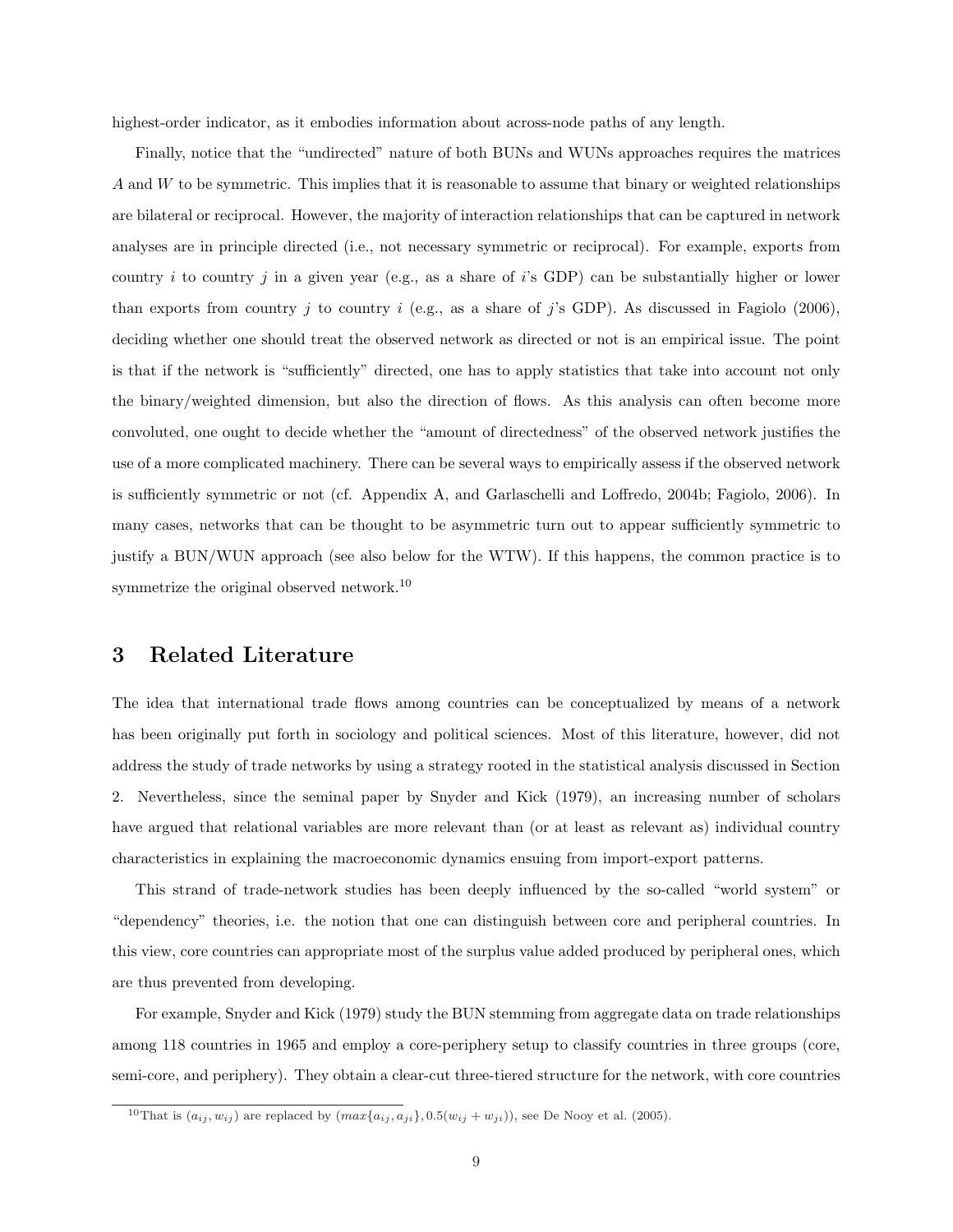nearly identified with OECD members. Regression analyses show that the position of a country in the network is able to explain GNP growth, a result interpreted as a sort of confirmation of dependency theories. The importance of network position in explaining growth and development from a core-periphery approach is also stressed by Nemeth and Smith (1985), who apply their analysis to 1970 data of trade flows disaggregated over 5 distinct product classes.<sup>11</sup> A similar approach is followed by Breiger (1981), who studies the composition of trade flows in 1972. Notably, he shows that country classification into blocks is not robust to the introduction of weighted links: if one employs a WUN, where link weights are defined as total trade flows (depurated by average imports and exports for that product class in order to account for size effects), two competing blocks emerge. The first one is dominated by the US (and comprises Canada and Japan), while the second accounts for the (then young and small) European Community. More recently, Smith and White (1992) explore in a dynamic framework the core-periphery approach to network analysis by comparing results in three different years (1965, 1970 and 1980). They document an enlargement of the core over time, a reduction of within-core variability, and a progressive marginalization of very peripheral countries. A binary, directed approach is instead followed by Kim and Shin (2002), who study three snapshots of trade flows (1959, 1975 and 1996) disaggregated over a large set of commodities for 105 countries. Interestingly, they find that both the density of the network and the variance of ND distributions have increased through time, a result which is associated by the two authors to the globalization process. Moreover, the creation of new links does not appear to be evenly distributed. Core countries are more likely to create outward links (i.e., to initiate an export link), while peripheral countries are more likely to create an inward link (i.e., to receive it), with Asian countries accounting for the majority of newly created links.<sup>12</sup> The effects of globalization are further explored by Kastelle et al. (2005) who perform a binary network analysis on IMF data to test baseline hypotheses on the dynamics of the topological properties of the WTW. They study the period 1938-2003 and find that the evolution of the international trade network has not reached any steady state implying a fully-globalized pattern. Rather, the WTW has been slowly changing and seems to have the potential to continue to do so in the future.

The study of international trade as a relational network has been recently revived in the field of econophysics, where a number of contributions have explored the (notionally) complex nature of the WTW. The common goal of these studies – well in line with the strategy described in Section  $2 -$  is to empirically analyze the mechanics of the international trade network and its topological properties, by abstracting from any social and economic causal relationships that might underlie them (i.e., a sort of quest for theory-free

<sup>&</sup>lt;sup>11</sup>Sacks et al. (2001) build a measure of country position in the network based on the concept of "structural autonomy" and show that it has a positive effect on country's per capita GDP.

 $12$ Very similar results are obtained by Mahutga (2006), who shows that the globalization process has induced structural heterogeneity and thus inequality.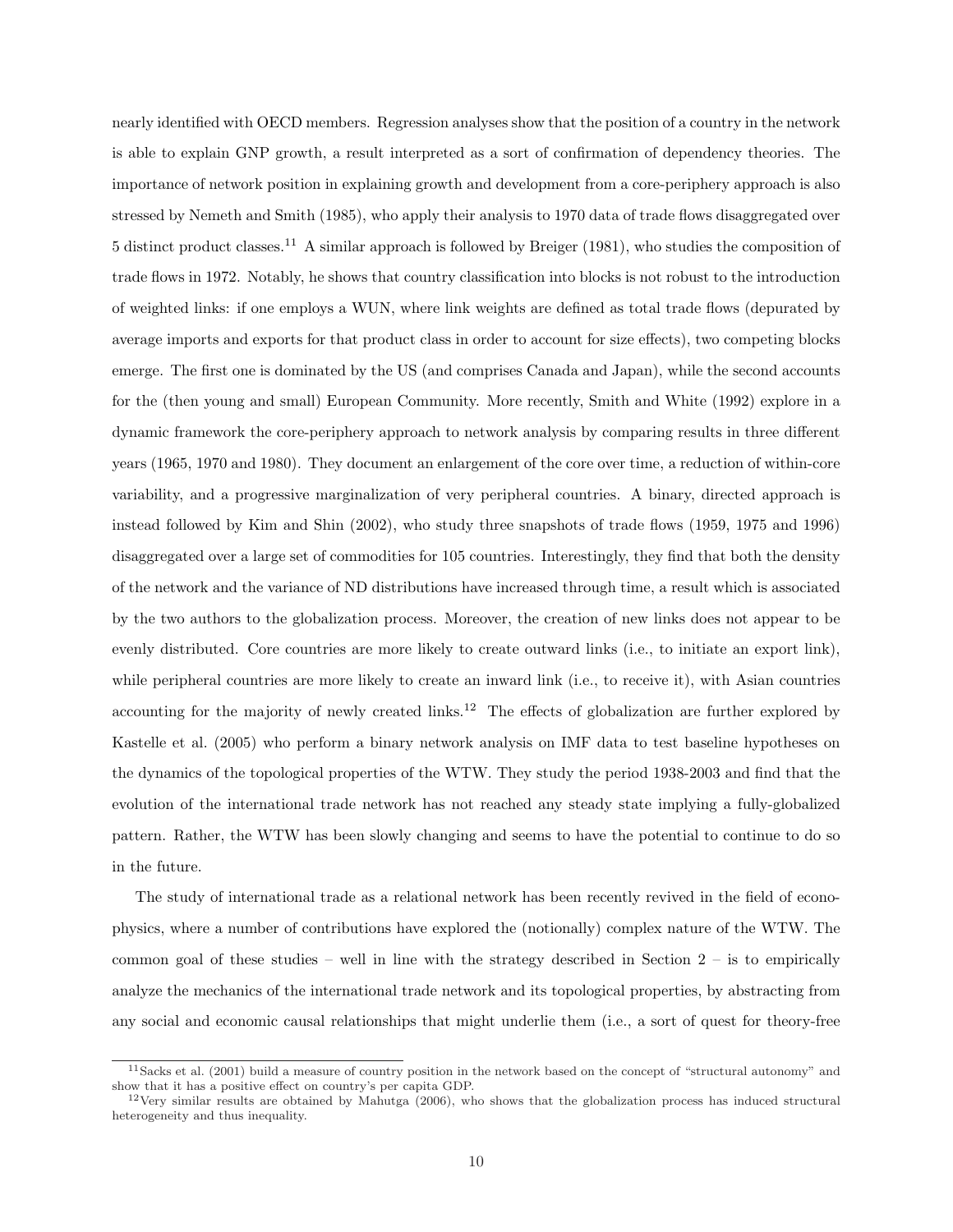stylized facts). From a methodological perspective, almost all these contributions carry out their analysis using a binary approach. In other words, a link is either present or not according to whether the trade flow that it carries is larger than a given lower threshold.<sup>13</sup> For instance, Serrano and Boguñá (2003) and Garlaschelli and Loffredo (2004a) study the WTW using binary undirected and directed graphs. They show that the WTW is characterized by a disassortative pattern: countries with many trade partners (i.e., high NDs) are on average connected with countries with few partners (i.e., low ANNDs). Furthermore, partners of well connected countries are less interconnected than those of poorly connected ones, implying some hierarchical arrangements. In other words, a negative correlation emerges between CC and ND distributions. Remarkably, Garlaschelli and Loffredo (2005) show that this evidence is quite stable over time. This casts some doubts on whether economic integration (globalization) has really increased in the last 20 years. Furthermore, the ND distribution appears to be very skewed. This implies the coexistence of few countries with many partners and many countries with only a few partners.

More recently, a few contributions have adopted a weighted-network approach to the study of the WTW. The motivation is that a binary approach cannot fully extract the wealth of information about the intensity of the trade relationship carried by each edge and therefore might dramatically underestimate the role of heterogeneity in trade linkages. This seems indeed to be the case: Fagiolo et al. (2008) show that the statistical properties of the WTW viewed as a WUN crucially differ from those exhibited by its weighted counterpart. For example, the strength distribution is highly left-skewed, indicating that a few intense trade connections co-exist with a majority of low-intensity ones. This is confirmed by Bhattacharya et al. (2007a) and Bhattacharya et al. (2007b), who find that the size of the group of countries controlling half of the world's trade has decreased in the last decade. Serrano et al. (2007) study the network of bilateral trade imbalances.<sup>14</sup> They note that also the international trade-imbalance network is characterized by a high level of heterogeneity: for each country, the profile of trade fluxes is unevenly distributed across partners (i.e., the disparity index is typically low). At the network level, this prompts to the presence of high-flux backbones, i.e. sparse subnetworks of connected trade fluxes carrying most of the total flux in the network.

A common problem of all these studies is that the directed or undirected nature of the observed international-trade networks is not thoroughly addressed. In other words, a directed (or undirected) analysis is pursued without statistically assessing the underlying observed nature of the WTW. An exception is the

<sup>&</sup>lt;sup>13</sup>There is no agreement whatsoever on the way this threshold should be chosen. For example, Kim and Shin (2002) use cutoff values of US\$ 1 million and 10 million. Kastelle et al. (2005) endogenously set a cutoff so as to have, in each year, a connected graph. Kali and Reyes (2005) experiment with different lower thresholds defined as shares of country's total exports. On the contrary, other papers (Serrano and Boguñá, 2003; Garlaschelli and Loffredo, 2004a, 2005; Kali and Reyes, 2007) straightforwardly define a link whenever a non-zero trade flow occurs.

 $14$ That is, they weight each link by the difference between exports and imports. Notice that, as happens also in Bhattacharya et al. (2007b,a), their across-year comparison may be biased by the fact that trade flows are expressed in current U.S. dollars and do not appear to be properly deflated.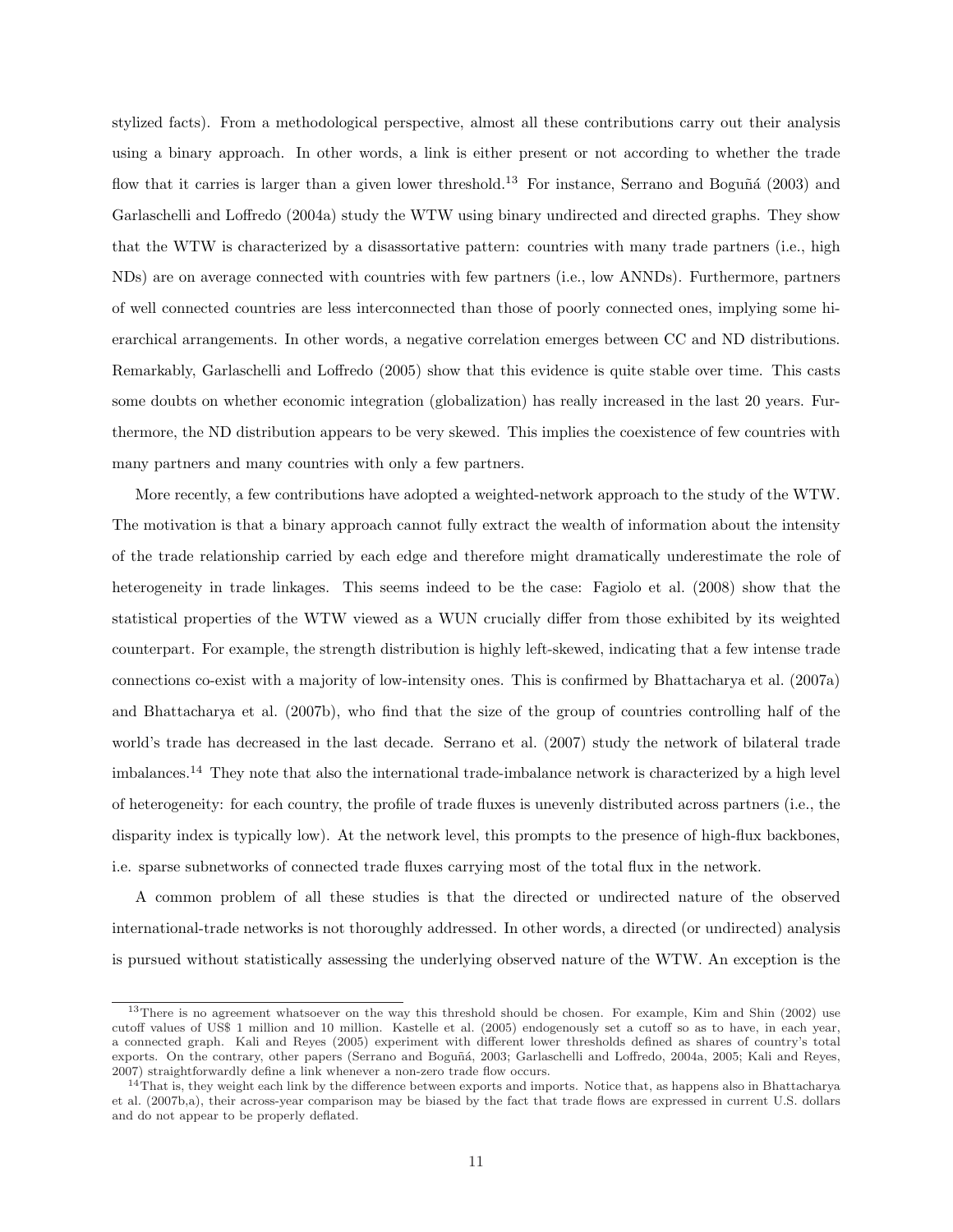paper by Garlaschelli and Loffredo (2005), who explore the conditions under which one can recover the directed character of a network from its undirected description. However, they fall short from providing a directed analysis using ad-hoc indicators (see for example Fagiolo, 2007).

This work builds on the findings and methodologies discussed so far and presents a more thorough analysis of the WTW that expand the previous ones along (at least) four dimensions. First, we present a more complete characterization of WTW statistical properties. This is done by discussing several measures/indicators pertaining to weighted-network analysis (e.g., node connectivity, assortativity, clustering and centrality). Second, we explicitly study how these properties correlate with country/node characteristics. For example, we ask the question whether high-income countries (e.g. in terms of per-capita GDP) are also highly-connected or highly-clustered. Third, we study the extent to which the statistical properties that we find are robust to alternative ways of weighting existing links. Finally, we explicitly assess via a statistical indicator whether the observed WTW network is sufficiently undirected to justify a WUN analysis instead of a WDN one.

### 4 Methodology and Data

We employ international trade data provided by Gleditsch (2002) to build a sequence of weighted directed networks from 1981 to 2000. Original data report imports and exports from/to a large set of world countries for the period 1950-2000. The choice of the subperiod to be used in the study is driven by three related considerations. First, data for small countries suffer from many missing values, both on trade flow and GDP/population. Second, the number of countries for which trade data are available increases over the years. This might be a problem if one wants to analyze the dynamics of the topological properties of the WTW. Third, the country sample size must be as large as possible to achieve statistical significance. As a result, we decided to build a balanced panel by focussing on  $T = 20$  years (1981-2000) and  $N = 159$  countries (see Appendix B for more details).

For each country and year, data report trade flows in current US dollars. Therefore, we have deflated all nominal figures so as to allow for meaningful across-year comparisons. Whenever exports from country i to  $j$  do not match imports of  $j$  from i, we averaged the two figures. To build adjacency and weight matrices, we followed the flow of goods. This means that rows represent exporting countries, whereas columns stand for importing countries.

As to link weighting, in order to avoid any ambiguity stemming from the choice of a particular lower threshold, we define a "trade relationship" by setting the generic entry of the adjacency (binary) matrix  $\tilde{a}_{ij}^t = 1$  if and only if exports from country *i* to country *j* (labeled by  $e_{ij}^t$ ) are strictly positive in year *t*.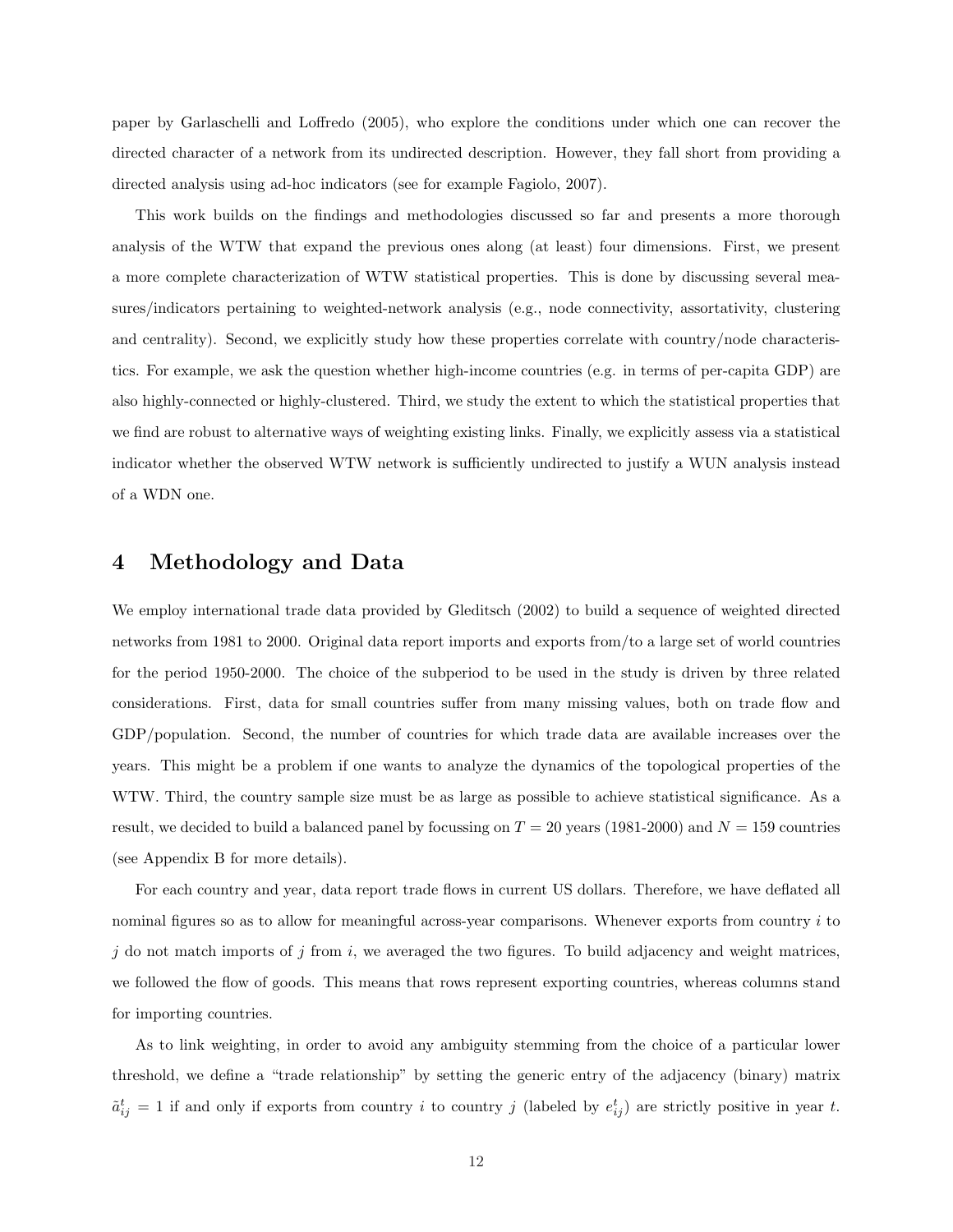Moreover, we experiment with a few economically-meaningful weighting systems and explore the robustness of our results to these alternatives. Our baseline results will refer to weights defined as  $\tilde{w}_{ij}^t = e_{ij}^t / GDP_i^t$ , where  $e_{ij}^t$  are time-t (deflated) exports from country i to country j, and  $GDP_i^t$  is i's real gross domestic product in year t. This weighting procedure allows us to control for exporter country's size and tells us how economy i depends on economy j as a buyer (as j is buying from i). Furthermore, we check if our results change when we divide  $e_{ij}^t$  by the importing country's output  $(GDP_i^t)$ . This can provide information on how economy  $j$  depends on economy  $i$  as a seller. Finally, we study what happens when we do not scale exports by GDPs and we just weight a link from i to j with exports  $e_{ij}^t$ .

For any particular choice of the weighting setup, we end up with a sequence of  $N \times N$  adjacency and weight matrices  $\{\tilde{A}^t, \tilde{W}^t\}, t = 1981, ..., 2000$ , which fully describe the evolution of the WTW from a binary and weighted directed perspective.

### 5 Results

#### 5.1 Global Properties of the WTW

We begin with a quick overview of the main global properties of the WTW. From a binary perspective, the WTW appears to be a highly connected network, with an extremely high density, which has been slightly increasing over the years (cf. Figure 1). This witnesses for the increasing participation of countries to world trade over the last 20 years of the last century. It is easy to see that the majority of links are reciprocated: for instance, in the second half of the 1990, almost all countries export to partners that in turn export to them.

The almost-symmetric pattern of the WTW is statistically detected also by the S index studied in Fagiolo (2006), which for all years stays very close to zero for both the binary and the weighted version of the WTW, thus strongly testifying in favor of symmetry.<sup>15</sup> If anything, the WTW seems to have become more symmetric during the years. This evidence indicates that a directed analysis is not necessary. Therefore, in what follows, we will explore the statistical properties of *symmetrized* versions of the WTW. This means that, in the binary case, any entry  $a_{ij}$  of the new adjacency matrix A is set to 1 if and only if either  $\tilde{a}_{ij} = 1$  or  $\tilde{a}_{ji} = 1$  (and zero otherwise). Accordingly, the generic entry of the new weight matrix W, originally defined as  $\tilde{w}_{ij}^t = e_{ij}^t / GDP_i^t$ , is replaced by:<sup>16</sup>

<sup>15</sup>See Appendix A for the technical details. Note that the corresponding standardized index takes values at least 10 standard deviations below zero.

 $16$ Due to the extreme symmetry of the network, results do not change if one symmetrizes the export matrix first and then divides by the GDP of the exporting country.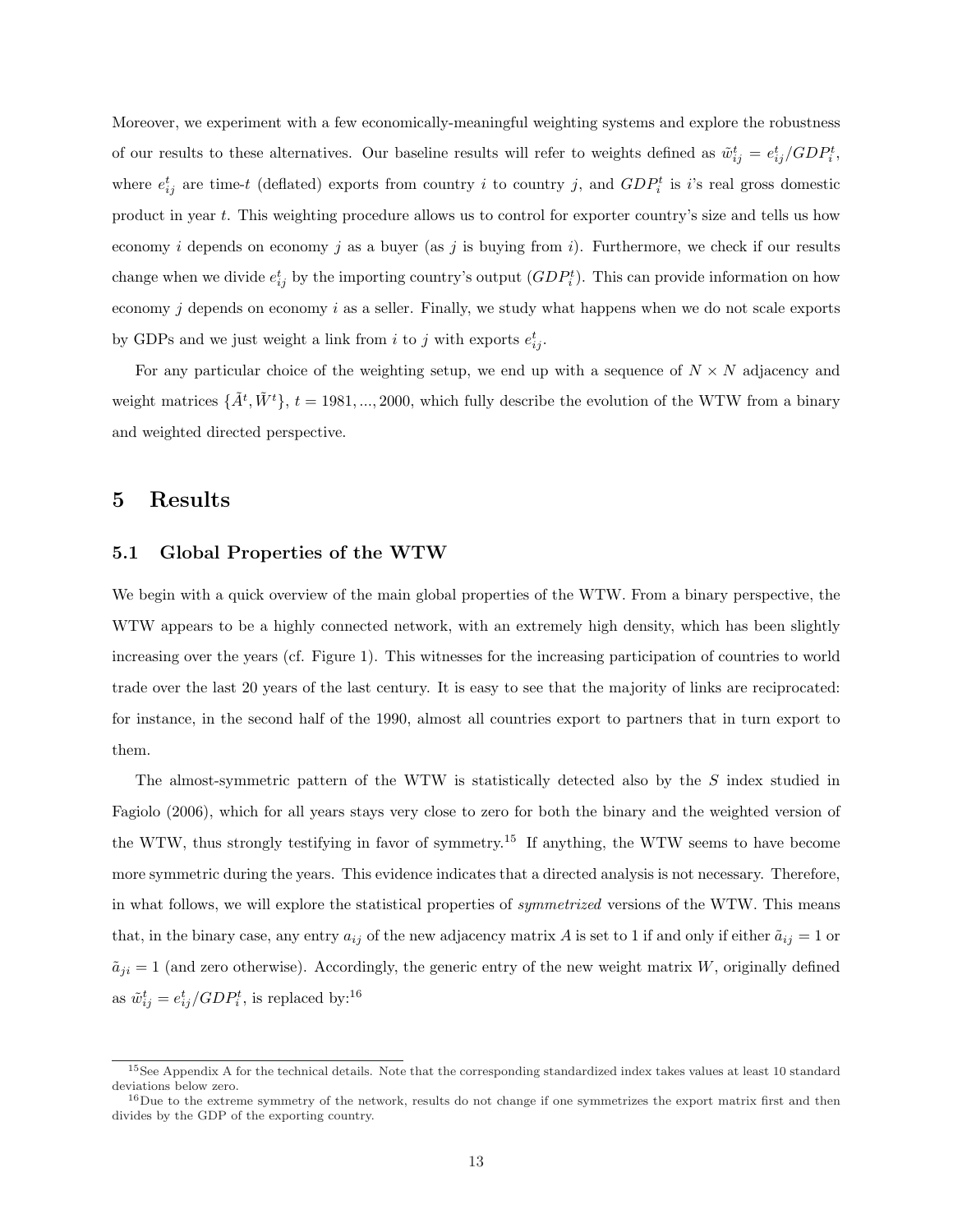$$
w_{ij}^t = \frac{1}{2}(\tilde{w}_{ij}^t + \tilde{w}_{ji}^t) = \frac{1}{2}(\frac{e_{ij}^t}{GDP_i^t} + \frac{e_{ji}^t}{GDP_j^t}).
$$
\n(1)

In order to have well-behaved weights, we also employ the convention of dividing all entries in  $W$  by their maximum value. This does not introduce any bias in our analysis and ensures that  $w_{ij}^t \in [0,1]$  for all  $(i, j)$ and  $t$  (Onnela et al., 2005).

#### 5.2 Connectivity

The first issue we address concerns the study of the shape of the degree and strength distributions. More specifically, we explore the extent to which countries are more or less connected (i.e., if they are more or less locally-central in the WTW) both in terms of number of partners (ND) and interaction intensity (NS), and whether these patterns have changed through time.

To begin with, we note that ND distributions do not appear to be as skewed as expected (see Figure 2). In fact, they can hardly be proxied by lognormal or Pareto densities. A power-law behavior is detected only in the middle of the distribution, as the sharp cutoff reported by Garlaschelli and Loffredo (2005) is present. Remarkably, ND distributions display some bimodality: beside a modal value of 50-100 partners, there is a large group of countries that trade with almost everyone else (hence a second peak around 150). This evidence is more pronounced in the middle of the period. Note also that the shape of the ND distribution remains quite stable over time. Figure 3 displays the time evolution of the first four moments of the ND distribution: average ND has slightly increased over the years, meaning that the number of trade relationships have been weakly but steadily growing during the observed time frame. Moreover, the standard deviation has remained stable, which suggests that integration has increased rather evenly, without resulting in any rise in the heterogeneity of the number of trade links established by each country. This conclusion is reinforced by the reduction in both skewness and kurtosis that characterizes the last few years in the sample: the ND distribution has thus become more symmetric and the tails have thinned out to signify that fewer countries now display extreme ND values.

The picture substantially changes when we measure connectivity in the weighted version of the network. The distribution of NS among countries is now much more lognormal, see Figure 4, even though in the right tail (high strengths) there seems to be many more countries than a lognormal model would predict. Furthermore, bimodality disappears: strength distributions are more right-skewed, with the majority of countries characterized by weak trade relationships.

The structural difference between degree and strength distributions can be better appreciated by looking at how the degree-strength correlation varies through time. As Figure 5 (left) shows, this correlation is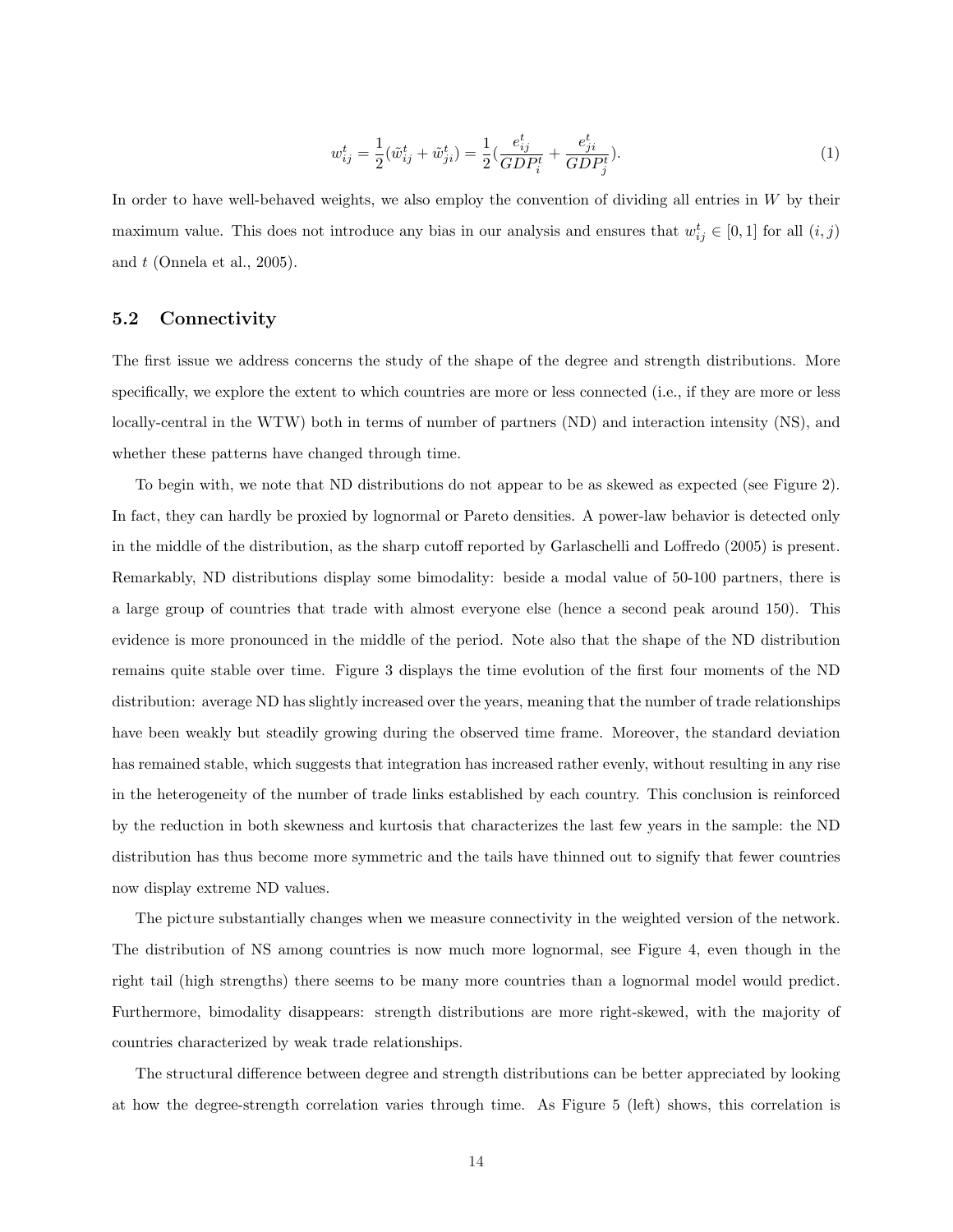significantly larger than zero and quite stable around 0.5. This means that *on average* countries with many trade partners tend to hold also more intense trade relationships. However, as shown by the degree-strength scatter plot for 2000, the strength variability for any given degree level is quite high (Figure 5, right). This implies that only a subset of those countries holding many trade relationships (high ND) actually have a very high strength.<sup>17</sup>

Notice also that the weak increase in ND is not matched by a similar behavior for average NS, which remains quite stable in the period 1981-2000 (Figure 6, left panel). Interestingly, average strength is relatively low (at least in a [0,1] scale) as compared to the relatively high average degree. Furthermore, the observed drop of skewness and kurtosis of ND distributions does not have a counterpart as far as NS is concerned (compare Figure 3 and 6, right panels). Since this phenomenon is mainly concentrated in the 1990s, it seems to suggest that the recent wave of globalization resulted in an increased number of connections, but did not have any sizable effect on their magnitude. In terms of NS there are many more countries in the tails of the distribution, which is also much more skewed than in the case of ND.

Right-skewness of NS distributions maps into a relatively high average node disparity (i.e., a relatively low Herfindahl index). Indeed, a majority of countries holding a portfolio of very dispersed trade relationships typically coexists with a few countries that concentrate almost all their trade flows within a small numbers of partners. Node disparity distributions can in fact be very well approximated by log-normal densities. It is interesting to note that in general node disparity is negatively correlated with both node degree and node strength. Therefore, the more partners a country holds, and the more intense its trade relationships, the more dispersed is its trade profile. This is partially expected, because in the presence of equally-distributed weights node disparity should scale as the inverse of node degree.

This first set of results allows us to make an important methodological point. If the study of the WTW is carried out from a BUN perspective, thus loosing a lot of information, one runs the risk of getting a misleading picture of the underlying relational patterns. A weighted network perspective, instead, allows one to better appreciate how the intensity of the interaction structure is distributed across the population (cf. also Fagiolo et al., 2008).

#### 5.3 Assortativity

The foregoing results suggest that the WTW, if viewed as a BUN, is a relatively strongly connected and dense network. On the contrary, if we give weights to these trade links, the picture changes completely: the WTW, now viewed as a WUN, is characterized by a majority of relatively weak trade flows coexisting with a few

<sup>&</sup>lt;sup>17</sup>As the right panel of Figure 5 shows, there seems to be a subset of countries featuring low ND and relatively high strength.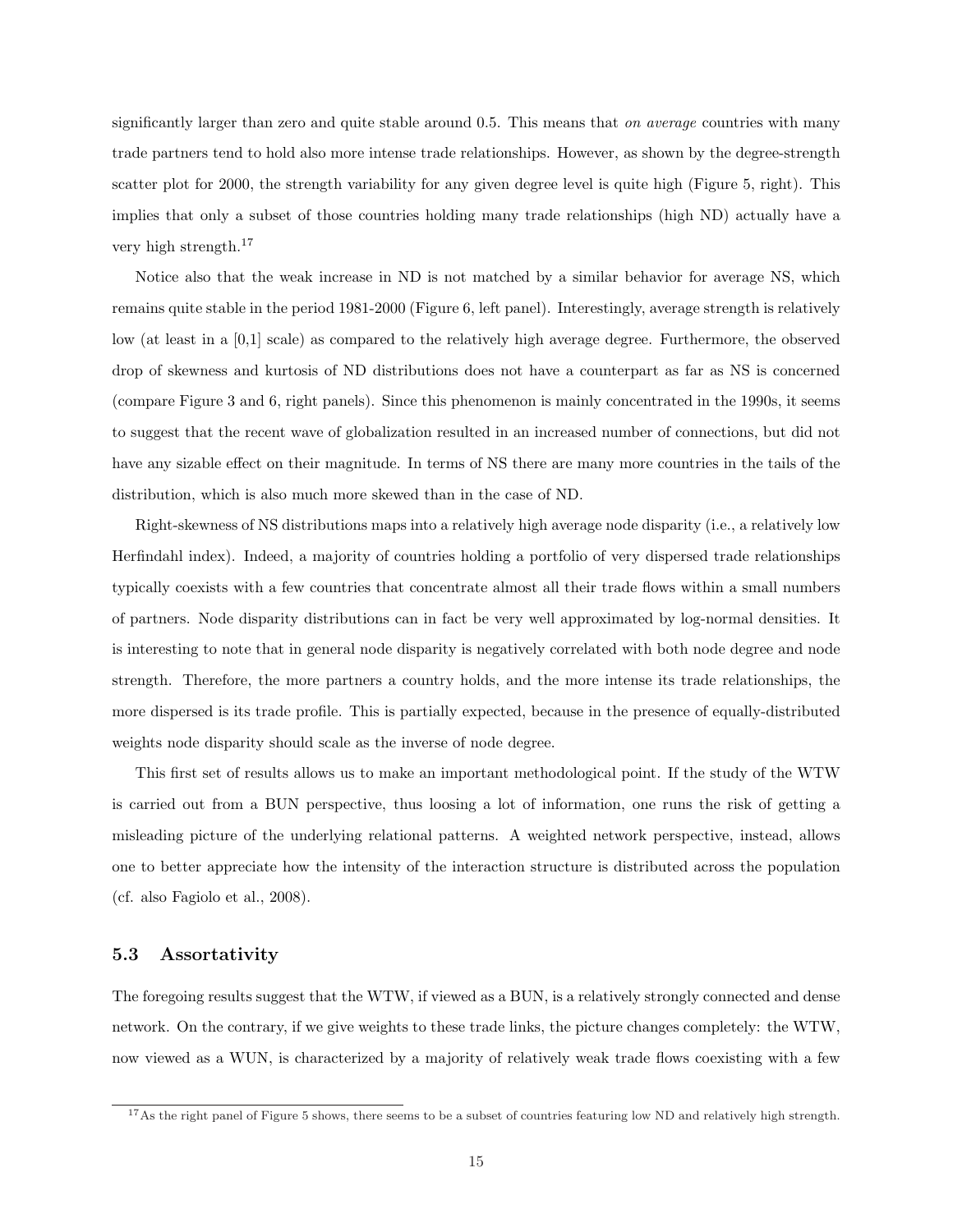strong trade connections.<sup>18</sup> This reflects results reported in Serrano et al. (2007) and, interestingly, reminds of the distinction between intensive and extensive margins found in the microeconomic trade literature, with the former (export intensity) being much more important than the latter (number of exporting firms) in explaining aggregate export performances.

Degree and strength statistics, however, are only first-order indicators. In other words, they just take into account links to one-step-away partners and do not convey any information on the finer structure of the WTW. Indeed, it may well happen that countries holding many links only trade with poorly-connected countries (we call such a network "disassortative"). Conversely, it may be the case that better connected countries also tend to trade with other well-connected countries (i.e., an "assortative" network).

In order to explore assortativity in the WTW, let us begin with a BUN perspective and study the behavior of average nearest-neighbor degree (ANND), and how it correlates with other network statistics. As expected, ANND is very high and quite stable in the period considered (Figure 7, left). Average ANND weakly increases from 110 to 120 and stays always above the average degree. However, the degree-ANND correlation pattern clearly indicates a strongly disassortative network: correlation figures are very close to -1 and their magnitude increases over time (Figure 7, right). In the WTW viewed as a BUN, countries that hold many trade relationships definitely trade with poorly-connected countries. This results confirms previous findings by Serrano and Boguñá (2003) and Garlaschelli and Loffredo (2004a).

If the WTW is now studied as a WUN, its disassortative nature remains evident but results are much weaker. As Figure 8 shows, population-averages of both weighted average nearest-neighbor degree (WANND) and average nearest-neighbor strength (ANNS) are quite stable over time and mimic the behavior of degree and strength. However, their correlation with degree and strength is still negative but weaker in magnitude in all years (Figure 9). This means that countries holding a lot of trade relationships do not tend to establish very intense trade links with all their partners. Again, the study of the WTW from a WUN perspective is able to offer a different (and more insightful) picture.

The disassortative nature of the WTW implies that countries that are less (and more weakly) connected tend to form trade relationships with well and more intensively connected countries (i.e., the hubs). This feature is relevant, since it suggests that the WTW has a core-periphery structure (at least in terms of link intensity). This feature, which is common in many social and economic networks, finds theoretical backing in a recent model by Hojman and Szeidl (2008), where the authors prove that under fairly general assumptions, the unique equilibrium network has a star-like structure.<sup>19</sup> From an economic and policy point of view, this

<sup>&</sup>lt;sup>18</sup>As discussed in Section 5.7, this holds true even if one replaces the baseline weighting procedure with a few, economically meaningful, alternative schemes.

 $19$ The key assumptions are that the benefits from connections exhibit decreasing returns, and that they depend negatively on distance. Contrary to the predictions of the model, the WTW does not display a single country as its center. This is due to the fact that in the (real) world of international trade, the benefit from connecting to a country is not monotonically increasing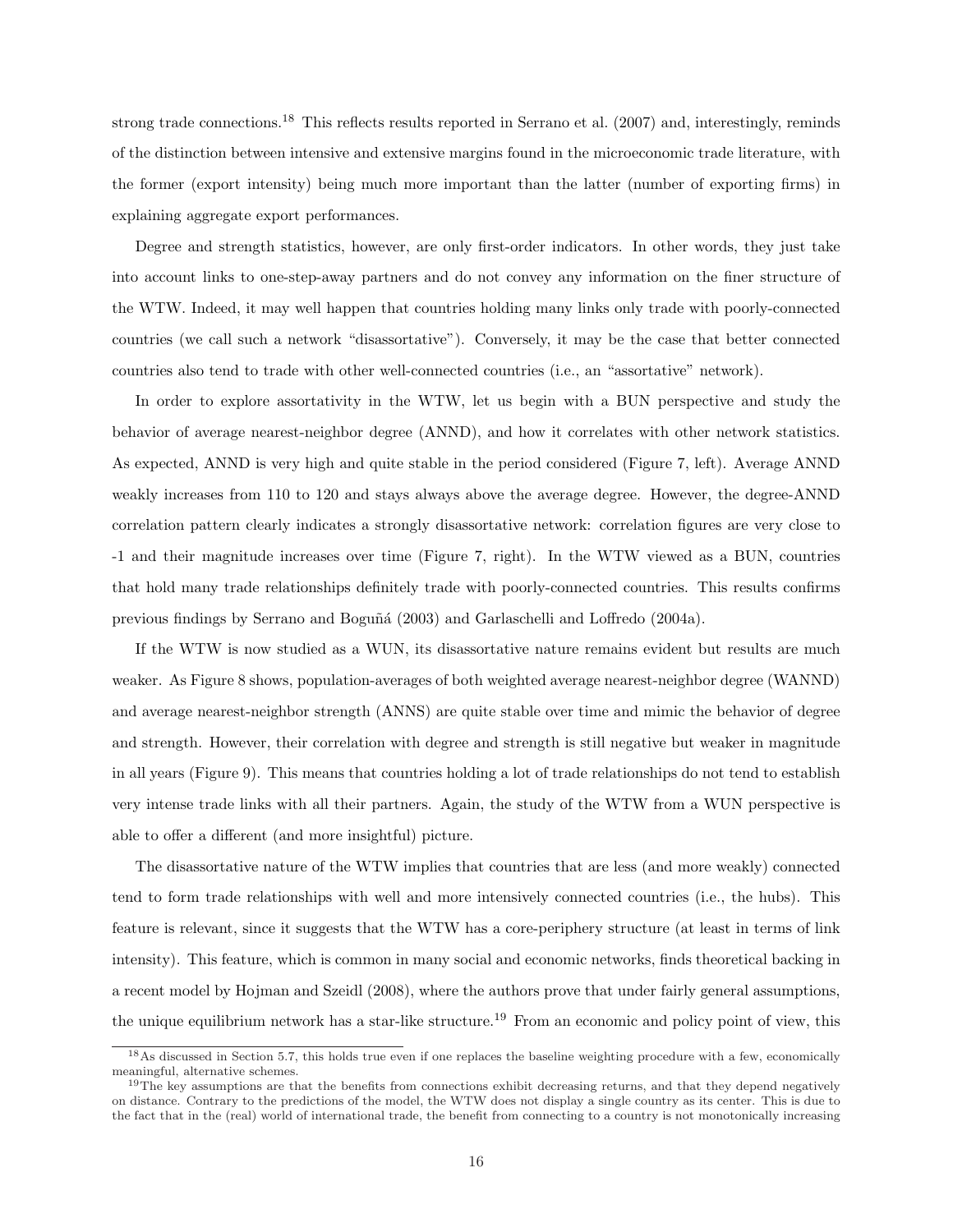results is likely to imply that peripheral countries suffer from a sort of marginalization. Consistently with some recent results in the field of economic geography (see Ottaviano et al., 2002, p.411), we interpret our finding as suggesting that such a polarized structure is not necessarily the most efficient outcome, and that a more balanced structure of trade relations would allow both developing and industrialized countries to exploit more completely the gains from trade.

To further investigate this feature, we plot correlation patterns of ANND, WANND and ANNS vs. node degree and strength. As Figure 10 shows for year 2000, the ANND-ND correlation presents a very limited variability. Conversely, both the WANND-ND and the ANNS-NS scatter plots are characterized by a much more dispersed cloud of points. In particular, there seems to exist a not negligible number of medium/high-degree or medium/high-strength countries that, despite the overall disassortativity, tend to trade with countries that are themselves more and better connected. This seems to support the hypothesis that, within the core-periphery structure of the WTW, there exists an intermediate periphery that is well connected to high degrees nodes (and trades heavily with them).

#### 5.4 Clustering

We now turn to exploring clustering patterns, and their relations with connectivity. This entails asking whether more and better connected countries tend to build trade relationships with pairs of countries that themselves trade with each other.

Figure 11 (top-left) shows the behavior of the average CC for the BUN description of the WTW. Average CC is very high in all years. Furthermore, it is always larger than network density (cf. Figure 1). Since in a random network the expected CC is equal to its density, this result implies that the WTW (viewed as a BUN) is statistically more clustered than if it were random. Therefore, countries tend to form – on average – trade relationships with partners that also trade with each other. This sort of "cliquishness" suggests that regional or local ties still play a very relevant role, where localism does not not necessarily have a geographic meaning, but can very well be read as a tendency to interact with traditional partners.<sup>20</sup> These can be members of a regional group, countries with similar degree of development, or simply partners that are historically close.

Does this result hold also when we take into account that trade relationships are very heterogeneous in their intensity? The answer is no.<sup>21</sup> What is more, the supports of node-clustering distributions lies, in every

in the number of its trading partners. This suffices for a network to display more that one hub.

 $^{20}$ This interpretation is further corroborated by the fact that geographically-structured networks are typically highly clustered, with short-distance links counting more than long-distance ones.

 $21$ Indeed, the weighted version of the CC, albeit quite stable over time, is significantly smaller (from a statistical point of view) than its expected value in a random network. Indeed, average clustering ranges from 3.8776  $\times$  10<sup>-4</sup> (in 1994) to  $5.5106 \times 10^{-4}$  (in 1982) whereas the expected value of weighted clustering in random networks goes in the same years from 0.2272 to 0.2717 – that is,  $\frac{27}{64}$  times network density (see Appendix A for the details).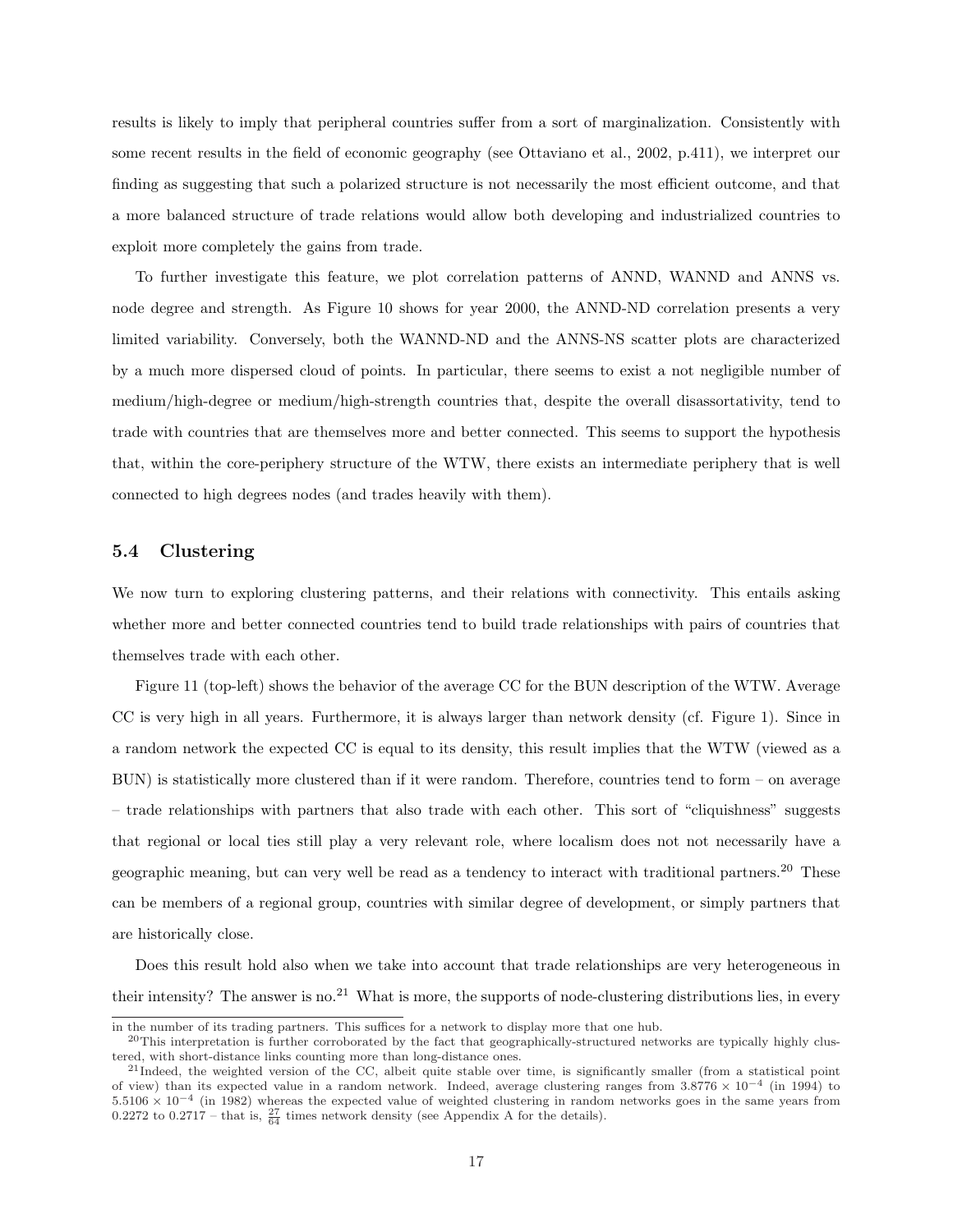year, to the left of random-network expected values, indicating that no country ever exhibits a clustering coefficient that is above the expected value.

Yet, the comparison with random networks may not be very meaningful in the weighted case. In fact, we already know that link weights and strengths are far from being uniformly-distributed across existing links. Therefore, a fairer comparison requires the computation of the expected clustering coefficient across all weighted networks that are characterized by the same (observed) network density and the same (observed) links, but by a random allocation of the (observed) weights across the existing links<sup>22</sup>. As Figure 11 (topright) shows, this comparison indicates that, on average, the weighted version of the WTW is slightly less clustered than expected. Nevertheless, the across-node distribution of clustering coefficients is (in every year) quite skewed to the left, as the bottom-left panel of figure 11 shows for the year 2000. Thus, even if on average the WTW is weakly clustered, a small portion of countries are characterized by "excess" clustering, i.e. a clustering larger than its expected value in networks with the same binary structure and weight distribution. As Figure 11 (bottom-right) shows, this percentage oscillates around 25%, suggesting that only a small fraction of countries are actually clustered. Out of the network jargon, there seems to exist a strong heterogeneity in the way countries form and maintain trade cliques, consistently with the idea of the existence of a minority of prominent nodes acting as strongly clustered hubs.

If one looks at the correlation between clustering and degree/strength, the striking mismatch between BUNs and WUNs noticed above still emerges. Indeed, as found also by Serrano and Boguñá (2003) and Garlaschelli and Loffredo (2005), countries that hold more trade partners (high degree) are less clustered than those holding few partners. The correlation is very strong and negative, as it is close to −0.96 throughout the whole period (Figure 12, left panels). From a BUN perspective, thus, a core-periphery, star-shaped trade network seems to be in place. Countries that hold a small number of trade relationships do not trade with each other but are connected to the hubs. Again, if one takes into account the actual trade intensities associated to these connections, the conclusion is reversed (Figure 12, right panels). The correlation between the weighted CC and strength is now positive, statistically-significant, and sharply increasing across time. Therefore, countries with high-intensity trade relationships are typically involved in highly-interconnected triples, that is clustering levels that are statistically larger than their expected value in comparable random structures. This is a pattern that somewhat reminds the "rich club phenomenon" (where "richness" is now interpreted in terms of intensity of trade relationships). The fact the the magnitude of the CC-strength correlation is increasing through time suggests that the "rich club phenomenon" continues to be an issue for international trade. This finding is consistent with a recent model by Furusawa and Konishi (2007) where

 $^{22}$ To do so, for each year we generated a sample of 10000 random networks whose adjacency matrices have been kept fixed and equal to the *observed* one, whereas *observed* link weights have been randomly reshuffled across the links.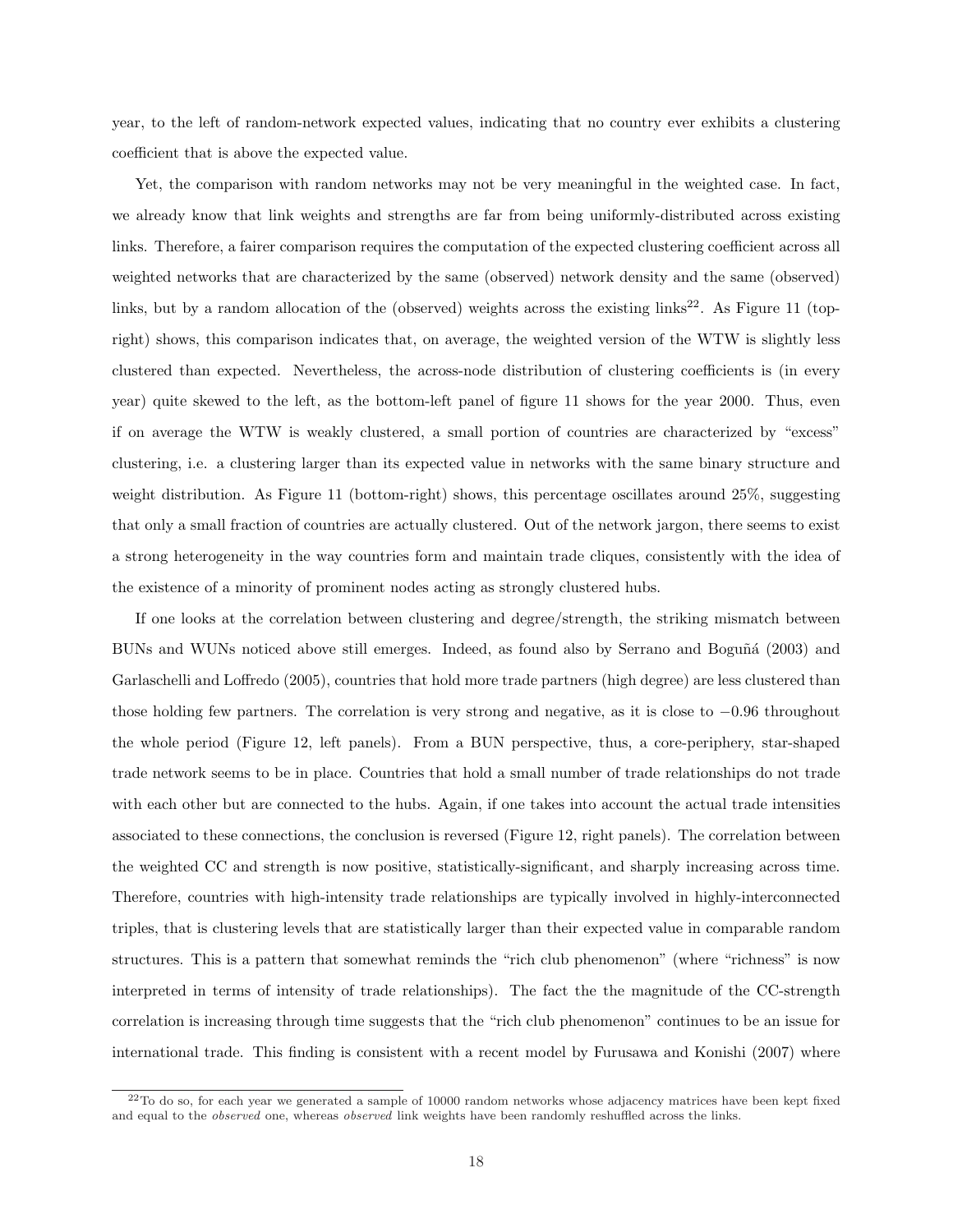the authors find that – if countries are asymmetric and industrial commodities are independent from each other – pairs of countries sign a trade agreement only if their industrialization levels are similar.

#### 5.5 WTW Properties and Country-specific Characteristics

An interesting issue to explore concerns the extent to which country specific characteristics relate to network properties. In fact, we expect not only the former to determine the latter, as usually claimed in the international trade literature (Baier and Bergstrand, 2004), but also the position of each country within the WTW to shape economic dynamics (Kali et al., 2007). We focus here on the correlation patterns between network indicators and country per capita GDP (pcGDP) in order to see whether countries with a higher income are more integrated into world trade or more clustered.

As far as degree and strength are concerned, the outcomes are very clear: there seems to be a relatively high and persistent positive correlation between connectivity levels and pcGDP (Figure 13), both in terms of the number of trade partners a country holds and in terms of the intensity of its trade interactions. However, the strength-pcGDP correlation appears to be stronger than the degree-pcGDP one.<sup>23</sup> Therefore, high-income countries tend to hold more, and more intense, trade relationships.

Results for clustering-pcGDP correlations mimic instead those obtained for the correlation between clustering and degree/strength. High-income countries tend to be less clustered from a BUN point of view, while they are more clustered (and increasingly so over the years) from a weighted perspective (Figure 14). This result supports the "rich club phenomenon" interpretation discussed above. The fact that this correlation is increasing over the years suggests that cliquishness among richer countries has been augmenting so that, as long as the strength of trade relations is concerned, further integration for the overall network can be attributed to stronger ties among advanced countries.

#### 5.6 Centrality

So far we have treated nodes as if they were anonymous, not considering which countries display higher or lower network properties. Now we address the role each country plays in the WTW by means of a measure of global centrality. By doing so, we will be able to explicitly characterize the core and the periphery of the network, whose existence is hinted at by our results, and to compare them.

We compute *random walk betweenness centrality* (RWBC) for each of the countries in the sample and use the results to classify them as part of the core and or of the periphery. It turns out that – due to the high density that characterizes the WTW – the binary version of RWBC is almost perfectly correlated with

 $^{23}$  Also the shape of the underlying relation is different. While degree seems to be linearly related to pcGDP, a log-log relation holds between strength and pcGDP. This means that pcGDP influences more heavily node strength than node degree.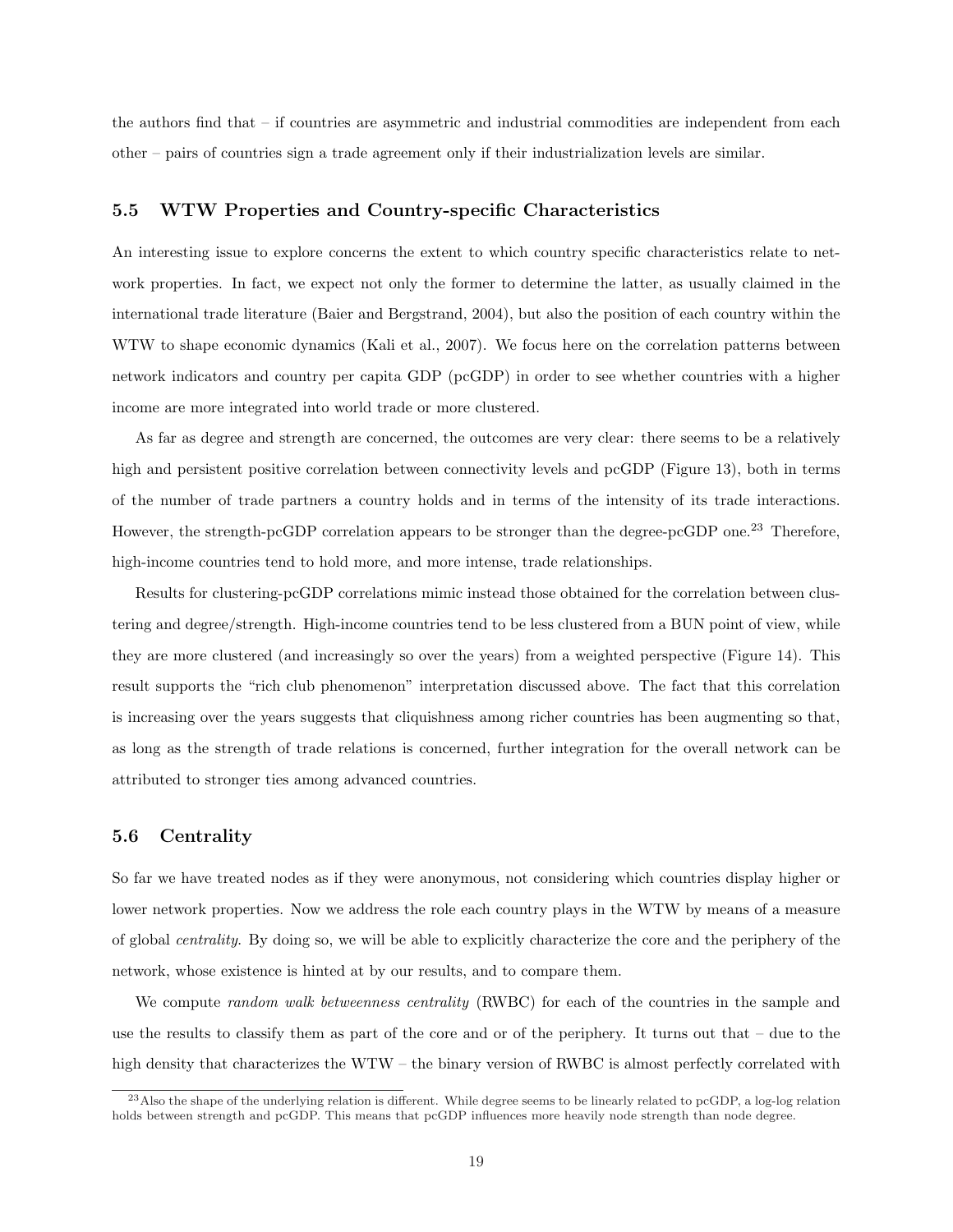$ND<sup>24</sup>$ : as a result, in what follows we will focus only on the weighted version of RWBC. A second reason to look at weighted RWBC only is that so far weighted indicators seemed to give a better representation of the network structure, and in particular to hint more directly to a core-periphery structure.

RWBC is the highest order measure of integration considered in this study, since it takes into consideration paths of any given length that go through the country under analysis. In other words it measures the likelihood of a given country appearing in a randomly selected trade chain within the network. This likelihood is determined by the number and intensity of trading relationships, those of country i and those of all other countries. Therefore more central countries are more influential because they have a higher number of direct connections, which are also characterized by high intensity.

Figure 15 presents the distribution of weighted RWBC for 1981, 1990, and 2000. The observed patterns have not changed over time and the distributions are heavily skewed to the right, confirming the hypothesis of a clear-cut core-periphery structure. To identify the countries actually belonging to the core we (arbitrarily) impose a threshold at the 95th percentile of RWBC: hence, only countries with a value of centrality within the top  $5\%$  are considered core.<sup>25</sup> Table 2 displays the 8 countries forming the core between 1981 and 2000. Interestingly, this simple information turns out to be very powerful in describing the evolution of international trade integration in the last two decades of the XXth century, and can actually trace a number of relevant economic episodes. For instance, unification allows Germany to overcome Japan in this special ranking and gain the second place, whereas the dissolution of Soviet Union marked the exit from the core, as Russia (which took its place in the sample) never comes close to reaching the first 5% of the sample. Moreover, the 1981 peak in oil prices that followed the second shock and the beginning of the Iran –Iraq war results in Saudi Arabia being briefly included into the core, though it drops quickly out of it and further away in the following years as the price of crude oil drops down.

More recently, the increasing importance acquired by Asian countries –most notably China, but also South Korea– in international trade is captured by our centrality index. Both countries have become part of the core in 2000, after having been close to achieve this already in 1995. Other Asian countries such as Malaysia, India and (above all) Thailand have experienced a remarkable increase in their RWBC over the last twenty years. On the contrary, Latin American countries (i.e., another classical group of emerging markets) did not manage to climb the ranking as fast as their Asian counterparts. For instance, Brazil displays a very stable measure of centrality, whereas Mexico and Argentina are characterized by wide fluctuations both in the absolute value of the RWBC index and in the relative position in the ranking. Among Latin American countries only Chile and, to a lesser extent, Colombia do appear to improve their status within the WTW

 $^{24}\mathrm{The}$  correlation between the two indicators is not statistically different from 1.

 $^{25}$ A very similar result is obtained if one attributes the core status to those countries displaying values of RWBC above the mean plus one standard deviation.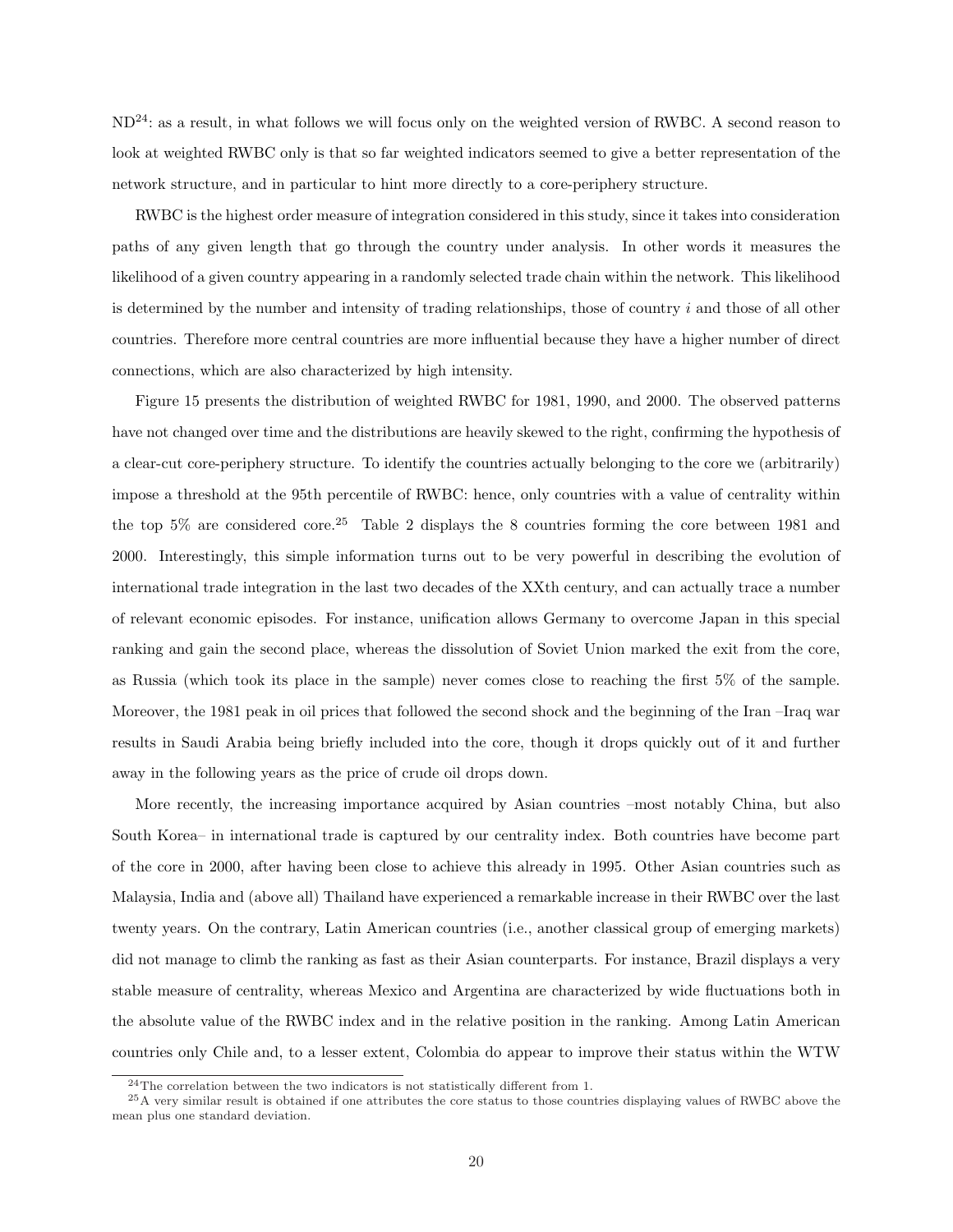network, although they have remained quite peripheral. Qualitatively, the picture does not change if we let the data "choose" core countries. This can be done by ranking them in terms of RWBC and re-define the core as the set of countries commanding at least 50% of world trade. The outcome is very similar to the previous one and suggests the presence of a small (and stable) number of countries playing a pivotal role in the WTW.

Finally, the analysis of the correlation between per capita GDP and RWBC reveals a similar pattern to that observed for the relationship between node strength and pcGDP.<sup>26</sup>

#### 5.7 Robustness

All results obtained so far refer to a particular weighting procedure. To recall, each directed link from node i to j is weighted by total exports of country i to country j and then divided by the country i's GDP (i.e., the exporter country). Such a weighting setup allows one to measure how much economy i depends on economy  $j$  as a buyer.

Are our findings robust to alternative weighting schemes? To address this issue, we consider the two alternative setups discussed in Section 4. In the first setup, we still remove size effects from trade flows, but we now divide by the GDP of the *importer* country (*j*'s GDP, in the above example). In the second setup, we retain the size effect and we simply define the weight of link  $(i, j)$  as total exports from i to j.

All our main results turn out to be quite robust to all these alternatives.<sup>27</sup> This is an important point, as a weighted network analysis might in principle be sensible to the particular choice of the weighting procedure.

To begin with, we compare the symmetry index for the three weighting schemes across the years. If one scales exports by the importer's GDP the symmetry index stays very close to the one found in the baseline weighting schemes, whereas if one does not scales by the GDP the index is surprisingly lower, indicating that raw trade matrices are even more symmetric that rescaled ones. This indicates that under all three schemes a WUN analysis is appropriate.

As a further illustration, Figure 16 reports the correlation structure between ANNS, clustering, node strength and pcGDP across years.<sup>28</sup> Left panels refer to the first alternative weighting scheme (exports scaled by importer GDP) whereas right panels shows what happens under the second alternative setup (no GDP scaling at all). All previous results are confirmed. Notice that if we do not scale exports, an even stronger correlation emerges in all years between weighted clustering and strength. Of course, we

 $^{26}$ This is expected since one of the interpretations of node strength is related to the degree of influence that a given node has on the network or to what extent other nodes depend on a given node; also, the correlation between RWBC and NS is very high.

 $^{27}$ As mentioned, we have also experimented with another weighting scheme where we have symmetrized the graph before dividing by exporter (or importer) GDP. All these alternatives did not result in any significant change of our main findings.

<sup>28</sup>More detailed results are available from the authors upon request.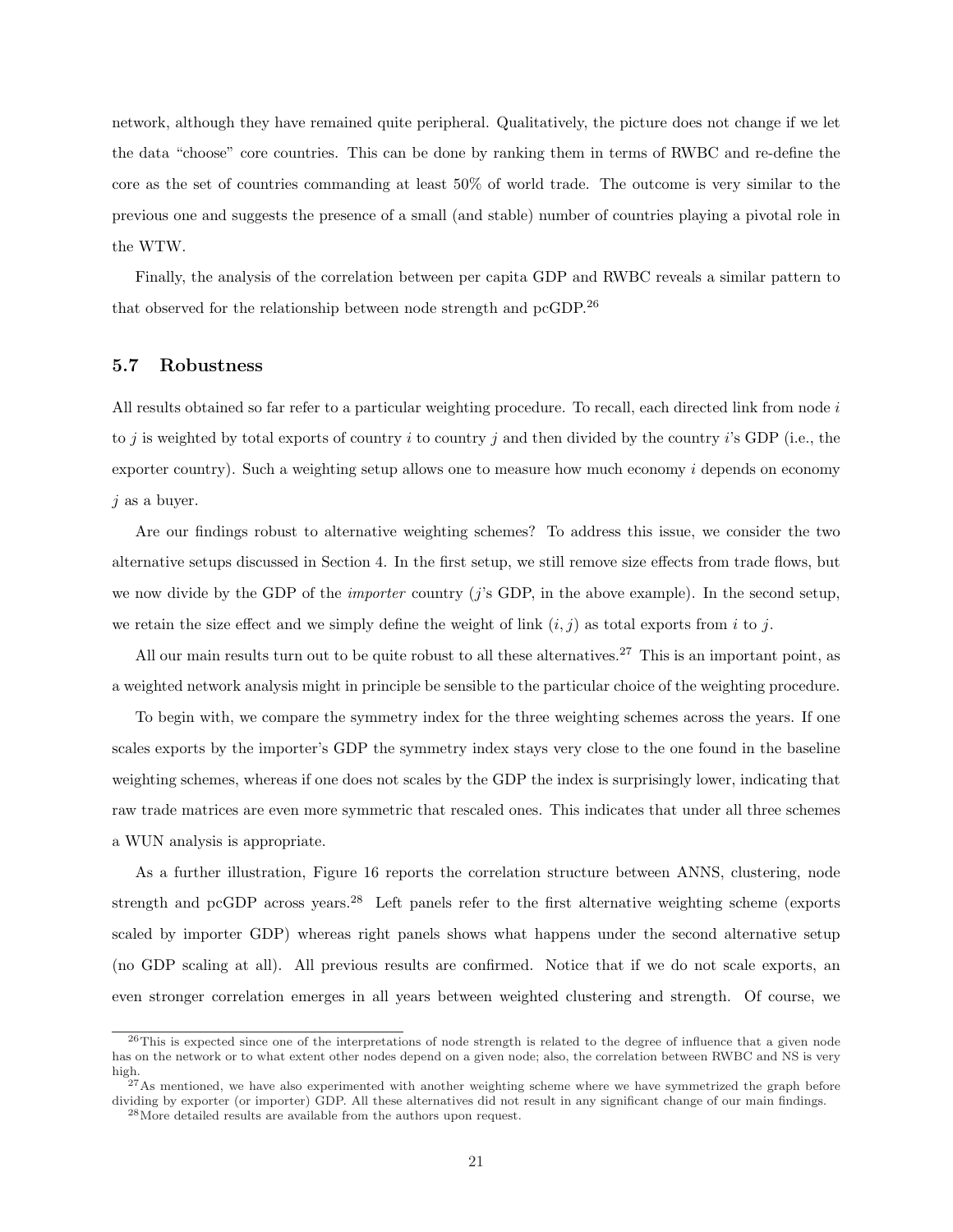do not expect our results to hold irrespective of any weighting scheme to be adopted. In fact, the BUN characterization of the WTW is itself a particular weighting scheme, one that assigns to each existing link the same weight.<sup>29</sup>

# 6 Concluding Remarks

In this paper, we have explored the empirical properties of the world trade web (WTW) using network analysis. This allows us to better characterize the degree of international trade integration and to track its evolution over time. Following a stream of recent literature, we have conceptualized the web of trade relationships across countries as a weighted network where countries play the role of nodes, and trade flows represents links between nodes. To that end, we have studied imports/exports flows between all pairs formed out of 159 countries, from 1981 to 2000.

From a methodological point of view, our paper is among the first to address a thorough empirical investigation of the statistical properties of the WTW as a weighted network. This means that instead of accounting for the mere presence of a trade relationship between any two countries, we estimate the intensity of any trade relationship by some function of the value of trade flows carried by that link. Our results show that a weighted analysis can deliver a different insight as far as the topological structure and statistical properties of the WTW are concerned. Indeed, many findings obtained by only looking at the number of trade relationships that any country maintains are completely reversed if one takes into account the relative intensity of trade links. Furthermore, our main (qualitative) findings seem to be quite robust to a number of alternative, economically meaningful, weighting schemes.

From a descriptive point of view, this paper can be considered as an attempt to single out some robust stylized facts pertaining to the evolution of the WTW structure. As compared to standard international-trade statistical investigations, network analysis allows the researcher to explore not only first-order phenomena associated to import-export patterns of any given country (e.g., the degree of openness to trade) but also second- and higher-order empirical facts concerning, for example, the extent to which highly connected countries tend to trade with poorly connected ones, the likelihood that trade partners of highly connected countries are themselves parters, and so on. In this respect, this study can be considered as a preliminary step towards a modeling exercise that attempts to replicate and explain the statistical regularities that we empirically observe (e.g. in the framework of endogenous-network formation models à la Jackson, 2004).

Our exercises show that the WTW is an extremely symmetric network, where almost all trade relationships tend to be reciprocated with similar intensities. This allows one to study the WTW as if it were a

 $^{29}$ In this respect, an interesting exercise would imply to find (if any) a proper rescaling or manipulation of original trade flows that makes WUN and BUN results looking the same.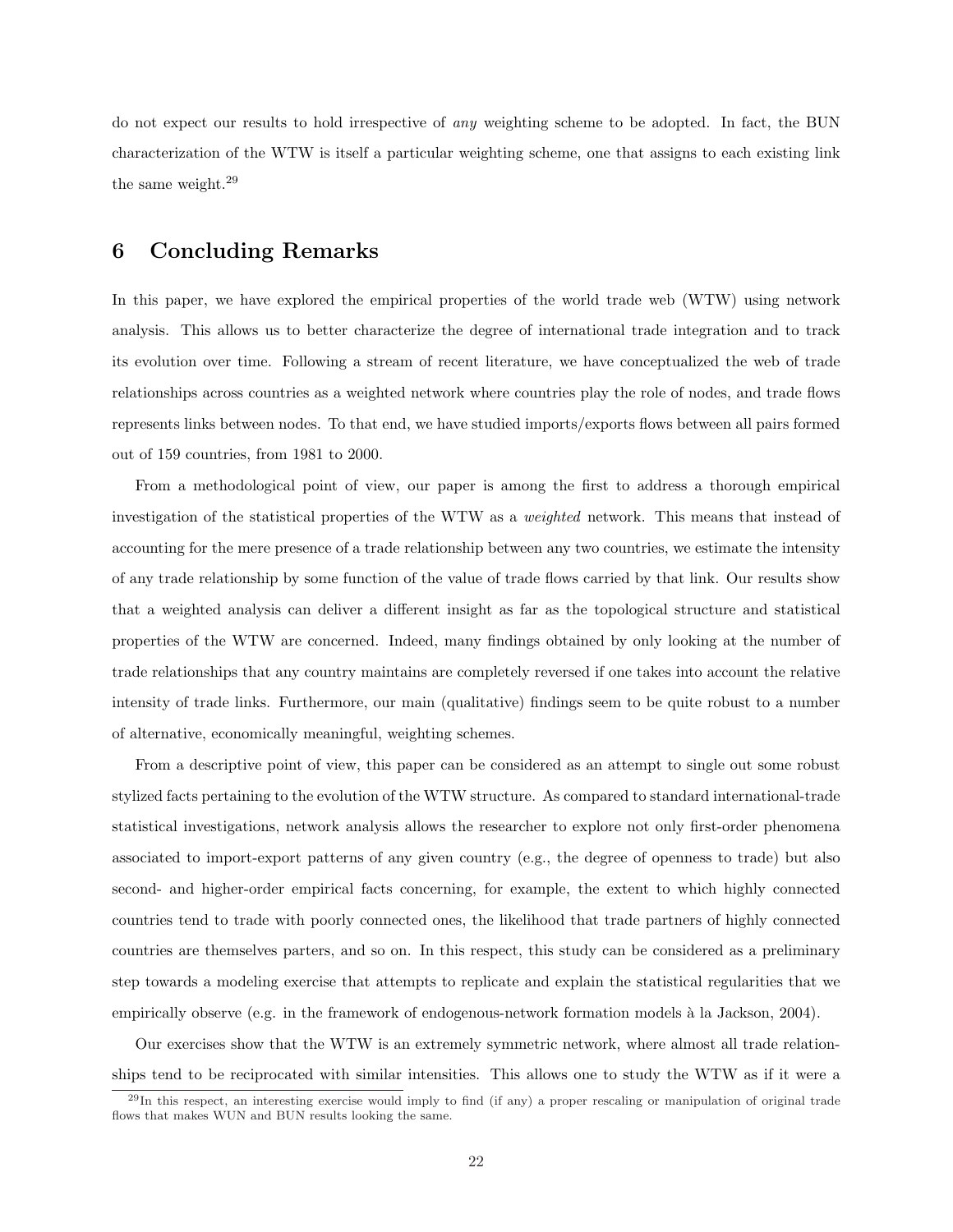weighted *undirected* network. Notwithstanding a very high density, the average strength of nodes is rather poor. Indeed the majority of countries holds mainly weak relationships, whereas only a selected core on nodes combine high degree and high strength. This hints to a core-periphery structure for the weighted WTW. This insight is confirmed by the finding regarding the "disassortative" nature of the WTW: our data show that countries holding many (and more intense) trade relationships preferably trade with poorly-connected countries.

From a policy perspective the polarized structure of international trade is sub-optimal. From a standard Ricardian point of view it prevents all countries to fully exploit the benefits of comparative advantages and factor endowments. Similarly, if one takes an approach closer to endogenous growth theory and assumes that the main benefit from trade comes from the flows of ideas and from market size, it is clear that occupying a peripheral place in the WTW can hinder growth and development.

Furthermore, while the average number of trade relationships has increased through time, their average intensity has remained quite stable. More generally, all structural properties of the WTW display a remarkable stationarity across the years. This stability implies that trade integration has not increased dramatically over the last 20 years or, in other words, that its change has not had a significant impact on the structure of the WTW. A possible explanation is that trade integration has been steadily growing since the 1950s and the bulk of it had been achieved before the period under consideration here. This means that the recent wave of globalization has not altered significantly the structure of the WTW, though one observes countries such as China and India rapidly gaining ground in terms of centrality in the network.

We also find that the WTW, viewed as a binary undirected network, is highly clustered. Moreover, countries that hold more trade partners (high degree) are less clustered than those holding few partners. These conclusions are completely different when we account for the importance of each link. Indeed, the weighted version of the WTW displays a relatively weaker clustering level and (the few) countries with high-intensity trade relationships are typically involved in highly-interconnected trade triples. Hence, there exists a small group of tightly connected countries that play a pivotal role in the network of world trade.

Finally, we have studied the relationships between network properties and country income. We have shown that high-income countries tend to form more (and more intense) trade links and to be more clustered (and increasingly so over the years).

As mentioned, this work represents a preliminary step towards a better understanding of the topological properties of the WTW and its dynamics. The agenda of interesting issues to address in the future is therefore quite rich. Firstly, one would like to explore in more details the topological properties of the WTW, both cross-sectionally and time-series. Meaningful questions here concern the role of geographical proximity in shaping the structure of international trade, the degree of fragility of the network, and so on. Furthermore,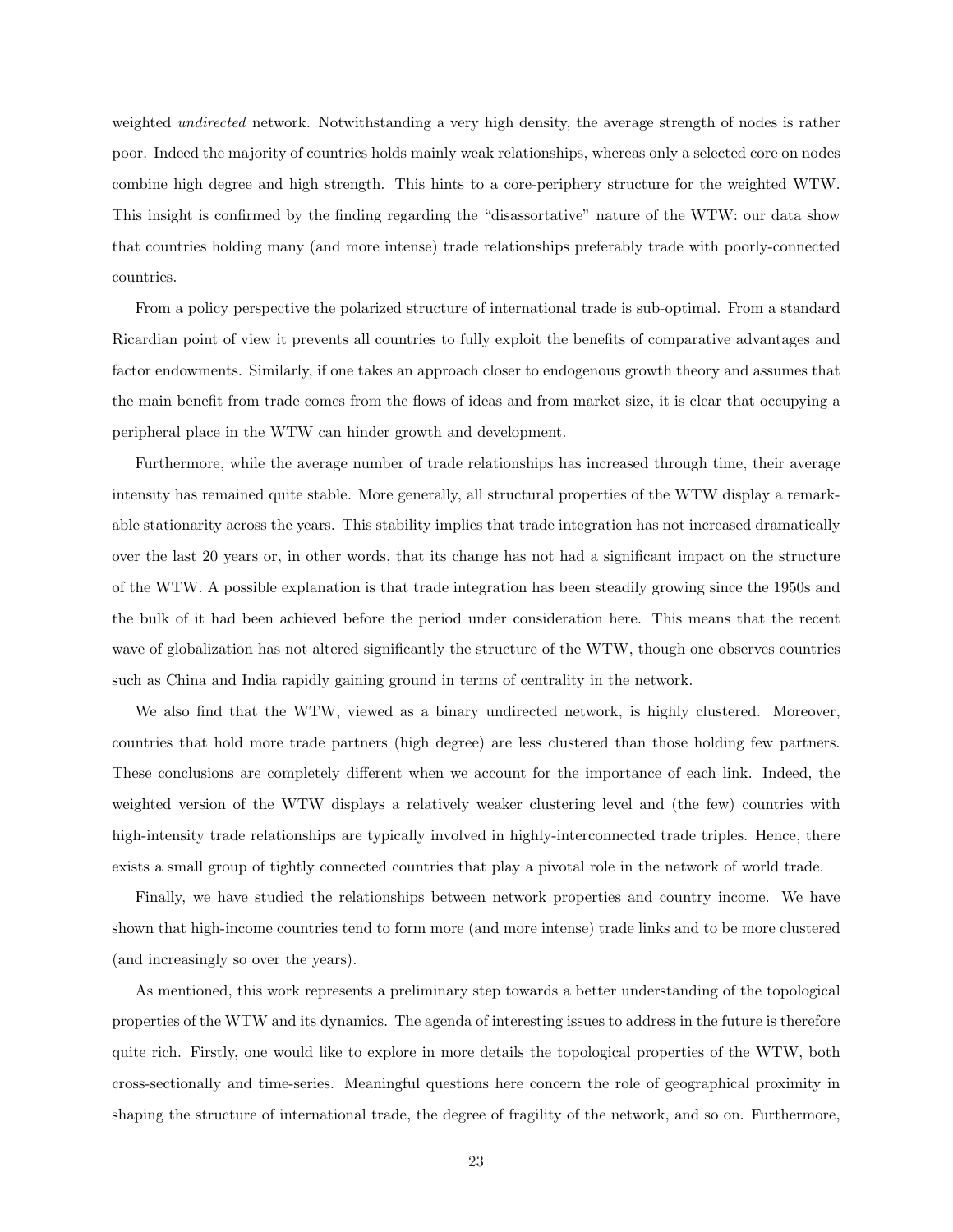trade flows could be disaggregated across product classes to explore how trade composition affects network properties.

Secondly, one could abstract from aggregate statistical properties and analyze at a finer level the role of single countries in the network structure. For instance, how does the dynamics of degree, strength, clustering, etc. behave for single relevant countries in different World regions? Do country-specific network indicators display the same time-stationarity of their aggregate counterparts?

Finally, to dig deeper in the policy implications outlined here, and in line with work like Kali and Reyes (2007), one can ask whether the topological properties of the WTW, viewed as a weighted network, are able to explain the macroeconomic dynamics of growth and development.

## References

- Abeysinghe, T. and K. Forbes (2005), "Trade linkages and output-multiplier effects: a structural VAR approach with a focus on Asia", Review of International Economics, 13: 356–375.
- Albert, R. and A.-L. Barabási (2002), "Statistical Mechanics of Complex Networks", Rev. Mod. Phys., 74: 47–97.
- Almaas, E., B. Kovács, T. Vicsek, O. Z.N. and A.-L. Barabási (2004), "Global organization of metabolic fluxes in the bacterium Escherichia coli", Nature, 427: 839843.
- Arora, V. and A. Vamvakidis (2005), "How Much Do Trading Partners Matter for Economic Growth?", IMF Staff Papers, 52: 24–40.
- Baier, S. and J. Bergstrand (2004), "Economic determinants of free trade agreements", Journal of International Economics, 64: 29–63.
- Barabási, A.-L. (2003), Linked, Cambridge: Plume Books.
- Barrat, A., M. Barthélemy, R. Pastor-Satorras and A. Vespignani (2004), "The architecture of complex weighted networks", Proceedings of the National Academy of Sciences, 101: 3747–52.
- Barrat, A., M. Barthélemy and A. Vespignani (2005), "Weighted evolving networks: coupling topology and weights dynamics", arxiv:cond–mat/0401057v2.
- Barthélemy, M., A. Barrat, R. Pastor-Satorras and A. Vespignani (2005), "Characterization and modeling of complex weighted networks", Physica A, 346: 34–43.
- Bhattacharya, K., G. Mukherjee and S. Manna (2007a), "The International Trade Network", arxiv:0707.4347v1.
- Bhattacharya, K., G. Mukherjee, J. Sarämaki, K. Kaski and S. Manna (2007b), "The International Trade Network: Weighted Network Analsys and Modeling", arxiv:0707.4343v1.
- Bollobás, B. (1985), Random Graphs, New York, Academic Press.
- Breiger, R. (1981), "Structure of economic interdependence among nations", in P. M. Blau and R. K. Merton, (eds.), Continuities in structural inquiry, Newbury Park, CA: Sage, 353–80.
- Carrington, P., J. Scott and S. Wasserman (eds.) (2005), Models and Methods in Social Network Analysis, Cambridge, Cambridge University Press.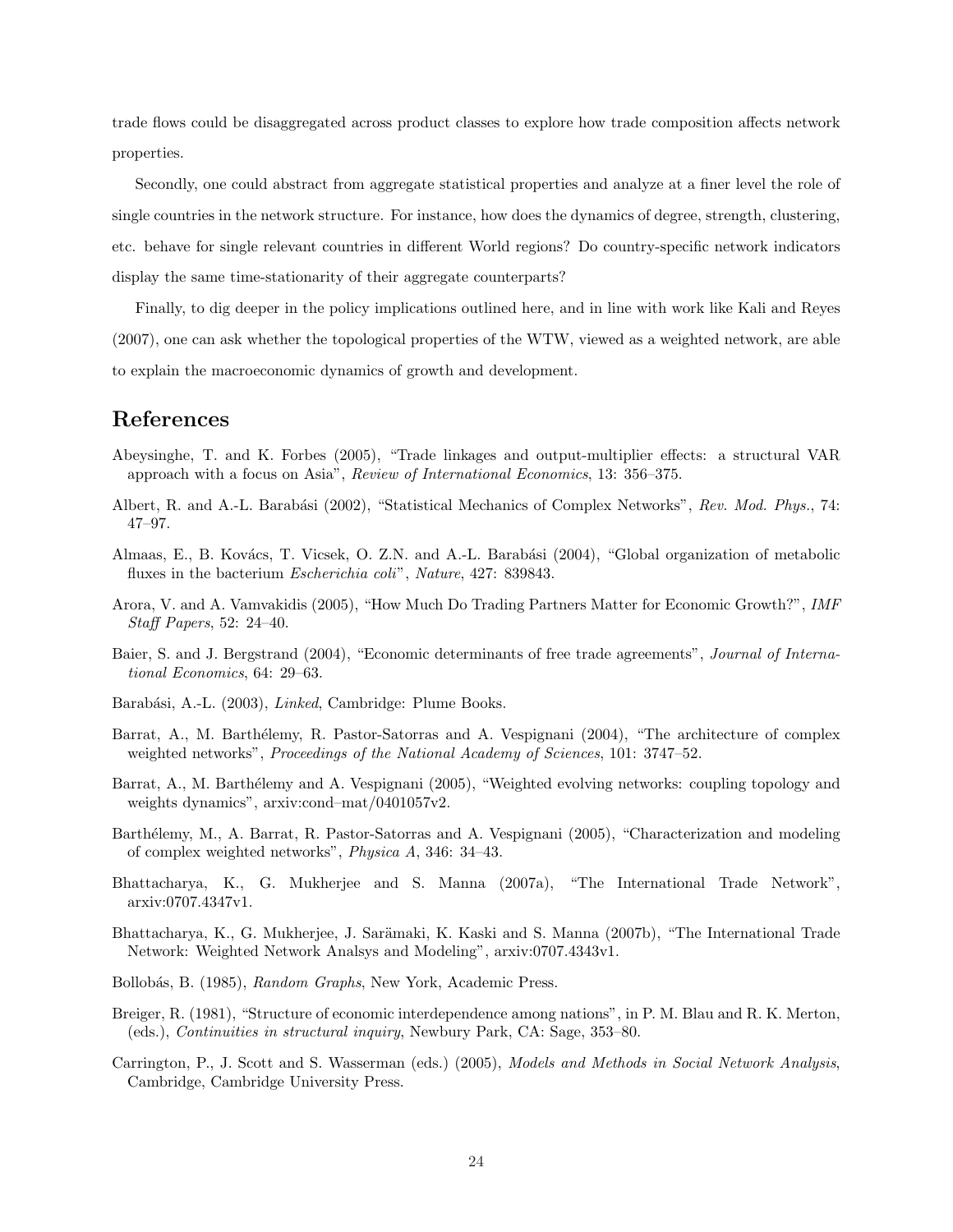- Dall'Asta, L., A. Barrat, M. Barthélemy and A. Vespignani (2006), "Vulnerability of weighted networks", arxiv:physics/0603163v1.
- De Nooy, W., A. Mrvar and V. Batagelj (2005), Exploratory Social Network Analysis with Pajek, Cambridge, Cambridge University Press.
- DeMontis, A., M. Barthélemy, A. Chessa and A. Vespignani (2005), "The structure and evolution of interurban traffic: A weighted network analysis", arxiv:physics/0507106v2.
- Dorogovtsev, S. and J. Mendes (2003), Evolution of Networks: From Biological Nets to the Internet and WWW, Oxford, Oxford University Press.
- Fagiolo, G. (2006), "Directed or Undirected? A New Index to Check for Directionality of Relations in Socio-Economic Networks", Economics Bulletin, 3: 1–12, available on-line at http://economicsbulletin.vanderbilt.edu/2006/volume3/EB–06Z10134A.pdf.
- Fagiolo, G. (2007), "Clustering in Complex Directed Networks", Physical Review E, 76: 026107.
- Fagiolo, G., S. Schiavo and J. Reyes (2008), "On the topological properties of the world trade web: A weighted network analysis", Physica A, forthcoming.
- Fisher, E. and F. Vega-Redondo (2006), "The Linchpins of a Modern Economy", Working paper, Cal Poly.
- Forbes, K. (2002), "Are trade linkages important determinants of country vulnerability to crises?", in E. Sebastian and F. Jeffrey, (eds.), Preventing Currency Crises in Emerging Markets, Chicago, University of Cicago Press.
- Freeman, L. (1996), "Some antecedents of social network analysis", Connections, 19: 39–42.
- Furusawa, T. and H. Konishi (2007), "Free trade networks", Journal of International Economics, 72: 310– 335.
- Garlaschelli, D. and M. Loffredo (2004a), "Fitness-Dependent Topological Properties of the World Trade Web", Physical Review Letters, 93: 188701.
- Garlaschelli, D. and M. Loffredo (2004b), "Patterns of link reciprocity in directed networks", Physical Review Letters, 93: 268701.
- Garlaschelli, D. and M. Loffredo (2005), "Structure and evolution of the world trade network", Physica A, 355: 138–44.
- Gleditsch, K. (2002), "Expanded Trade and GDP data", Journal of Conflict Resolution, 46: 712–24, available on-line at http://ibs.colorado.edu/ ksg/trade/.
- Goyal, S. and S. Joshi (2006), "Bilateralism And Free Trade", International Economic Review, 47: 749–778.
- Granovetter, M. (1974), *Getting a Job: A Study of Contracts and Careers*, Cambridge, MA, Harvard University Press.
- Herfindahl, O. (1959), Copper Costs and Prices: 1870-1957, John Hopkins University Press, Baltimore.
- Hirschman, A. (1964), "The paternity of an index", American Economic Review, 54: 761–762.
- Hojman, D. and A. Szeidl (2008), "Core and periphery in networks", *Journal of Economic Theory*, 139: 295–309.
- Jackson, M. (2004), "A Survey of Models of Network Formation: Stability and Efficiency", in G. Demange and M. Wooders, (eds.), Group Formation in Economics; Networks, Clubs and Coalitions, Cambridge University Press, Cambridge, U.K.
- Kali, R., F. Méndez and J. Reyes (2007), "Trade structure and economic growth", Journal of International Trade and Economic Development, 16: 245–270.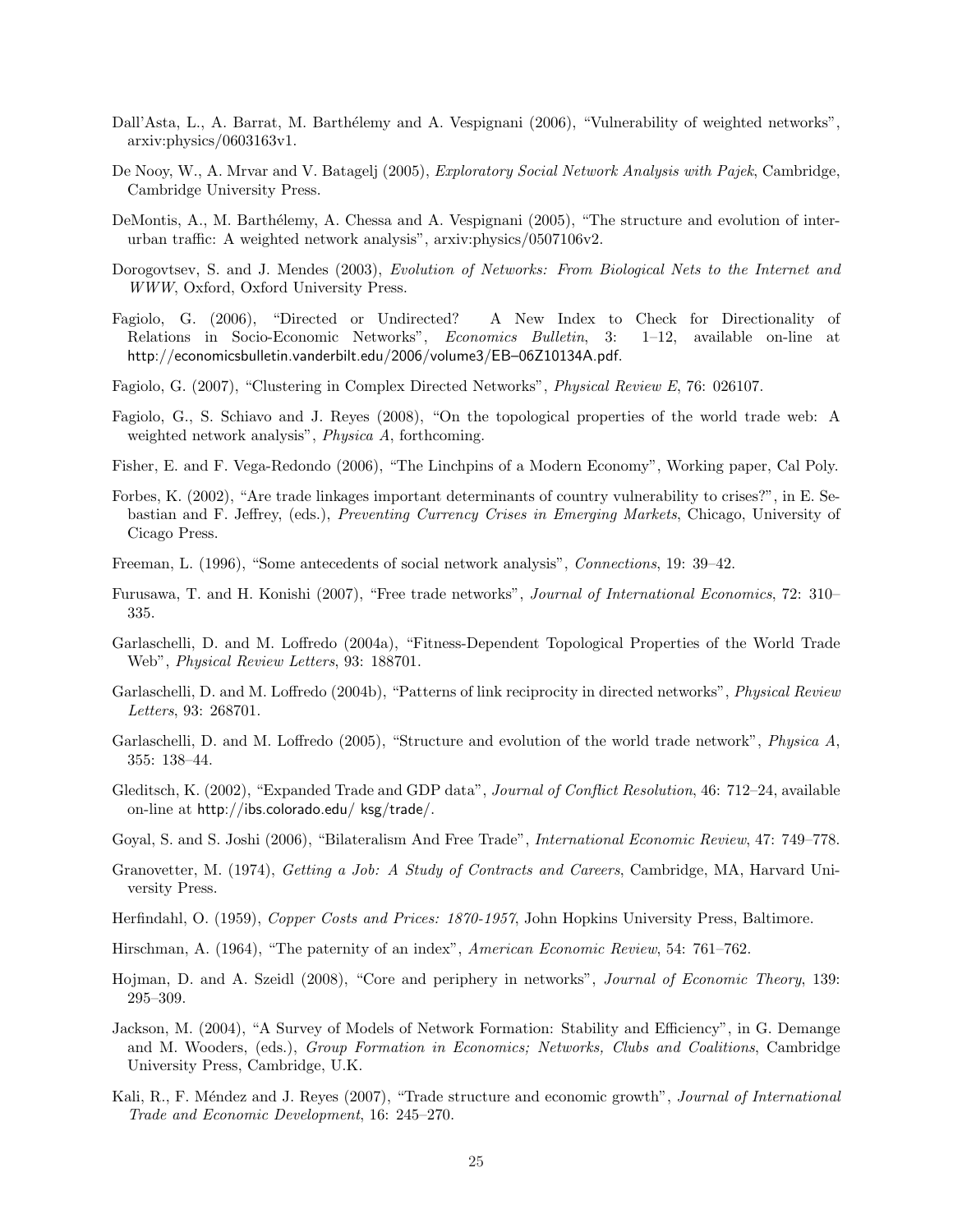- Kali, R. and J. Reyes (2005), "Financial contagion on the International Trade Network", Unpublished Manuscript, Dept. of Economics, University of Arkansas.
- Kali, R. and J. Reyes (2007), "The Architecture of Globalization: A Network Approach to International Economic Integration", Journal of International Business Studies, 38: 595–620.
- Kastelle, T., J. Steen and P. Liesch (2005), "Measurig globalisation: an evolutionary economic approach to tracking the evolution of international trade", Paper presented at the DRUID Summer Conference on Knowledge, Innovation and Competitiveness: Dynamycs of Firms, Networks, Regions and Institutions - Copenhagen, Denmark, June 2005.
- Kim, S. and E.-H. Shin (2002), "A Longitudinal Analysis of Globalization and Regionalization in International Trade: A Social Network Approach", Social Forces, 81: 445–71.
- Li, X., Y. Y. Jin and G. Chen (2003), "Complexity and synchronization of the World trade Web", Physica A: Statistical Mechanics and its Applications, 328: 287–96.
- Mahutga, M. C. (2006), "The Persistence of Structural Inequality?: A Network Analysis of International Trade, 1965-2000", Social Forces, 84: 1863–89.
- Milgram, S. (1967), "The small world problem", *Psychology Today*, 2: 60–67.
- Nemeth, R. and D. Smith (1985), "International Trade and World-System Structure: A Multiple Network Analysis", Review: A Journal of the Fernand Braudel Center, 8: 517–60.
- Newman, M. (2003), "The Structure and Function of Complex Networks", SIAM Review, 45: 167–256.
- Newman, M. (2005), "A measure of betweenness centrality based on random walks", Social Networks, 27: 39–54.
- Onnela, J., J. Saramaki, J. Kertész and K. Kaski (2005), "Intensity and coherence of motifs in weighted complex networks", Physical Review E, 71: 065103.
- Ottaviano, G., T. Tabuchi and J.-F. Thisse (2002), "Agglomeration and trade revisited", International Economic Review, 43: 409–436.
- Padgett, J. and C. Ansell (1993), "Robust action and the rise of the Medici, 1400-1434", American Journal of Sociology, 98: 1259–1319.
- Pastos-Satorras, R. and A. Vespignani (2004), Evolution and Structure of the Internet, Cambridge, Cambridge University Press.
- Rapoport, A. and W. Horvath (1961), "A study of a large sociogram", Behavioral Science, 6: 279–291.
- Rauch, J. (2001), "Business and Social Networks in International Trade", Journal of Economic Literature, 39: 1177–203.
- Rauch, J. and A. Casella (2003), "Overcoming Informational Barriers to International Resource Allocation: Prices and Ties", Economic Journal 113, 113: 21–42.
- Rivera-Batiz, L. and P. Romer (1991), "Economic Integration and Endogenous Growth", The Quarterly Journal of Economics, 106: 531555.
- Sacks, M., M. Ventresca and B. Uzzi (2001), "Global Institutions and Networks: Contingent Change in the Structure of World Trade Advantage, 1965-1980", American Behavioral Scientist, 44: 1579–601.
- Saramaki, J., M. Kivelä, J. Onnela, K. Kaski and J. Kertész (2007), "Generalizations of the clustering coefficient to weighted complex networks", Phsycial Review E, 75: 027105.
- Scott, J. (2000), Social Network Analysis: A Handbook, London, Sage.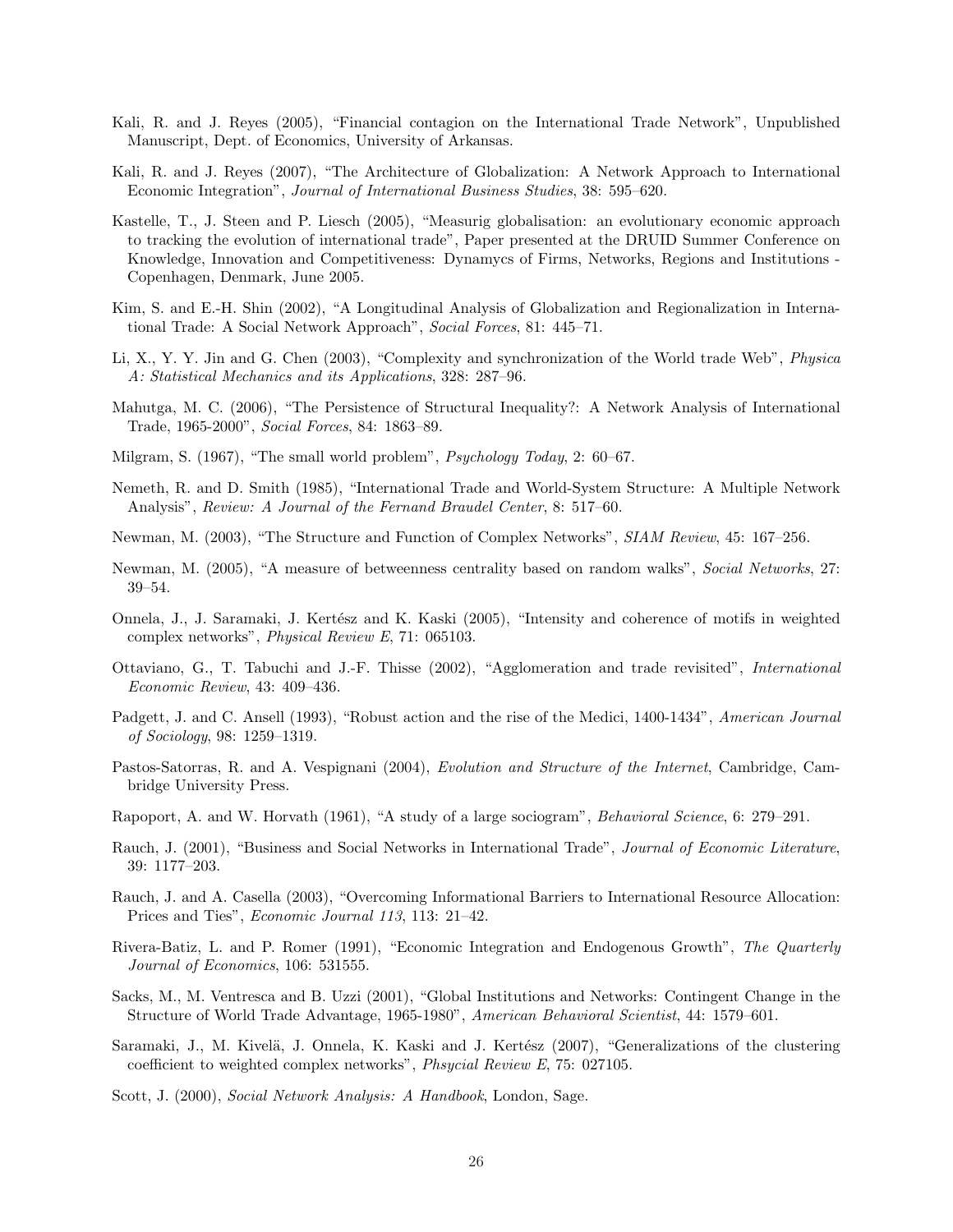Serrano, A. and M. Boguñá (2003), "Topology of the World Trade Web", *Physical Review E*, 68: 015101(R).

- Serrano, A., M. Boguñá and A. Vespignani (2007), "Patterns of dominant flows in the world trade web", Journal of Economic Interaction and Coordination, 2: 111–124.
- Smith, D. and D. White (1992), "Structure and Dynamics of the Global Economy: Network Analysis of International Trade, 1965-1980", Social Forces, 70: 857–93.
- Snyder, D. and E. Kick (1979), "Structural position in the world system and economic growth 1955-70: A multiple network analysis of transnational interactions", American Journal of Sociology, 84: 1096–126.
- Szabó, G., M. Alava and J. Kertész (2005), "Intensity and coherence of motifs in weighted complex networks", Physical Review E, 71: 065103.
- Wasserman, S. and K. Faust (1994), Social Network Analysis. Methods and Applications, Cambridge, Cambridge University Press.
- Watts, D. (1999), *Small Worlds*, Princeton, Princeton University Press.

Watts, D. (2003), Six Degrees: The Science of a Connected Age, New York: W.W. Norton and Company.

Watts, D. and S. Strogatz (1998), "Collective dynamics of 'small-world' networks", Nature, 393: 440–442.

# Appendix A: Statistical Analysis of Binary and Weighted Networks

#### Preliminaries

In this appendix, we present some more formal definitions of the statistics introduced in Section 2 for both binary and weighted networks, and we provide a compact matrix-notation useful to compute them (see also Albert and Barabási, 2002; Newman, 2003; Fagiolo, 2007, for an introduction).

Consider a notionally-directed and possibly weighted network composed of N nodes. Let  $W = \{w_{ij}\}\$ be a  $N \times N$  weight matrix (not necessarily symmetric), where  $\tilde{w}_{ij} \in [0,1]$  and  $\tilde{w}_{ii} = 0$  for all i. The binary case will imply that  $\tilde{w}_{ij} \in \{0,1\}$ . We assume that a directed link from i to j exists if and only if  $\tilde{w}_{ij} > 0$ . The adjacency  $N \times N$  matrix  $\tilde{A} = {\tilde{a}_{ij}}$ , where  $\tilde{a}_{ij} \in \{0,1\}$ , is thus defined from  $\tilde{W}$  by letting  $\tilde{a}_{ij} = 1$  iff  $\tilde{w}_{ij} > 0$ (and zero otherwise).

In what follows, we will also define  $X_{(i)}$  as the i-th row of matrix  $X; X^{[k]}$  as the matrix obtained from X by raising to k each entry; and  $\frac{\{u\}}{\{v\}}$  as the vector obtained by dividing the two vectors entry by entry.

#### Checking for Symmetry

To check if an empirically-observed weighted network  $W$  is sufficiently symmetric to justify an undirected analysis, we employ the index developed in Fagiolo (2006). The index is based on the following idea. If a network is symmetric then any norm of the (suitably normalized) difference between  $\tilde{W}$  and  $\tilde{W}^T$  (i.e., its transpose) should vanish.

To build the index, define, without loss of generality:

$$
Q = \{q_{ij}\} = \tilde{W} - (1 - \tilde{W})I_N,
$$
\n(2)

where  $I_N$  is the  $N \times N$  identity matrix. Notice that  $q_{ij} = \tilde{w}_{ij}$  for all  $i \neq j$ , while now  $q_{ii} = 1$  for all  $i^{30}$ . Consider then the square of the Frobenius (or Hilbert-Schmidt) norm:

$$
||Q||_F^2 = \sum_i \sum_j q_{ij}^2 = N + \sum_i \sum_{j \neq i} q_{ij}^2,
$$
\n(3)

where all sums (also in what follows) span from 1 to  $N$ . The index used to check for symmetry is defined as:

 $30$ The need for recovering self-loops is only required to have an index which is strictly increasing in the degree of asymmetry of the underlying graph, see Fagiolo (2006) for details.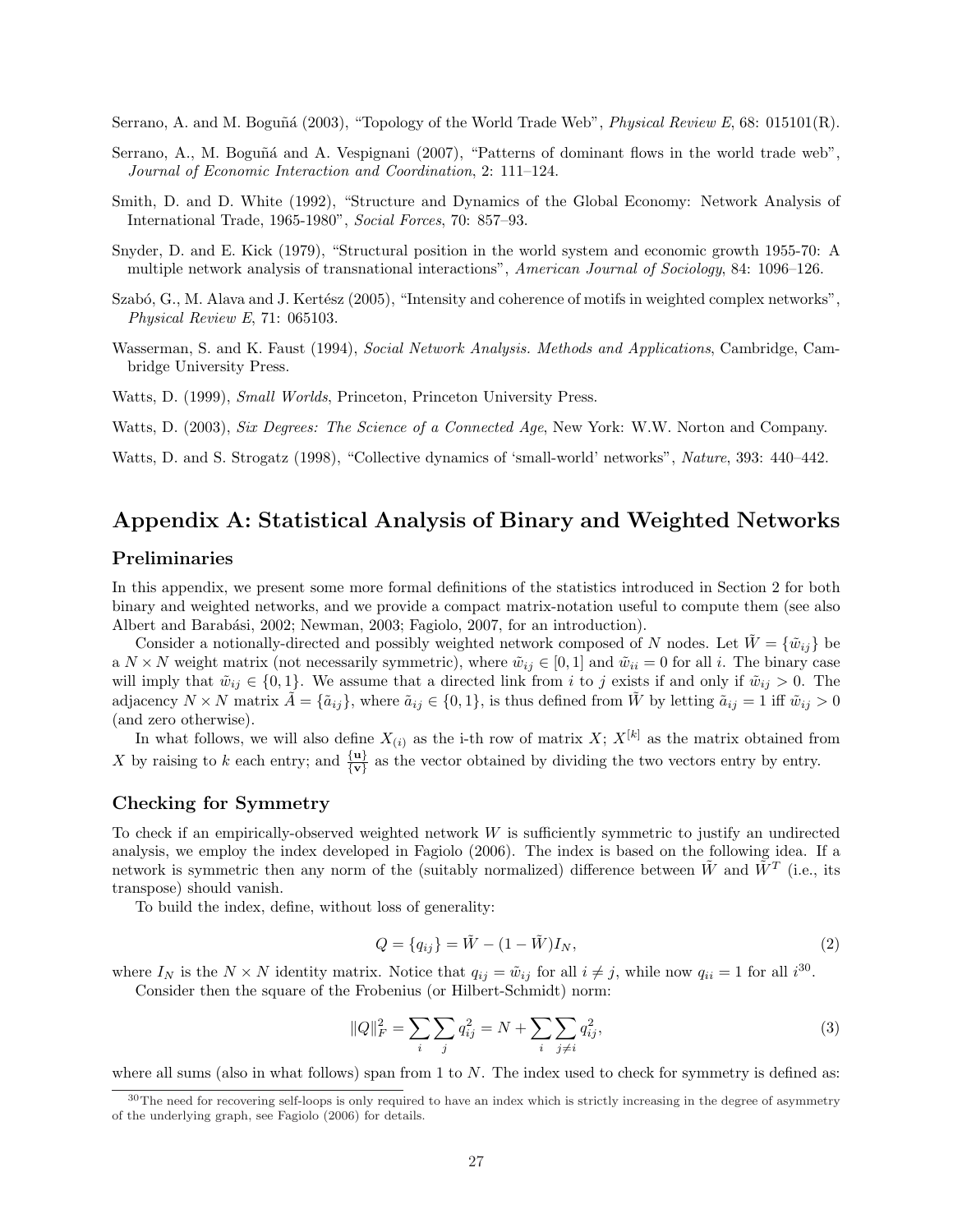$$
\widetilde{S}(Q) = \frac{\|Q - Q^T\|_F^2}{\|Q\|_F^2 + \|Q^T\|_F^2} = \frac{\|Q - Q^T\|_F^2}{2\|Q\|_F^2} = \frac{1}{2} \left[ \frac{\|Q - Q^T\|_F}{\|Q\|_F} \right]^2.
$$
\n(4)

It is easy to see that:

$$
\widetilde{S}(Q) = 1 - \frac{\sum_{i} \sum_{j} q_{ij} q_{ji}}{\sum_{i} \sum_{j} q_{ij}^2}.
$$
\n
$$
(5)
$$

Furthermore, the scaled version of  $\widetilde{S}(Q)$ 

$$
S(Q) = \frac{N+1}{N-1}\widetilde{S}(Q),\tag{6}
$$

ranges from 0 (full symmetry) to 1 (full asymmetry). In order to use the index as a statistically-sound check for symmetry, let us suppose that entries in  $\hat{W}$  are independently and identically distributed as a uniform random variable defined in the unit interval. In that case, one can find coefficients  $(m_B(N), s_B(N))$ , which depend both on N and on the binary (B) vs. weighted (W) nature of the underlying graph (i.e. of  $W$ ), such that

$$
S_B(Q) = \frac{S(Q) - m_B(N)}{s_B(N)}\tag{7}
$$

$$
S_W(Q) = \frac{S(Q) - m_W(N)}{s_W(N)}\tag{8}
$$

are distributed as a standardized Normal random variable. This can help one in assessing the extent to which an empirically-observed binary/weighted graph is directed or not. Positive (respectively, negative) values of the standardized index (e.g.,  $k = 1, 2, ...$  standard deviations away from zero) would suggest that the graph is directed (respectively, undirected).

Notice that, in the case the notionally-directed graph  $\tilde{W}$  turns out to "look" as an undirected graph, common practice calls for a symmetrization of binary/weighted links. In the case of binary graph, we will let:

$$
A = \{a_{ij}\} = max\{\tilde{a}_{ij}, \tilde{a}_{ji}\},\tag{9}
$$

whereas if the graph is weighted we define:

$$
W = \{w_{ij}\} = \frac{1}{2}(\tilde{w}_{ij} + \tilde{w}_{ji}).
$$
\n(10)

#### Binary Undirected Networks, BUNs

Let us suppose that the underlying graph is binary and undirected and let A be its adjacency matrix.

The degree of node  $i$  (or node degee, ND) is defined as

$$
d_i = \sum_j a_{ij} = A_{(i)} \mathbf{1},\tag{11}
$$

where 1 is the N-vector made of all ones.

Similarly, the average nearest-neighbor degree  $(ANND)$  of node  $i$  reads:

$$
annd_i = d_i^{-1} \sum_j a_{ij} d_j = d_i^{-1} \sum_j \sum_h a_{ij} a_{jh} = \frac{A_{(i)} A \mathbf{1}}{A_{(i)} \mathbf{1}}.
$$
\n(12)

Finally, node i's clustering coefficient (CC), defined as the ratio of the number of triangles with i as one vertex, to the maximum number of triangles that node i could have formed given its degree (Fagiolo, 2007), is equal to: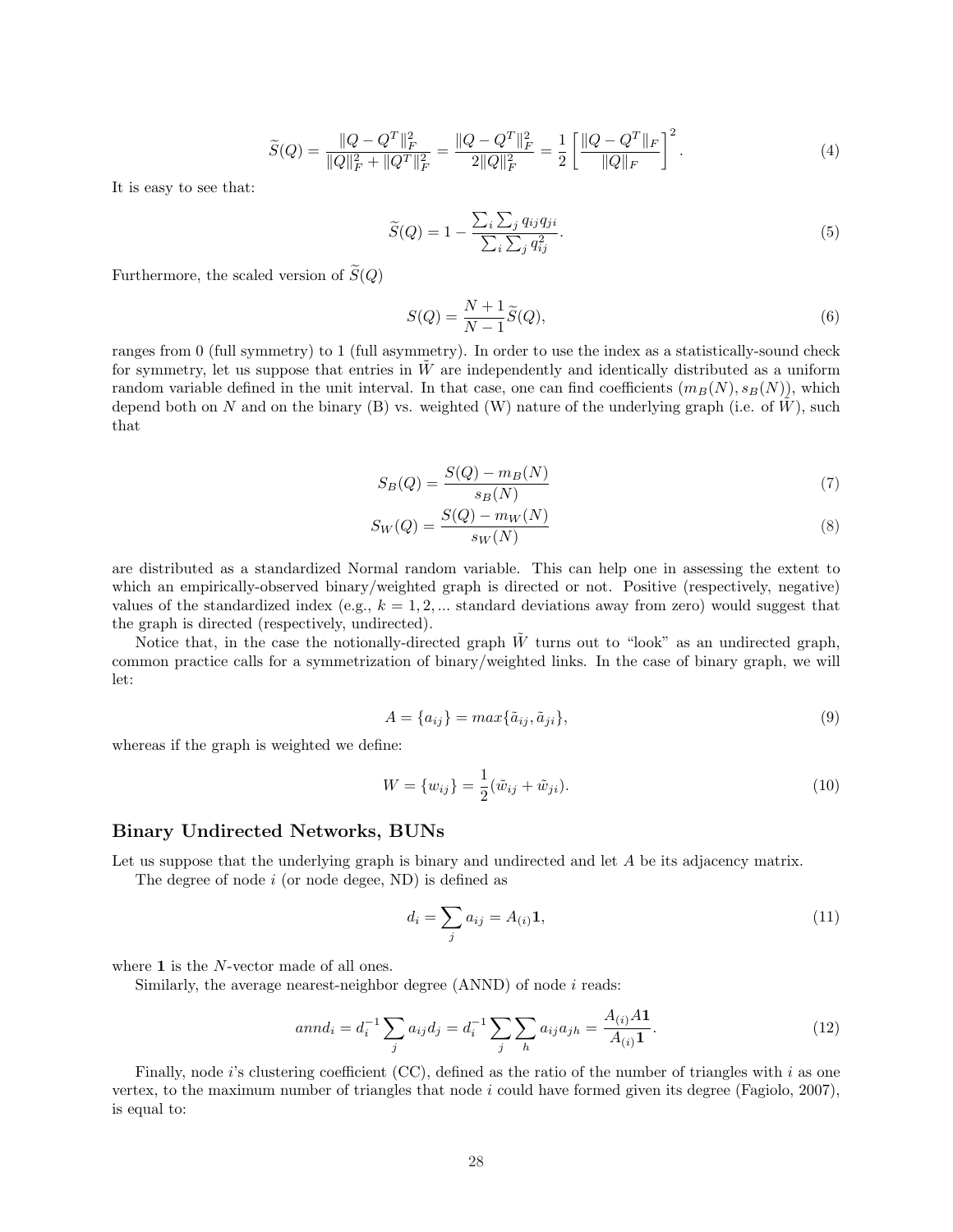$$
C_i(A) = \frac{\frac{1}{2} \sum_{j \neq i} \sum_{h \neq (i,j)} a_{ij} a_{ih} a_{jh}}{\frac{1}{2} d_i (d_i - 1)} = \frac{(A^3)_{ii}}{d_i (d_i - 1)}.
$$
\n(13)

Notice that in a random graph where links are in place, independently of each other, with a probability  $p > 0$ , the expected value for the CC is equal to p.

#### Weighted Undirected Networks, WUNs

Let us now assume that the underlying graph is weighted and undirected and let  $W$  be its weight matrix.

Firstly, node strength of  $i$  is defined as :

$$
s_i = \sum_j w_{ij} = W_{(i)} \mathbf{1}.
$$
 (14)

Furthermore, the average nearest-neighbor strength (ANNS) of i is computed as the arithmetic mean of strengths of *i*'s neighbors as follows:

ann<sub>s<sub>i</sub></sub> = 
$$
d_i^{-1} \sum_j a_{ij} s_j = d_i^{-1} \sum_j \sum_h a_{ij} w_{jh} = \frac{A_{(i)} W \mathbf{1}}{A_{(i)} \mathbf{1}}.
$$
 (15)

Similarly, the weighted average of nearest-neighbor degrees (WANND) of i reads:

$$
wannd_i = s_i^{-1} \sum_j w_{ij} d_j = s_i^{-1} \sum_j \sum_h w_{ij} a_{jh} = \frac{W_{(i)} A \mathbf{1}}{W_{(i)} \mathbf{1}}.
$$
\n(16)

Sometimes, it is also useful to define "node disparity" among (concentration of) i's weights as follows:

$$
h_i = \frac{(N-1)\sum_j \left(\frac{w_{ij}}{s_i}\right)^2 - 1}{N-2} = \frac{(N-1)\frac{1}{s_i^2}\sum_j w_{ij}^2 - 1}{N-2} = \frac{(N-1)\frac{W_{(i)}^{[2]}\mathbf{1}}{(W_{(i)}\mathbf{1})^2} - 1}{N-2}
$$
(17)

As far as the weighted version of the CC for WUNs is concerned, we focus here on the extension of the CC to WUNs originally introduced in Onnela et al. (2005):

$$
\tilde{C}_i(W) = \frac{\frac{1}{2} \sum_{j \neq i} \sum_{h \neq (i,j)} w_{ij}^{\frac{1}{3}} w_{ih}^{\frac{1}{3}} w_{jh}^{\frac{1}{3}}}{\frac{1}{2} d_i (d_i - 1)} = \frac{(W^{\left[\frac{1}{3}\right]})_{ii}^3}{d_i (d_i - 1)},\tag{18}
$$

where we define  $W^{\left[\frac{1}{k}\right]} = \{w_{ij}^{\frac{1}{k}}\},\$ i.e. the matrix obtained from W by taking the k-th root of each entry. As discussed in Saramaki et al. (2007), the index  $\tilde{C}_i$  ranges in [0,1] and reduces to  $C_i$  when weights become binary. Furthermore, it takes into account weights of all edges in a triangle (but does not consider weights not participating in any triangle) and is invariant to weight permutation for one triangle. The expected value of the weighted CC in a random graph where links are in place, independently of each other, with a probability  $p > 0$ , is equal to  $(\frac{3}{4})^3 p$ .

#### Random-Walk Betweenness Centrality (RWBC)

Suppose the underlying graph, interpreted as a current circuit, is a WUN and let  $W$  be its weight matrix and s the  $N \times 1$  strength vector. Following Newman (2005) and Fisher and Vega-Redondo (2006), consider a generic node  $i$  for which we want to compute the RWBC and an impulse generated from node  $h$  (the source) and working its way to node k (the target). Let  $f(h, k)$  be the "source"  $N \times 1$ -vector such that  $f_i(h, k) = 1$  if  $i = h, f_i(h, k) = -1$  if  $i = k$ , and 0 otherwise. Define by  $v(h, k)$  the  $N \times 1$ -vector of node voltages. Newman (2005) shows that Kirchoff's law of current conservation implies that:

$$
v(h,k) = [D - W]^{-1} f(h,k),
$$
\n(19)

where  $D = diag(s)$  and  $[D - W]^{-1}$  is computed using the Moore-Penrose pseudo-inverse.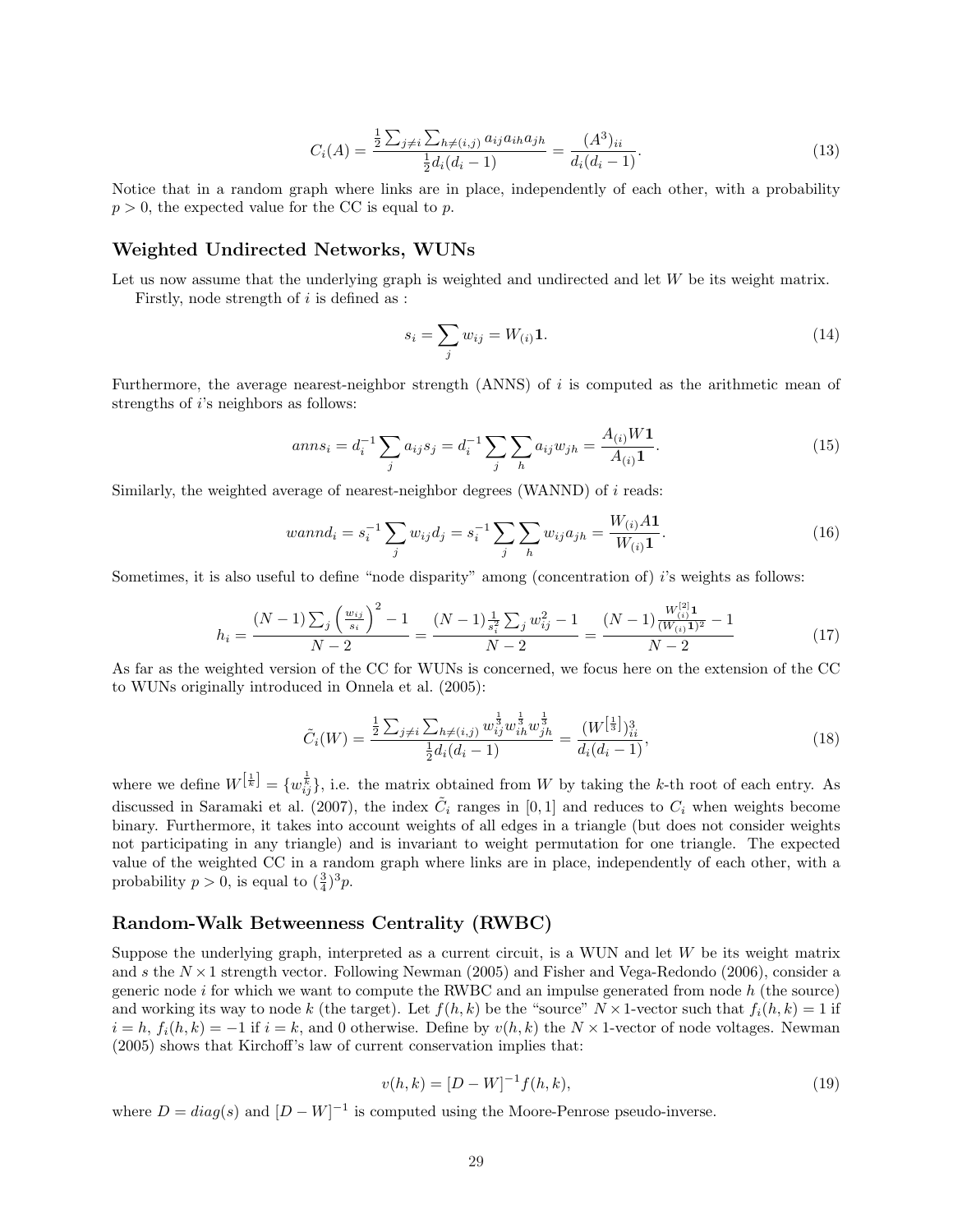This in turn implies that the current (i.e. intensity of interaction) flowing through node  $i$ , originated from  $h$  and getting to  $k$ , is given by:

$$
I_i(h,k) = \frac{1}{2} \sum_j |v_i(h,k) - v_j(h,k)|,
$$
\n(20)

where  $I_h(h, k) = I_k(h, k) = 1$ .

It is then straightforward to define node- $i$  RWBC as:

$$
RWBC_i = \frac{\sum_h \sum_{k \neq h} I_i(h, k)}{N(N-1)}.
$$
\n
$$
(21)
$$

## Appendix B: Countries in the Balanced Panel (1981-2000)

The dataset provided by Gleditsch (2002) includes 196 countries for which there are data on trade flows from 1948 to 2000. However, trade data contain many missing (or badly reported) values before 1970. In addition, there are some countries with zero total exports in some years.

Notice also that our analysis requires to match trade data with real GDP (both in levels and per capita). This is because: (i) weights are defined as exports divided by GDP; (ii) one wants to cross-sectionally correlate network measures with country-specific variables like per-capita GDP.

We have therefore selected countries in such a way to have: (i) a time horizon and a country sample size as long as possible; (ii) no missing values in trade data and GDP (both in levels and per capita); (iii) non-zero total exports.

By applying conditions (i) and (ii) we get only 83 countries from 1960-2000. This number becomes 138 for the period 1970-2000; 152 for the period 1970-2000; 163 for the period 1981-2000; and 168 for the period 1990-2000. We thus decided to select the time interval 1981-2000 using 163 countries. However, 4 of them (San Marino, Andorra, Liechtenstein, Monaco) have total exports equal to zero in some years. This leaves us with N=159 countries, whose list is in Table 1.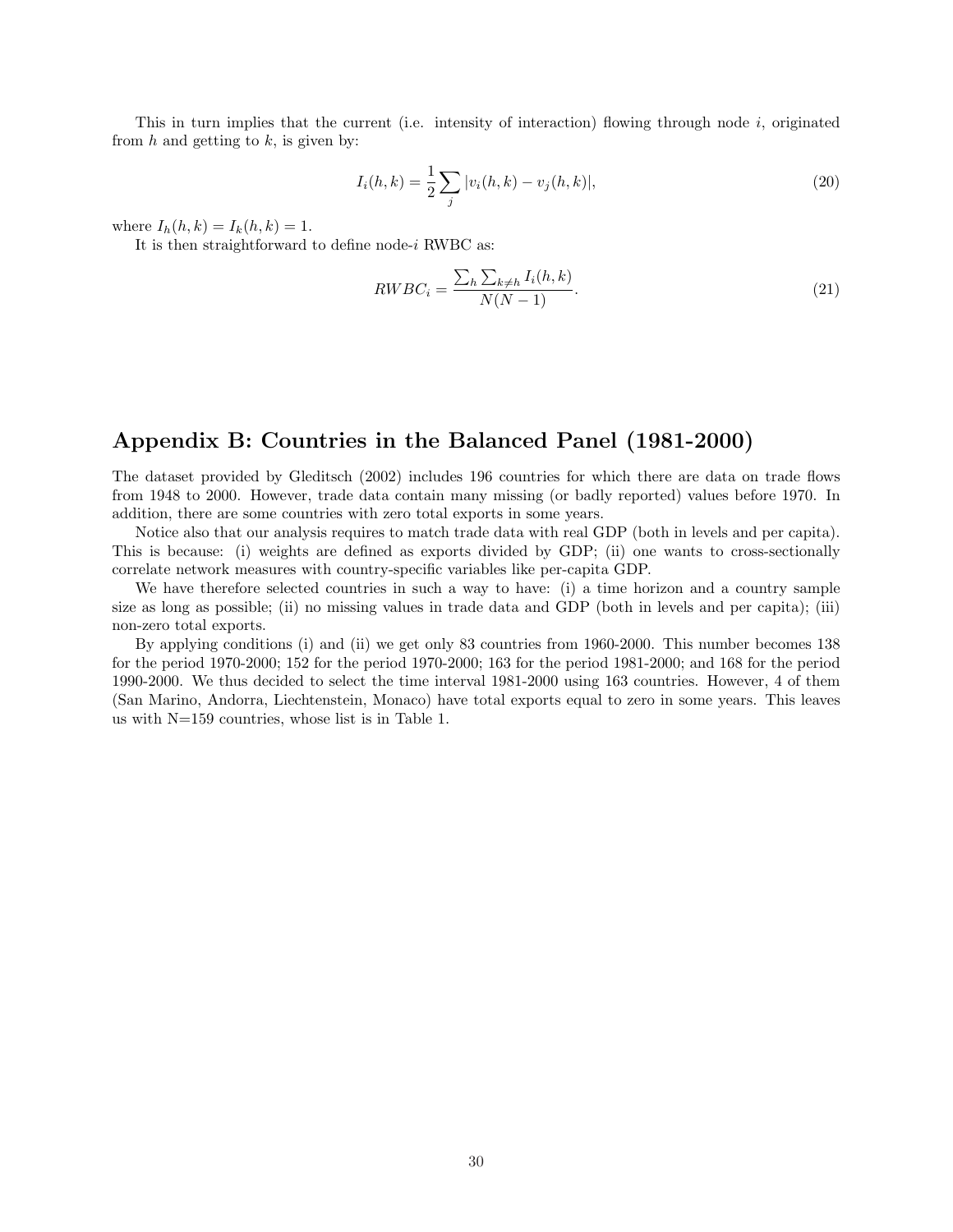| Name |               | Papua<br>New Zealand | Vanuatu         | Solomon's     | Fiji                 | Kiribati       | Nauru       | <sub>L</sub> onga<br>Luvalu |                |                 |                    |                     |            |                |            |                |                   |                |             |                         |                   |                          |                           |                    |               |                |            |                         |                 |              |
|------|---------------|----------------------|-----------------|---------------|----------------------|----------------|-------------|-----------------------------|----------------|-----------------|--------------------|---------------------|------------|----------------|------------|----------------|-------------------|----------------|-------------|-------------------------|-------------------|--------------------------|---------------------------|--------------------|---------------|----------------|------------|-------------------------|-----------------|--------------|
| Acro | O<br>Z        | NEW                  | <b>NAN</b>      | 5OL           | Ę                    | IEIX.          | JAU         | PON                         | Pu             |                 |                    |                     |            |                |            |                |                   |                |             |                         |                   |                          |                           |                    |               |                |            |                         |                 |              |
| ₫    |               | 920                  | 935             | 040           | 950                  | 970            | 971         | 972                         | 973            |                 |                    |                     |            |                |            |                |                   |                |             |                         |                   |                          |                           |                    |               |                |            |                         |                 |              |
| Name | emen)         | Xuwait               | 3 ahrain        | <b>Qatar</b>  | <b>Arab</b> Emirates | man            | Afghanistan | <b>China</b>                | dongolia       | Paiwan          | <b>Vorth Korea</b> | South Korea         | Japan      | India          | 3hutan     | akistan        | <b>Bangladesh</b> | Myanmar        | sri Lanka   | daldives                | Nepal<br>Thailand |                          | Jambodia                  | aos                | /ietnam       | Aalaysia       | ingapore   | <sup>2</sup> hilippines | ndonesia        | Australia    |
| Acro | ×<br>ER       | KUN                  | BAH             | TYC           | <b>UAE</b>           | <b>OMA</b>     | AFG         | CHN                         | MON            | TAW             | PRK                | ROK                 | JPN        | Ê              | <b>DEB</b> | PAK            | BNG               | MYA            | SRI         | MAL                     | <b>NEP</b>        | FHI                      | CAM                       | <b>CAO</b>         | DRV           | MAL            | SIN        | ΞE                      | NS              | AUL          |
| ੁ    | 678           | 690                  | 392             | 694           | 696                  | 698            | $^{700}$    | 710                         | 712            | 713             | 731                | 732                 | 740        | 750            | 760        | 770            | 171               | 775            | 780         | ë,                      | 790               | 800                      | $\frac{1}{3}$             |                    | 816           | 820            | 830        | 840                     | 850             | 900          |
| Name | somalia       | <b>Ojibouti</b>      | <b>Ethiopia</b> | Angola        | Mozambique           | Zambia         | Zimbabwe    | Malawi                      | South Africa   | Lesotho         | Botswana           | Swaziland           | Madagascar | <b>Comoros</b> | Mauritius  | Seychelles     | Morocco           | Algeria        | Punisia     | Libya                   | sudan             | ran                      | <b>Turkey</b>             | raq                | Egypt         | syria          | ronado.    | Jordan                  | srael           | Saudi Arabia |
| Acro | 30X           | Ξ                    | ETH             |               | ANG<br>MZM           | ZAM            | ZIM<br>MAW  |                             | SAF<br>LES     |                 | BOT                | SWA                 | MAG        | COM            | MAS        | $_{Y\to S}$    | MOR               | ALG            | TUN         | E                       | dus               |                          | <b>HHQ<br/>FDQ</b><br>ECY |                    |               | <b>SYR</b>     | <b>HOR</b> |                         | SR              | SAU          |
| ₫    | 522<br>522    |                      | $\frac{5}{3}$   | 540           | 541                  | 551            | 552         | 553                         | 560            | 570             | 571                | 572                 | 580        | 581            | 590        | 591            | 600               | 615            | 616         | 320                     | 325               | 330                      | 340                       | 545                | 651           | 552            | 660        | 663                     | 666             | 670          |
| Name | celand        | Cape Verde           | Sao Tome        | Guinea-Bissau | Eq. Guinea           | Gambia         | Mali        | Senegal                     | Benin          | Mauritania      | Niger              | <b>Cote DIvoire</b> | Guinea     | Burkina Faso   | iberia     | Sierra Leone   | Ghana             | Pogo           | Jameroon    | Vigeria                 | Gabon             | <b>Jentr African Rep</b> | Chad                      | Jongo              | Congo (Zaire) | Jganda         | Senya      | anzania                 | Burundi         | Rwanda       |
| Acro | 凹             | <b>AP</b>            | SТP             |               | GNB<br>EQG           | GAM            | NILI        | SEN                         | BEN            | MAA             | NIR.               | E                   | 5<br>U     | BFO            | LBR        | SIE            | GHA               | TOG            | CAO         | <b>NIG</b>              | GAB               | <b>NBC</b>               | CHA                       | NOC                | DRC           | JGA            | <b>NHX</b> | <b>PAZ</b>              | BUI             | RWA          |
| 겹    | 395           | $\frac{2}{2}$        | $\frac{3}{2}$   | $\frac{4}{3}$ |                      | 120            | 132         | 133                         | $\frac{34}{3}$ | $\frac{5}{3}$   | 136                | 137                 | 138        | $\frac{9}{2}$  | 150        | ē              | 152               | 461            | Ë           | čZ.                     | $\frac{18}{2}$    | 182                      | 183                       | 184                | 190           | $\frac{50}{2}$ | 501        | 510                     | 516             | 517          |
| Name | Paraguay      | Chile                | Argentina       | Jruguay       | Jnited Kingdom       | Ireland        | Netherlands | <b>Belgium</b>              | anoquizeri     | France          | Switzerland        | Spain               | Portuga    | Germany        | Poland     | Austria        | Hungary           | (taly          | Malta       | lbania.                 | ugoslavia         | Greece                   |                           | Cyprus<br>Bulgaria | Rumania       | Russia         | Vinland    | sweden                  | Vorway          | Denmark      |
| Acro |               |                      | ğ               | Ē             | JK                   | RE             | Ę           | 固                           | S              | È               | SW <sub>Z</sub>    | SPN                 | POR        | E<br>FF        | ā          | šūv            | Ë                 | É              | Ę           | Ë                       | č                 | CRC<br>CD                | ËX                        | БI                 | λUΝ           | ξΩ             |            | ş                       | NO <sub>F</sub> | DEN          |
|      |               |                      |                 |               |                      |                |             |                             |                | 22(             | 225                | 230                 | 235        | 26(            | 29(        | $\frac{30}{3}$ | $\frac{1}{3}$     | 325            | 338         |                         | $\ddot{34}$       | $\frac{5}{6}$            |                           |                    |               |                |            | ă                       | 385             | S90          |
| Name | Jnited States | Canada               | 3ahamas         | <b>Juba</b>   | <b>Iaiti</b>         | Jominican Rep. | Jamaica     | Trinidad/Tobago             | 3arbados       | <b>Dominica</b> | Frenada            | Saint Lucia         | St. Vincen | Antigua        | Mexico     | <b>Belize</b>  | Guatemala         | Honduras       | El Salvador | Nicaragua<br>Costa Rica |                   | $a$ nama                 | <b>Colombia</b>           | /enezuela          | Guyana        | surinam        | Ecuador    | eru                     | 3razi           | 3olivia      |
| Acro | rSA           | CAN                  | BHN             | Ë             | EKE                  | ΟŐ             | JAM         | <b>TRI</b>                  | <b>BAR</b>     | <b>DMA</b>      | GRN                | <b>OTIS</b>         | SVG        | AAB            | MEX<br>BLZ |                | ĞUŹ               | HON            | SAL         | E                       | č                 | PAN                      | <b>COL</b><br>VEN         |                    | د ن<br>5      | SUR            | ដូ         | PER                     | BRA             | BOL          |
|      |               |                      |                 |               |                      |                |             |                             |                |                 |                    | ă                   |            | 3              |            |                |                   | $\overline{5}$ |             |                         |                   |                          | $\frac{1}{2}$             |                    |               |                | $^{130}$   | 135                     | 140             | 145          |

Table 1: List of Countries in the Balanced Panel. Table 1: List of Countries in the Balanced Panel.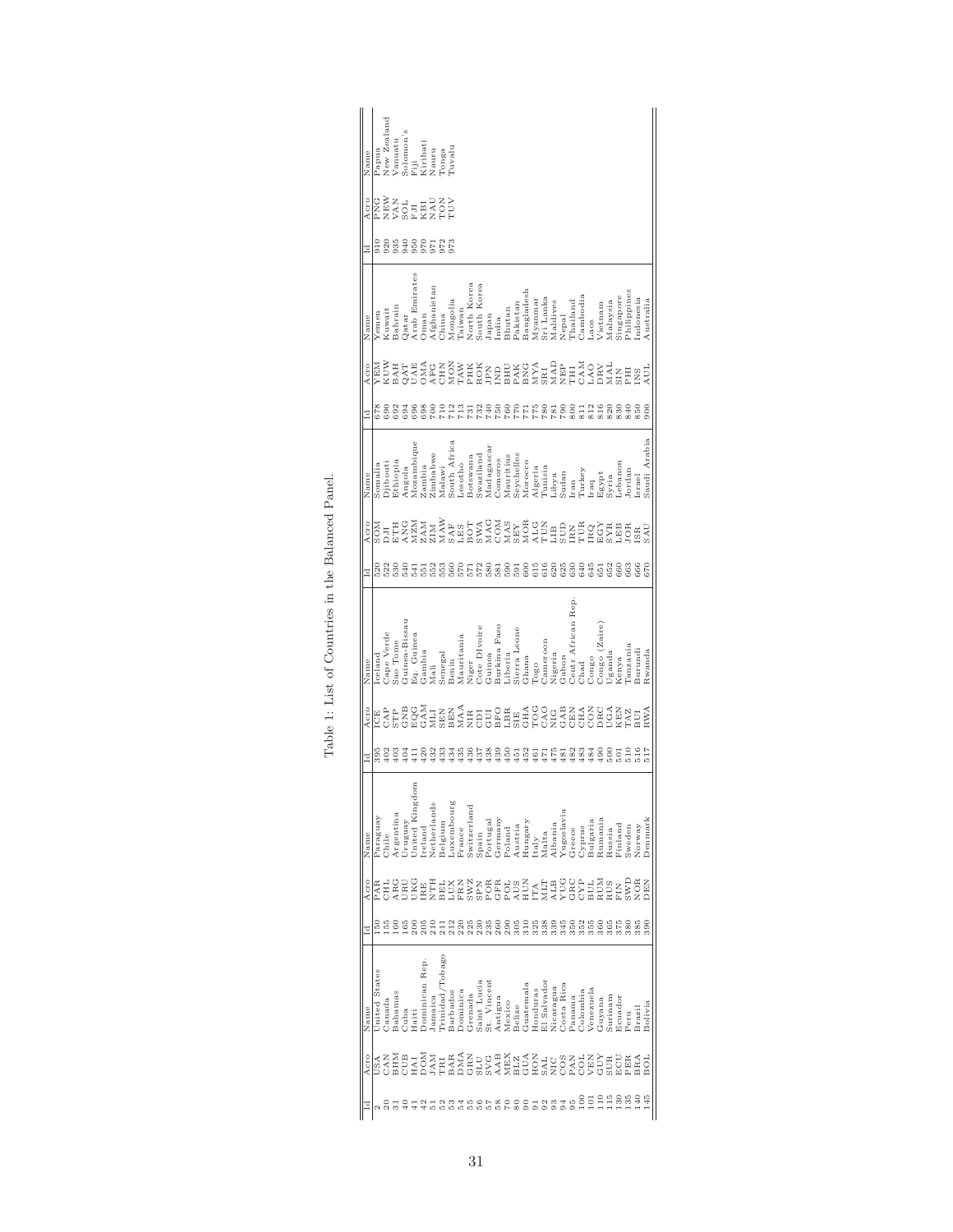Table 2: Countries in the core

| 1981                   | 1985                | 1990        | 1995        | 2000    |
|------------------------|---------------------|-------------|-------------|---------|
| <b>USA</b>             | USA                 | USA         | USA         | USA     |
| Japan                  | Japan               | Germany     | Germany     | Germany |
| $Germany$ <sup>†</sup> | $Germanv^{\dagger}$ | Japan       | Japan       | Japan   |
| UK                     | UK                  | France      | France      | France  |
| France                 | France              | UK          | UК          | UК      |
| <b>USSR</b>            | USSR                | Italy       | Italy       | China   |
| Italy                  | Italy               | <b>USSR</b> | Belgium     | Italy   |
| Saudi Arabia           | Netherlands         | Netherlands | Netherlands | Korea   |

† Up to 1989 data refers to West Germany only.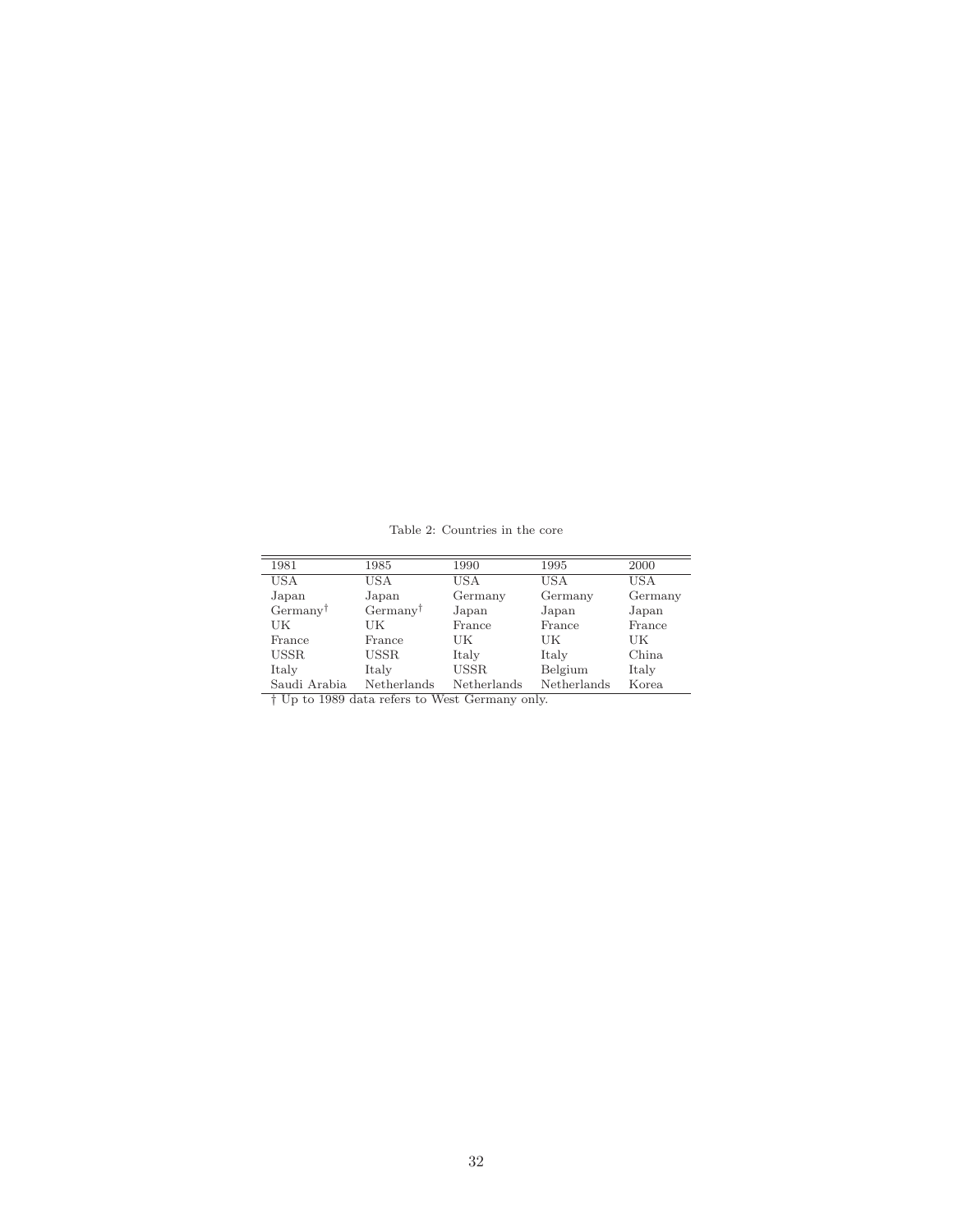

Figure 1: Global network indicators vs. years. Top-left: Network density. Top-right: Percentage of bilateral links. Bottom-left:  $S$  index (not standardized) for BUNs. Bottom-right:  $S$  index (not standardized) for WUNs.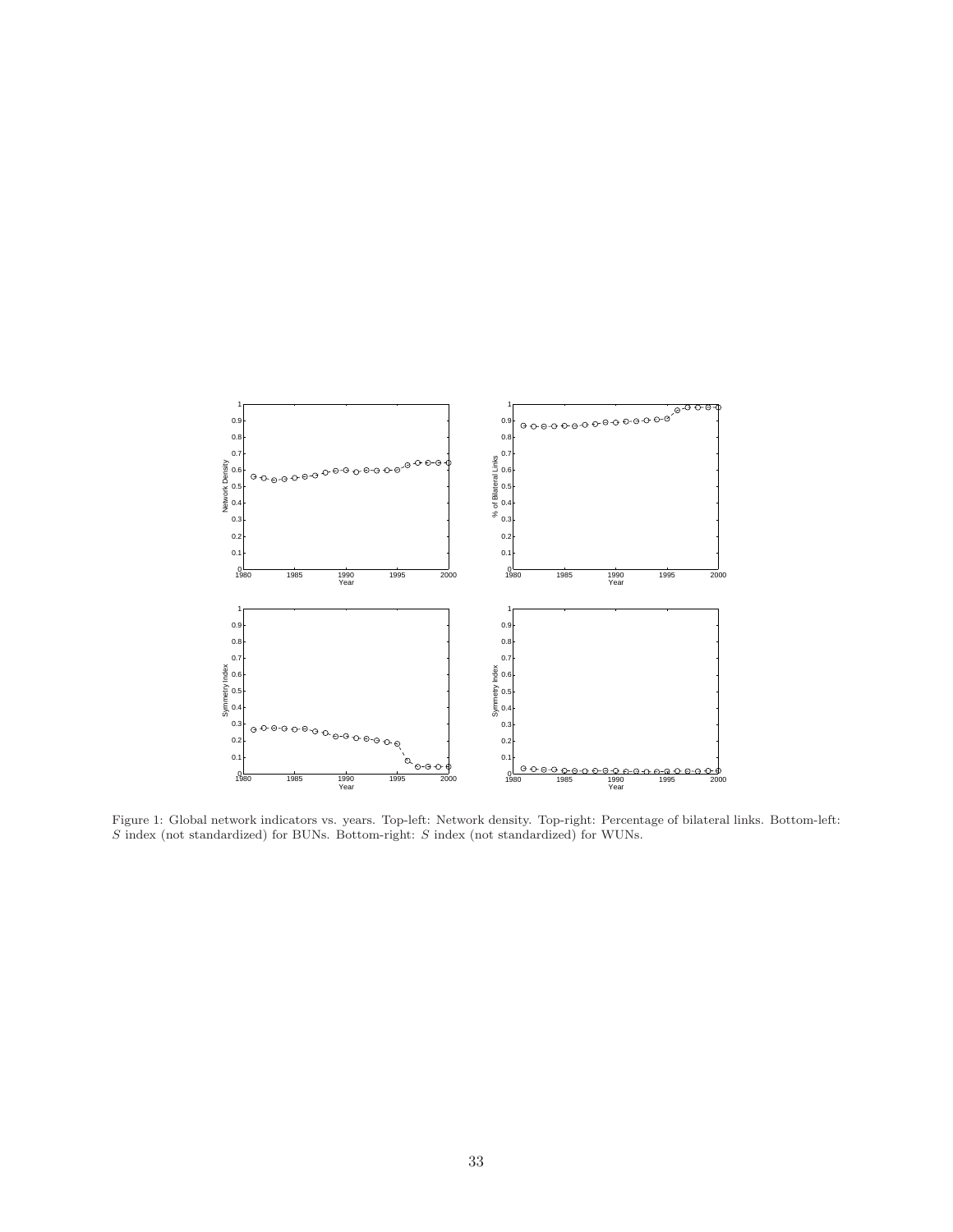



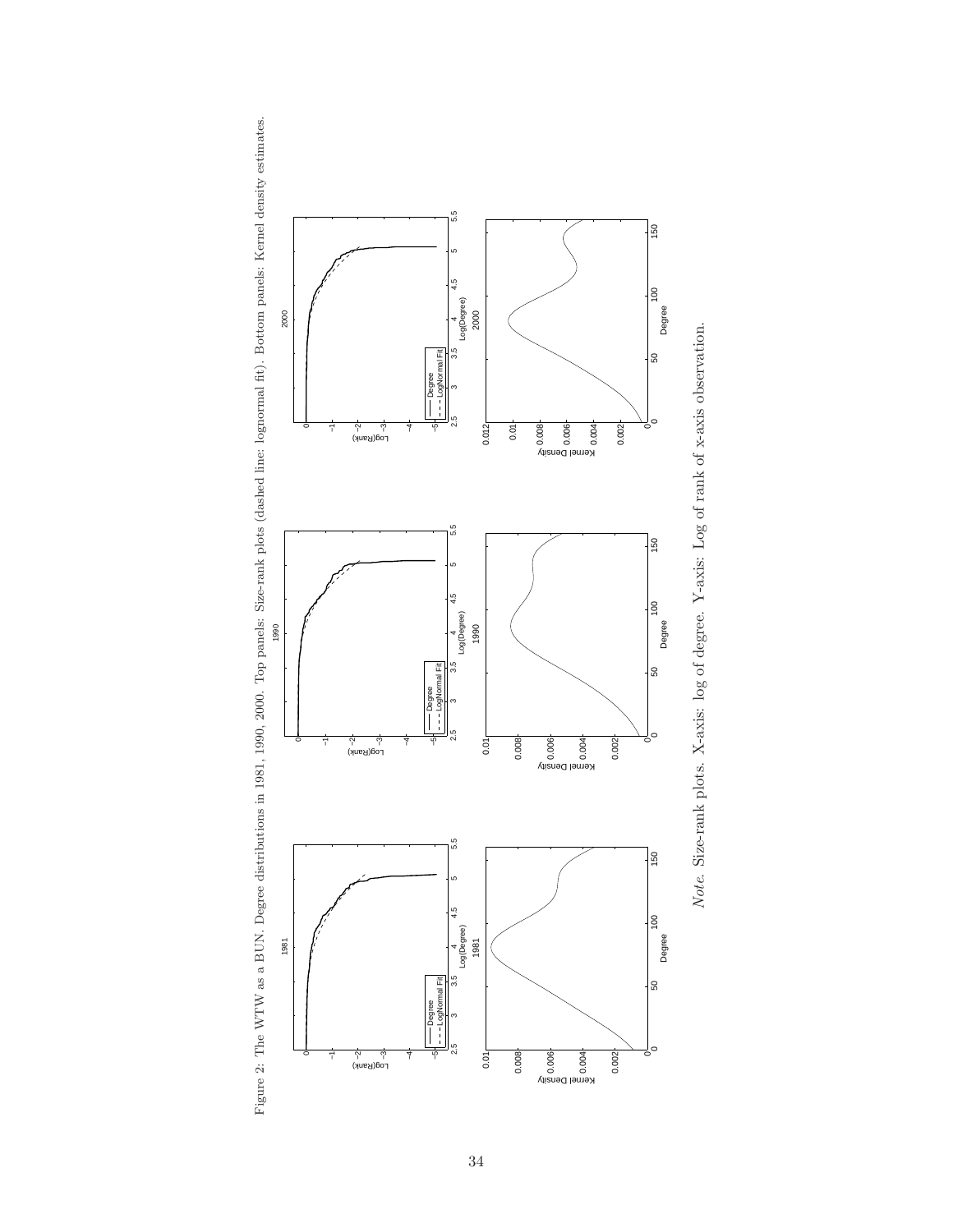

Figure 3: The WTW as a BUN. Left panel: Average and standard deviation of degree distributions. Right panel: kurtosis (circles) and skewness (asterisks) of degree distributions.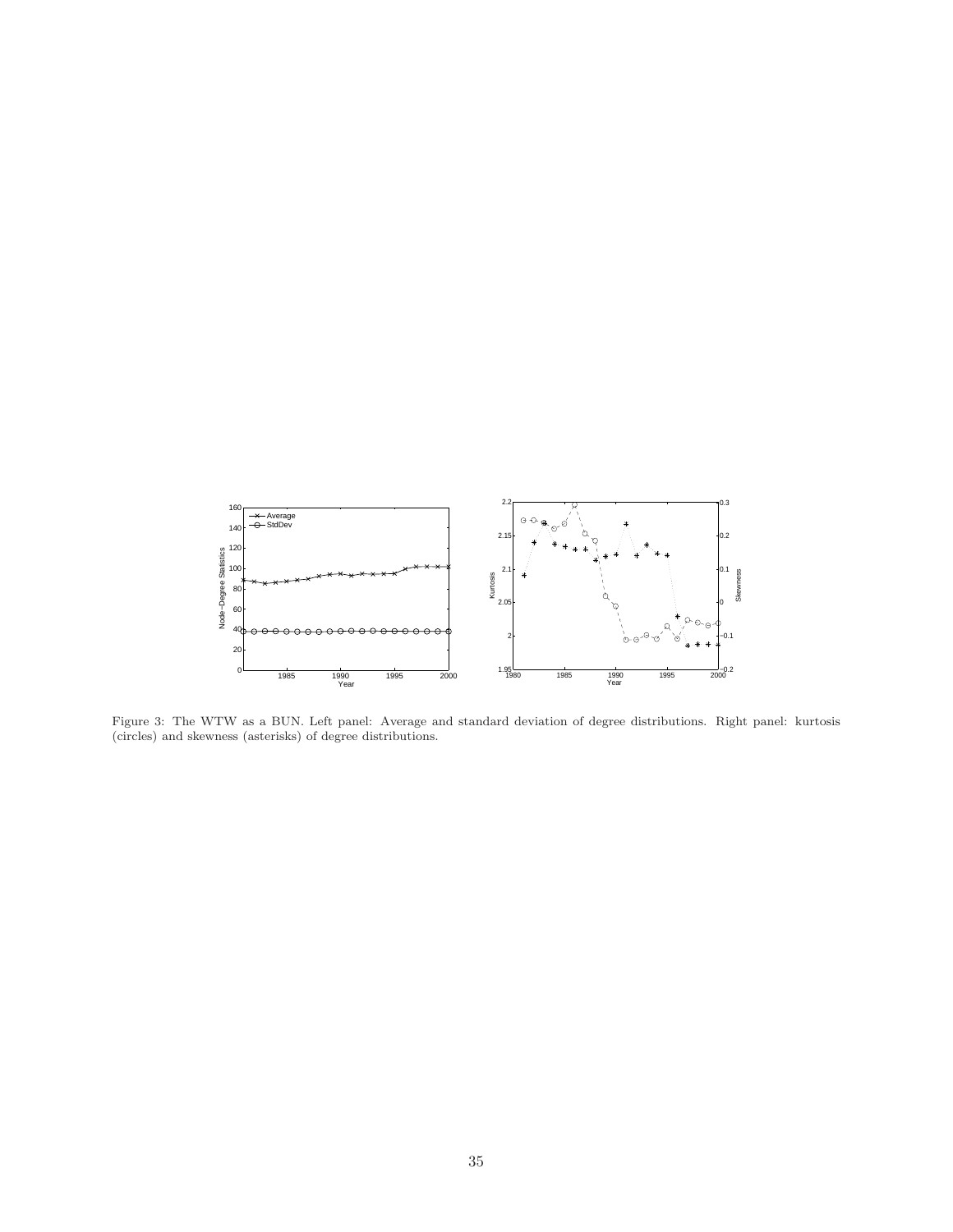

Note. Size-rank plots. X-axis: log of strength. Y-axis: Log of rank of x-axis observation.

Note. Size-rank plots. X-axis: log of strength. Y-axis: Log of rank of x-axis observation.

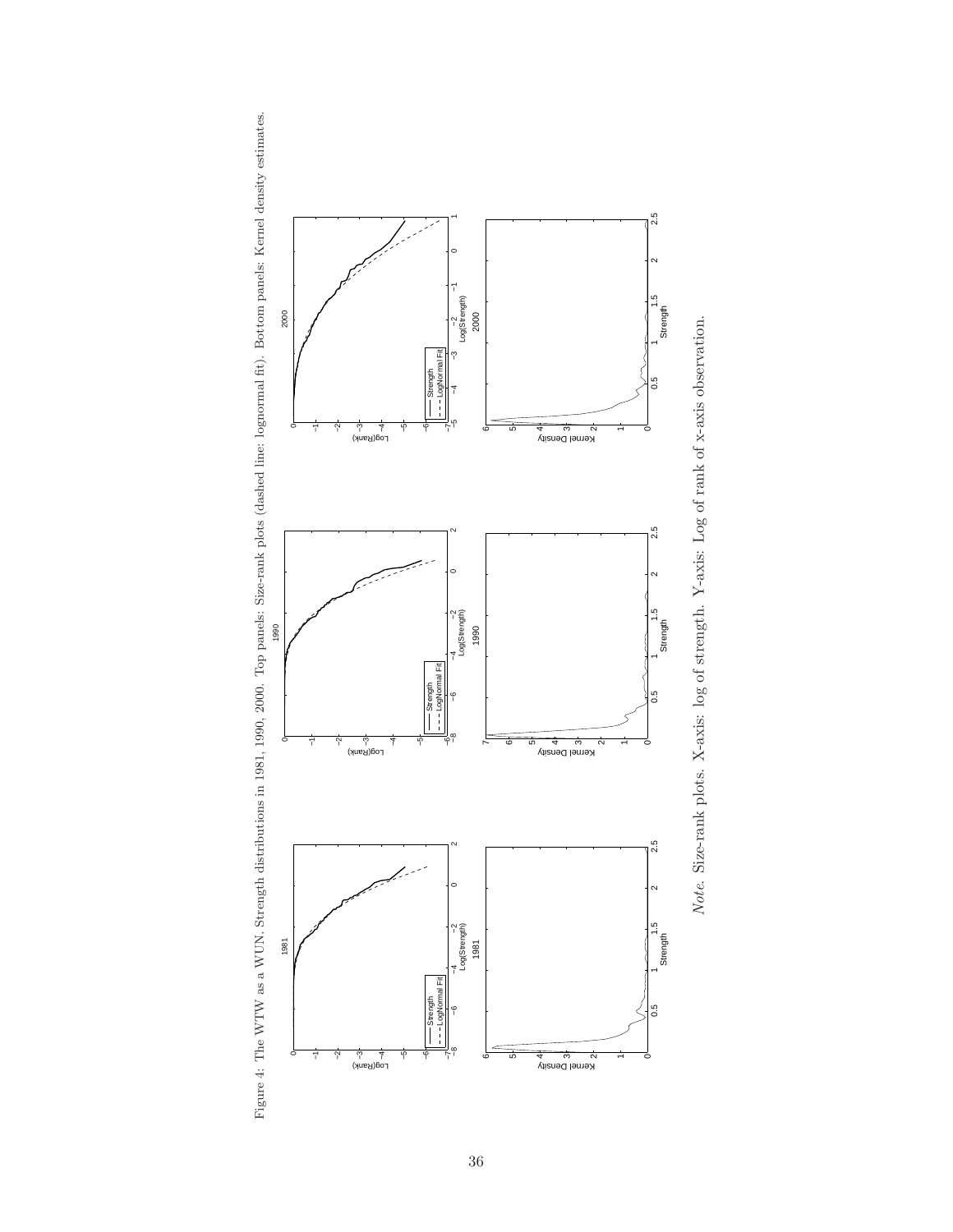

Figure 5: BUN vs. WUN. Left panel: Degree-strength correlation vs. years (dashed lines: 5% and 95% confidence intervals). Right panel: Degree-strength scatterplot in 2000.



Figure 6: The WTW as a WUN. Left panel: Average and standard deviation of strength distributions. Right panel: kurtosis (circles) and skewness (asterisks) of strength distributions.



Figure 7: Average Nearest-neighbor degree (ANND). Left: Population average vs. years. Right: Correlation between (ANND) and degree vs. years. Dashed lines:  $5\%$  and  $95\%$  confidence intervals.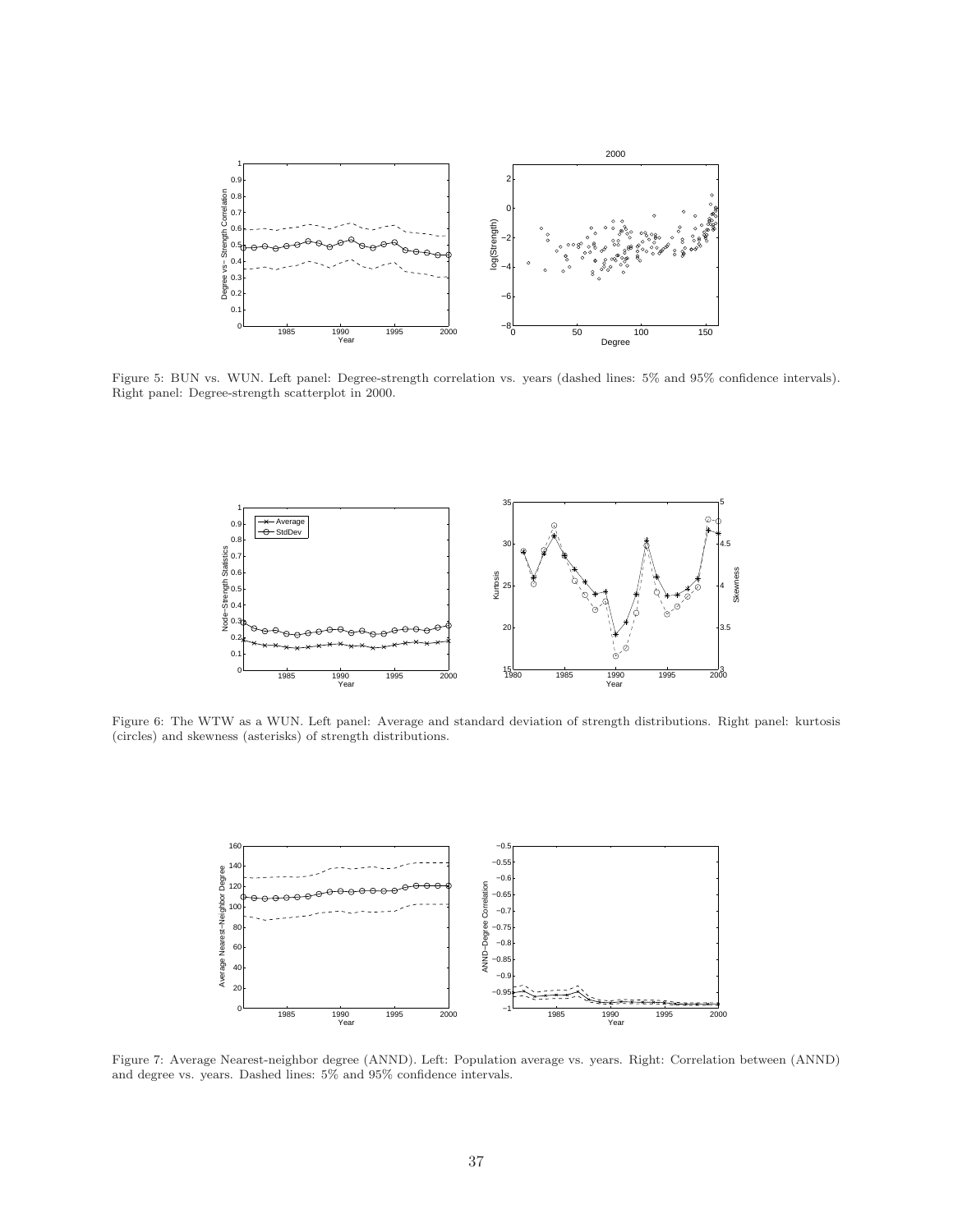

Figure 8: Left: Population-average of weighted average nearest-neighbor degree (WANND) vs. years. Right: Population-average of average nearest-neighbor strength (ANNS) vs. years. Dashed lines: 5% and 95% confidence intervals.



Figure 9: Left: WANND-degree correlation vs. years. Right: ANNS-strength correlation vs. years. Dashed lines: confidence intervals.



Figure 10: Left: ANND-degree scatter plot. Mid: WANND-degree scatter plot. Right: ANNS-strength scatter plot. Year: 2000.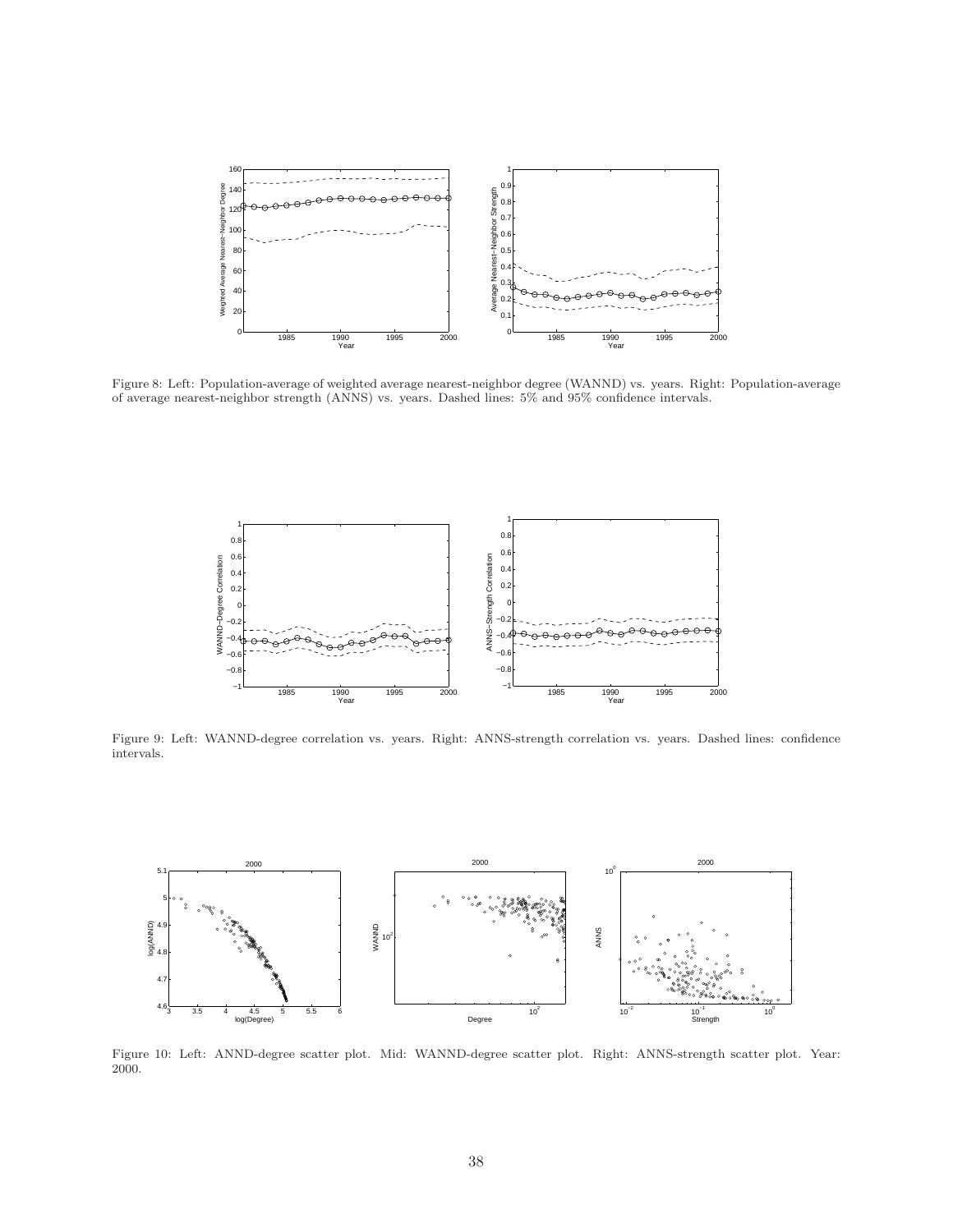

Figure 11: Top-Left: Average of BUN (binary) clustering coefficient vs. years. Dashed lines: 5% and 95% confidence intervals. Top-Right: Average and expected value of WUN (weighted) clustering coefficient vs. years. Bottom-Left: Kernel density of the WUN (weighted) clustering coefficient in 2000 vs. average and expected values. Bottom-right: Percentage of countries characterized by node clustering above its expected value. Note: Expected values computed by randomly reshuffling for 10000 times (in each year) the observed weights across the existing links.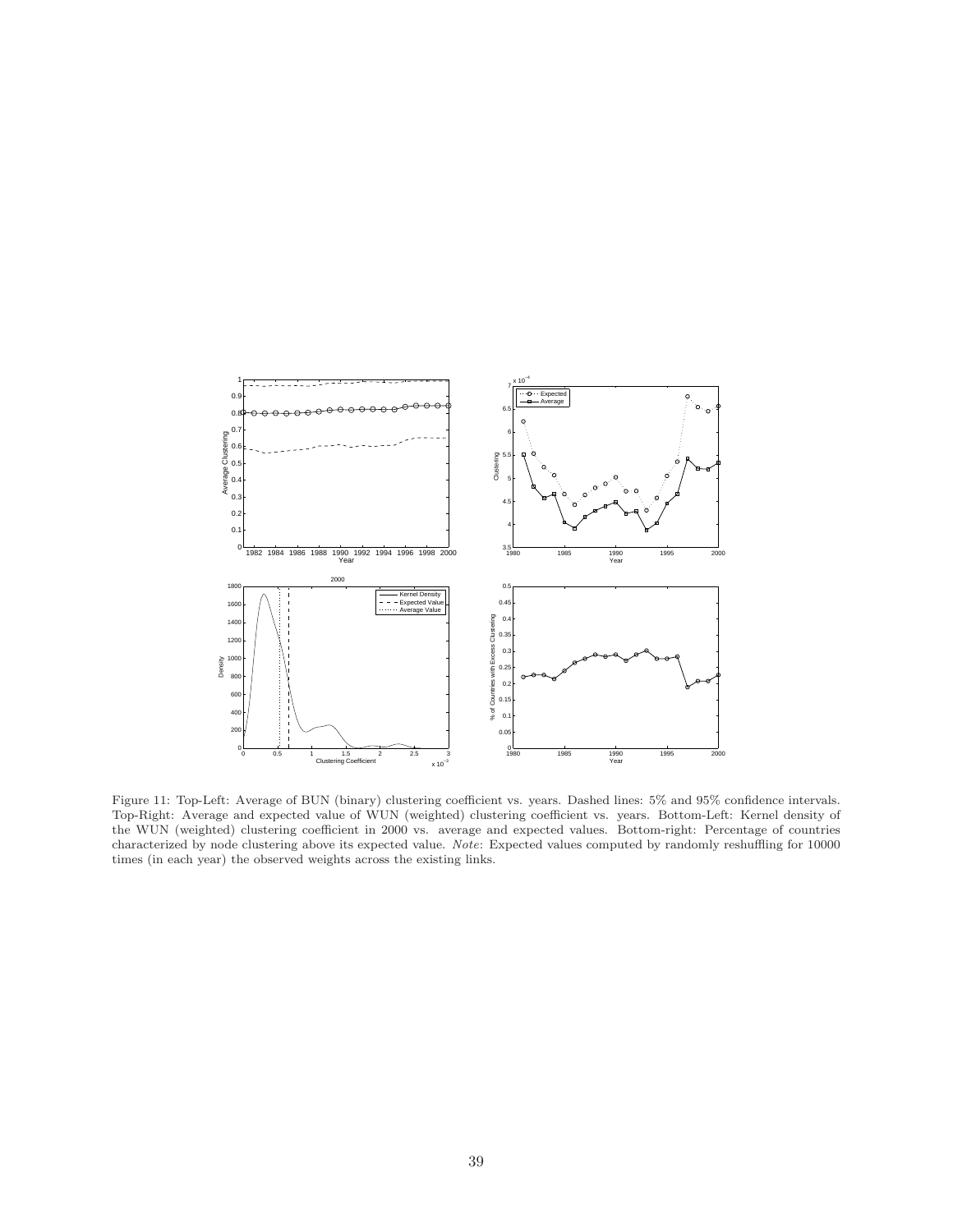

Figure 12: Top-left: Correlation between (binary) clustering coefficient and degree vs. years. Top-right: Correlation between (weighted) clustering coefficient and strength vs. years. Dashed lines: 5% and 95% confidence intervals. Bottom-left: Scatter plot of (binary) clustering coefficient and degree in year 2000. Bottom-right: Scatter plot of (weighted) clustering coefficient and strength in year 2000.



Figure 13: Correlation between degree-pcGDP and strength-pcGDP vs. years. Dashed lines: 5% and 95% confidence intervals.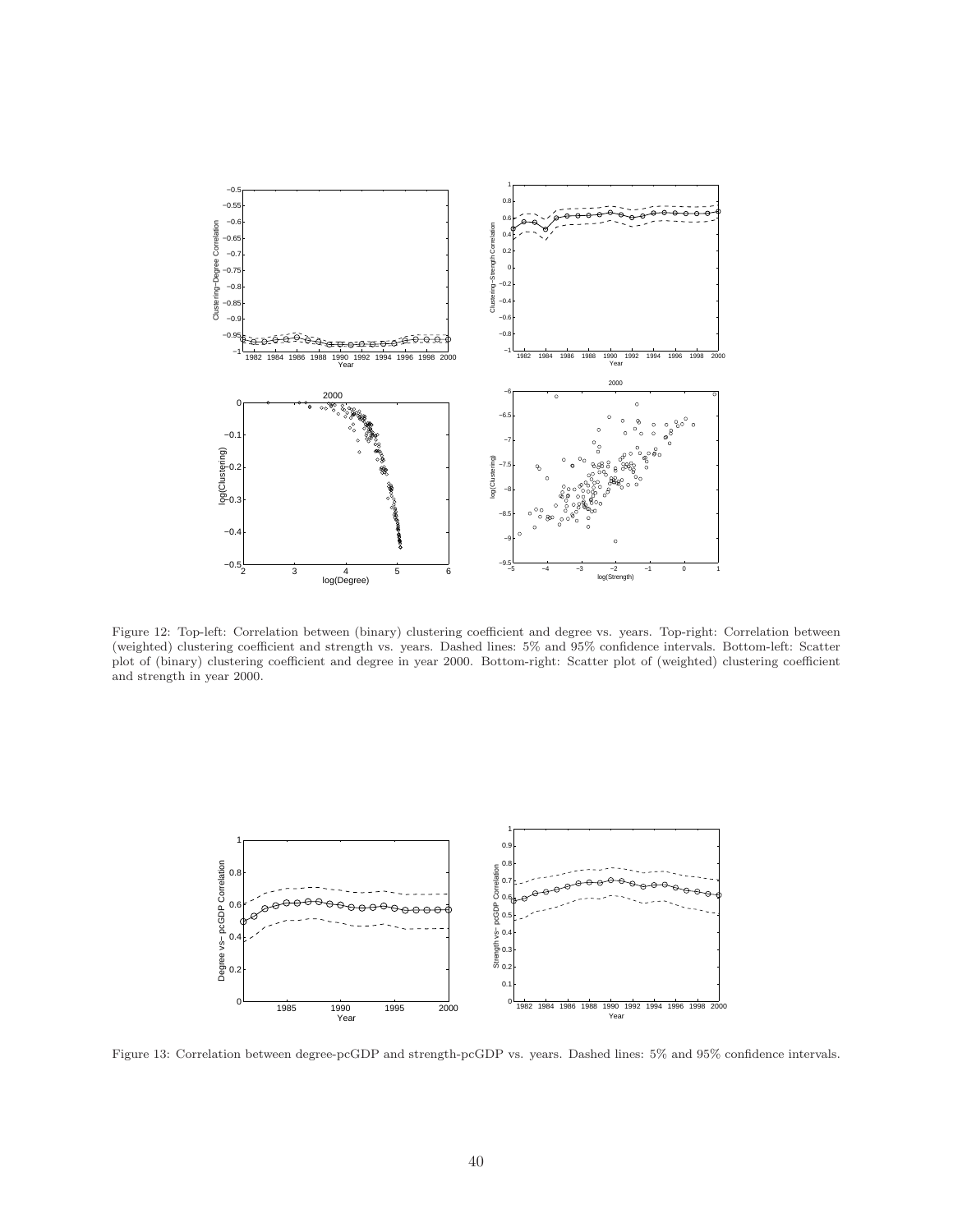

Figure 14: Left: Correlation between clustering and pcGDP in a BUN vs. years. Right: Correlation between clustering and pcGDP in a WUN vs. years. Dashed lines: 5% and 95% confidence intervals.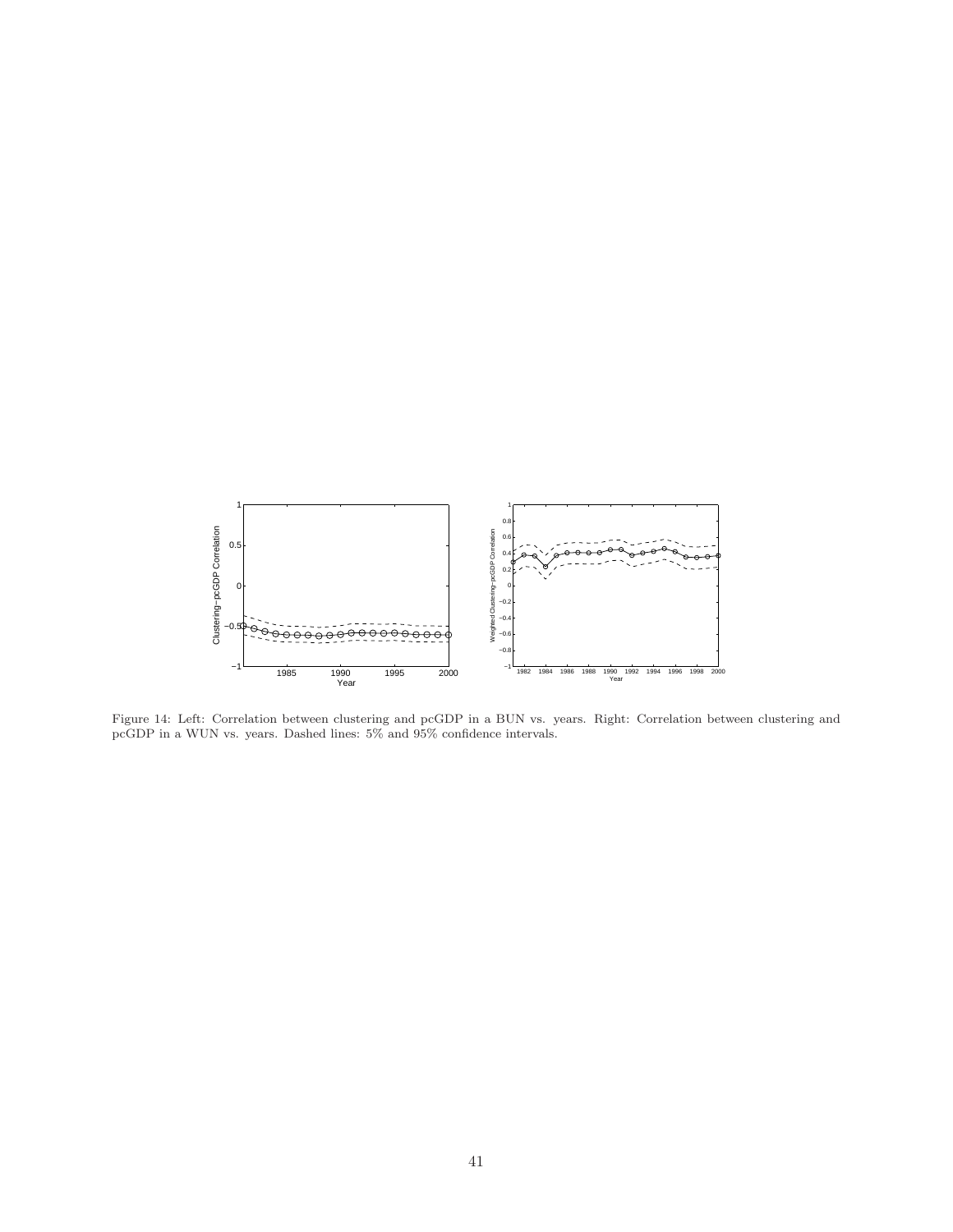